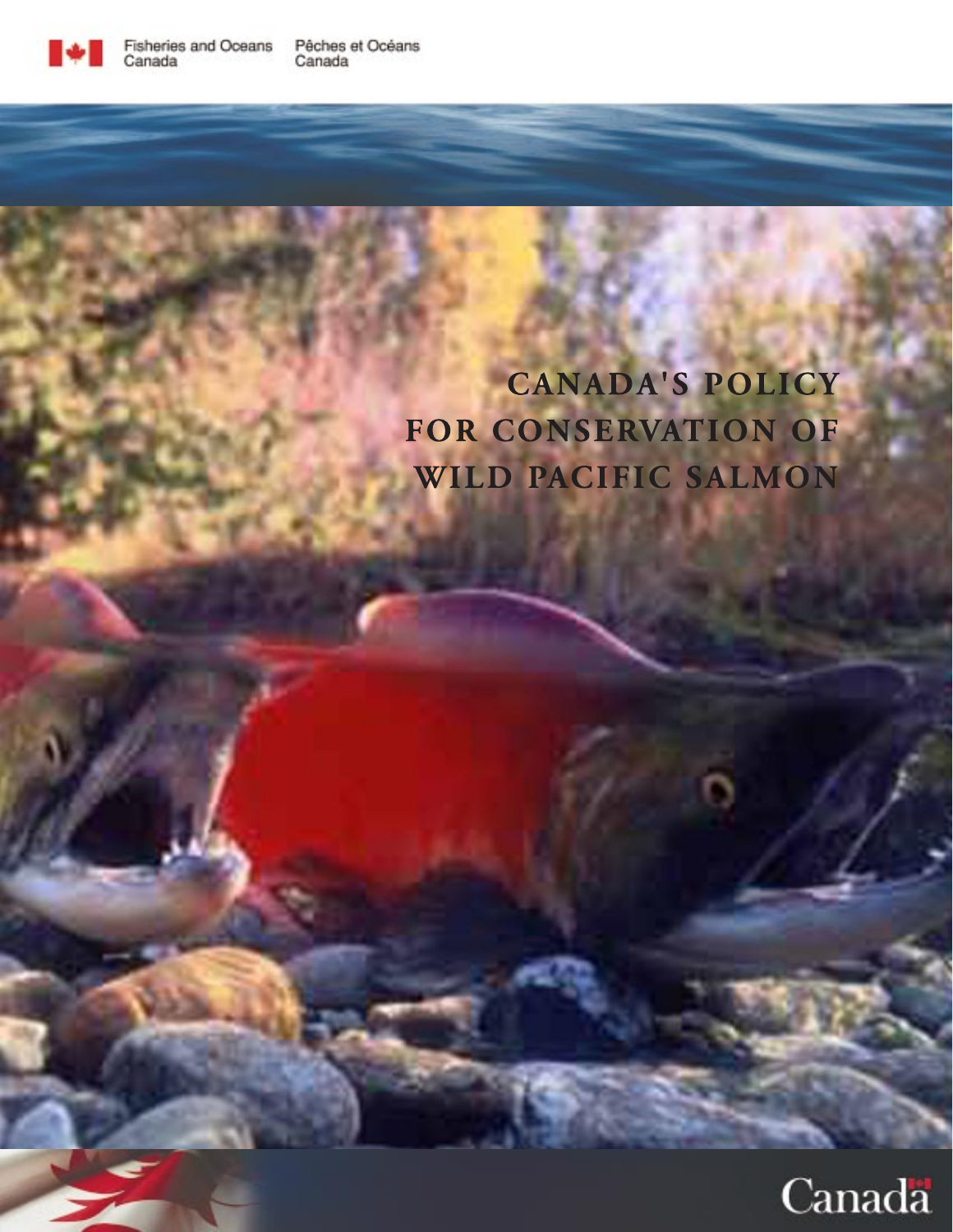

# **CANADA'S POLICY FOR CONSERVATION OF WILD PACIFIC SALMON**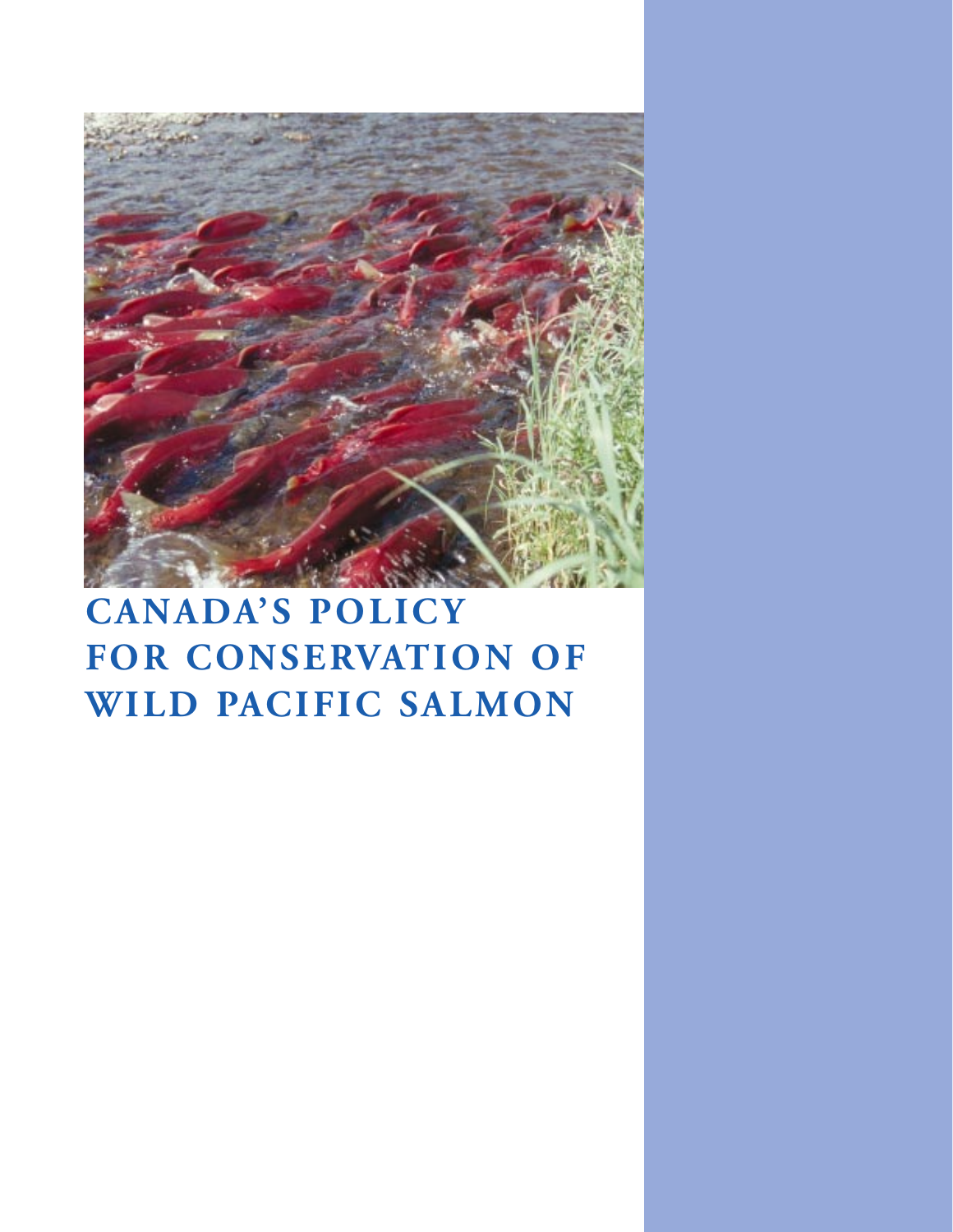© Her Majesty the Queen in Right of Canada, 2005.

*Published by* Fisheries and Oceans Canada 401 Burrard Street Vancouver, BC V6C 3S4

ISBN 0-662-40538-2

Cat. No. Fs23-476/2005E

*Photos* 

Front cover photo courtesy of © www.TerryLBrown.com

Title page photo courtesy of Thomas Quinn, University of Washington

Back cover photo courtesy of Gregory Ruggerone, Natural Resources Consultants, Inc.

All other photos courtesy of Fisheries and Oceans Canada

*June, 2005*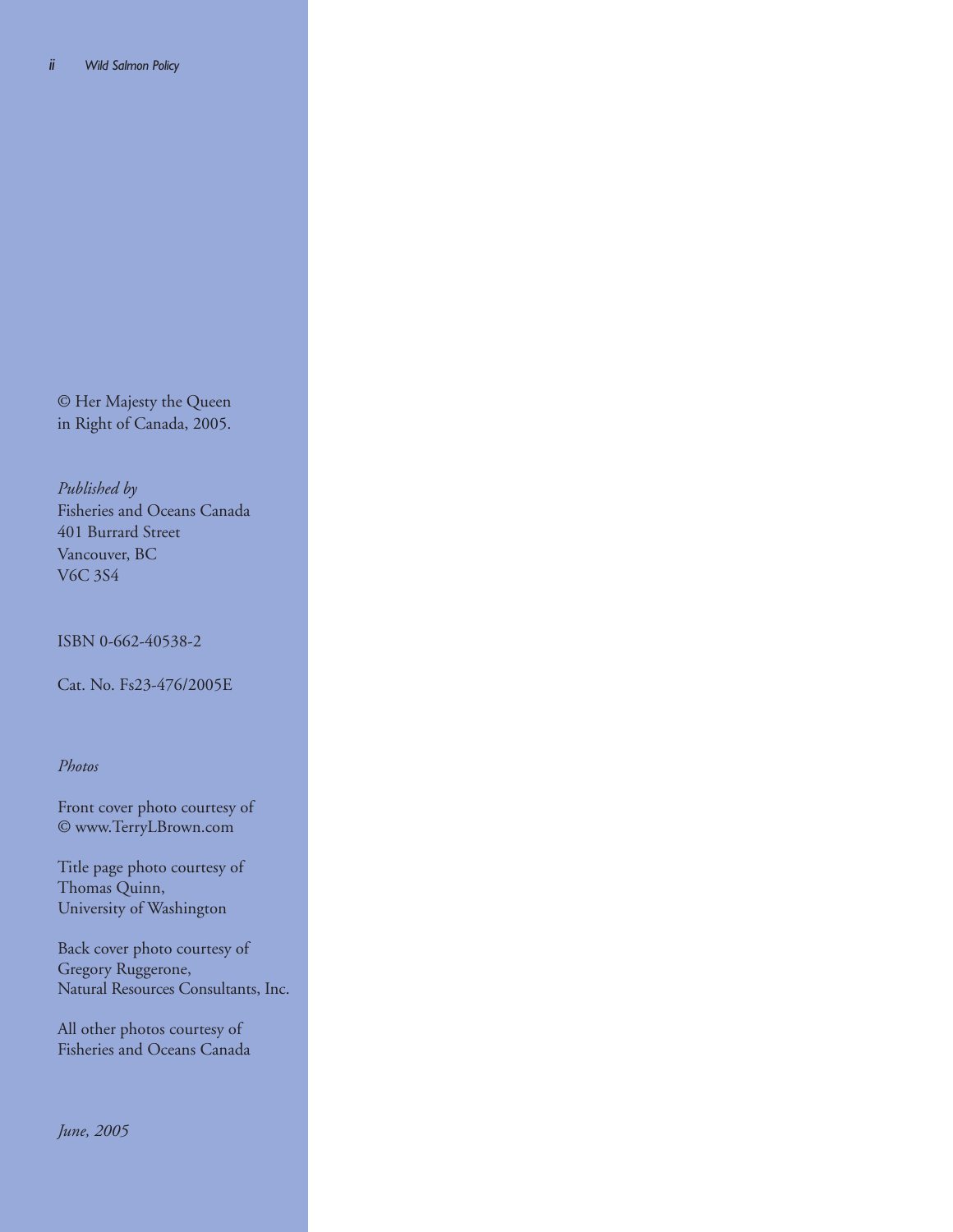# **CONTENTS**

## *v* MESSAGE FROM THE MINISTER

## *vi* THE WILD SALMON POLICY – A SNAPSHOT

## *1* INTRODUCTION

- *2* Legal context for the Wild Salmon Policy (WSP)
- *2* Pacific salmon and diversity
- *3* The importance of habitat and ecosystems
- *4* Salmon diversity and biodiversity
- *4* The Wild Salmon Policy A new management approach

#### *7* POLICY FOR THE CONSERVATION OF WILD PACIFIC SALMON

- *8* Goal and guiding principles
- *9* Objectives

### *14* Strategies and action steps

Strategy 1 Standardized monitoring of wild salmon status (16) Strategy 2 Assessment of habitat status (20) Strategy 3 Inclusion of ecosystem values and monitoring (22) Strategy 4 Integrated strategic planning (24) Strategy 5 Annual program delivery (32) Strategy 6 Performance review (34)

## *35* IMPLEMENTATION – "MAKING IT ALL WORK"

## *37* CONCLUSION

## *38* GLOSSARY

## *41* APPENDIX 1: LEGAL AND POLICY BACKGROUND

*43* APPENDIX 2: A STRUCTURED FIVE-STEP PLANNING PROCEDURE

### *48* REFERENCES

#### *Figures and Table*

- *8* Figure 1 Overview of the Wild Pacific Salmon Policy
- *12* Figure 2 Schematic representation of genetic diversity and Conservation Unit structure
- *17* Figure 3 Benchmarks and biological status zones to be determined for each CU
- *25* Figure 4 WSP integrated strategic planning will cover all stages of Pacific salmon life history
- *16* Table 1 WSP strategies and action steps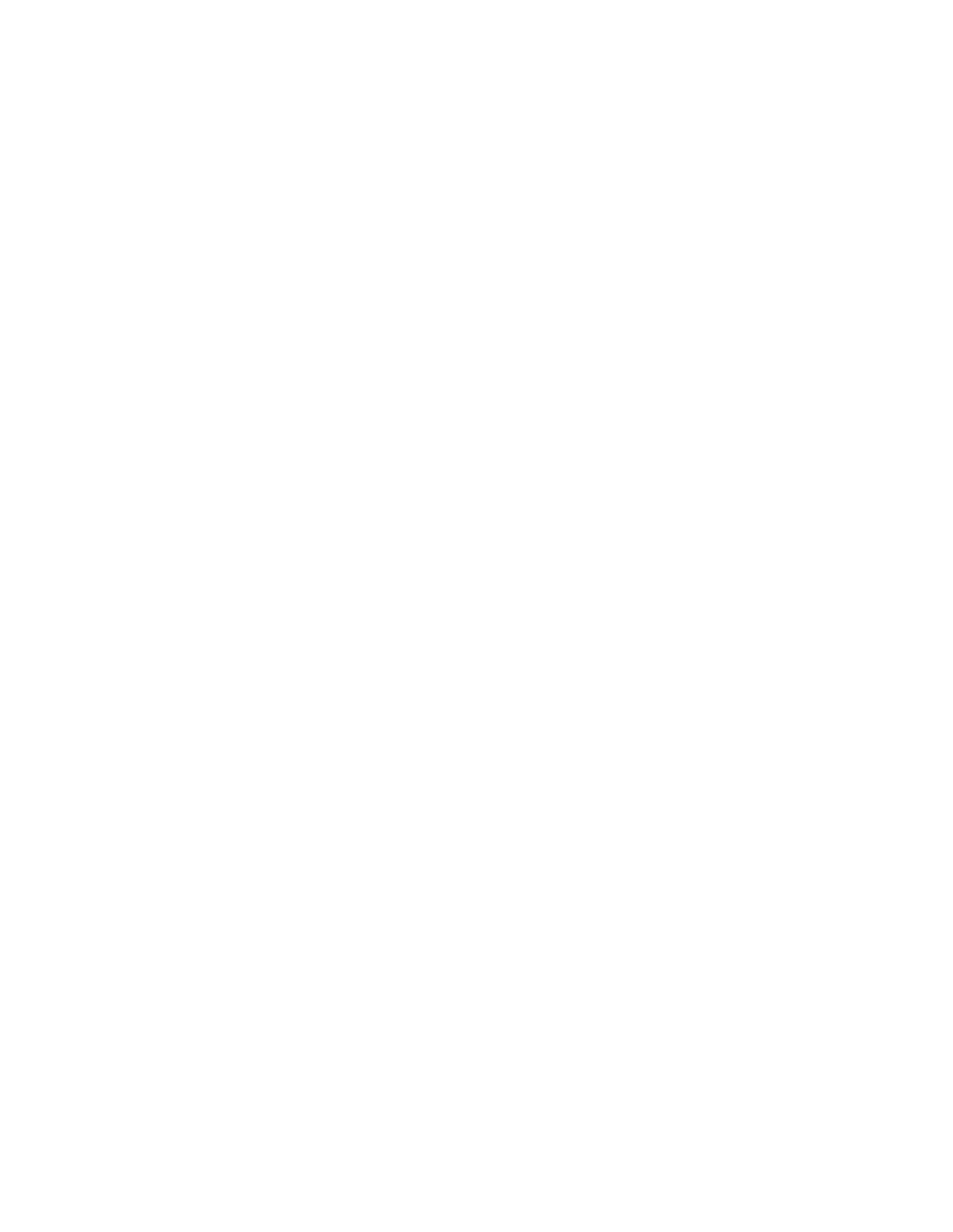#### **MESSAGE FROM THE MINISTER**

As Canada's Minister of Fisheries and Oceans, it is my pleasure to present *Canada's Policy for Conservation of Wild Pacific Salmon*.

This policy represents the culmination of five years of consultations with Canadians concerned about the protection of Pacific salmon. It will usher in a significant new approach to the conservation of one of Canada's most valuable and cherished resources – wild Pacific salmon. Its adoption represents Fisheries and Oceans Canada's commitment to maintain healthy and diverse populations of salmon that will support sustainable fisheries now, and meet the needs of future generations.



This new approach specifies clear objectives, establishes strategies to meet them, and presents a decision-making process to ensure that choices made about salmon conservation reflect societal values. The policy places conservation of salmon and their habitats as the first priority for resource management.

It gives tangible effect to this principle by committing to safeguard the genetic diversity of wild salmon, and maintain habitat and ecosystem integrity. The policy also considers the values that the harvesting of Pacific salmon provide to people. It reflects a management framework that will provide care and respect for the resource and its ecosystem, and for the people who rely on it for food and spiritual needs, for recreation, and for their livelihood.

I would like to thank the hundreds of dedicated Canadians who participated in our consultations and contributed to the completion of this policy. Their expertise, their dedication, and their passionate advocacy for the well-being of this precious resource have been of immeasurable value and have helped us to improve the policy as it was being developed.

While the adoption of this policy is a significant step, the work to secure the future of Pacific salmon is just beginning. My Department is fully committed to its implementation, but we know that full success in meeting its objectives will depend upon cooperation among all who have an interest in wild Pacific salmon. I am confident that with the sustained efforts of First Nations, fishers, environmental groups, and members of the public, we will together be able to make real and lasting change.

I look forward to working with all groups to implement this policy and secure a brighter future for salmon.

Geoft<br>Began

The Honourable Geoff Regan P.C. M.P. Minister of Fisheries and Oceans

May 31, 2005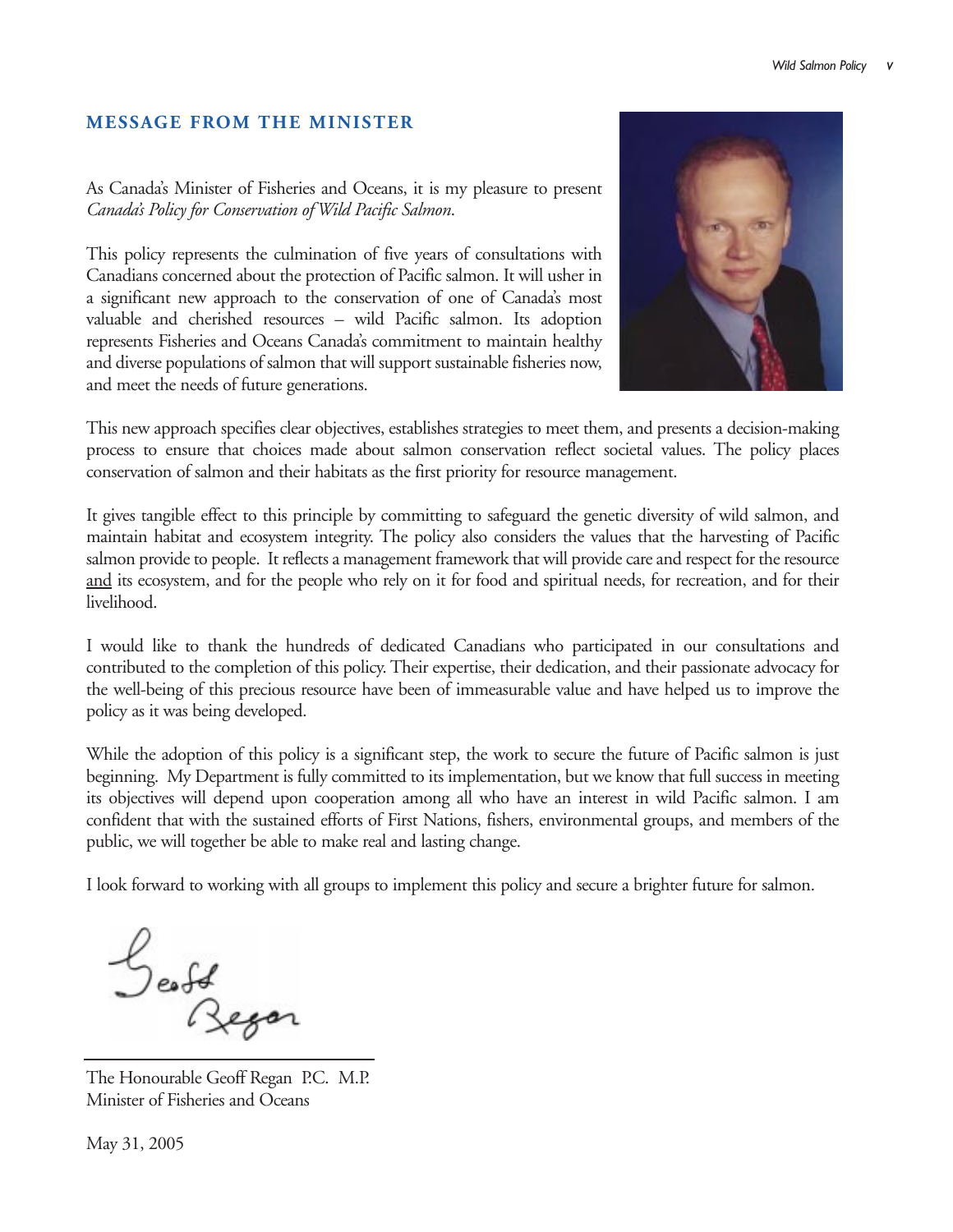## **The Wild Salmon Policy – A Snapshot**

- The goal of the Wild Salmon Policy is to restore and maintain healthy and diverse salmon populations and their habitats for the benefit and enjoyment of the people of Canada in perpetuity.
- **This policy goal will be advanced by safeguarding the genetic diversity of wild salmon populations,** maintaining habitat and ecosystem integrity, and managing fisheries for sustainable benefits.
- **Conservation of wild salmon and their habitat is the highest priority for resource management** decision-making.
- Resource management processes and decisions will honour Canada's obligations to First Nations.
- **In** Implementation of this policy will involve an open and inclusive process aimed at making decisions about salmon stewardship that consider social, economic, and biological consequences. People throughout British Columbia and the Yukon will contribute to decisions that reflect society's values for wild salmon.
- **Notai** Wild salmon will be maintained by identifying and managing "Conservation Units" (CUs) that reflect their geographic and genetic diversity. A CU is a group of wild salmon sufficiently isolated from other groups that, if lost, is very unlikely to recolonize naturally within an acceptable timeframe (e.g., a human lifetime or a specified number of salmon generations).
- **The status of CUs will be monitored, assessed against selected benchmarks, and reported publicly.** Where monitoring indicates low levels of abundance, or deterioration in the distribution of the spawning components of a CU, a full range of management actions to reverse declines – including habitat, enhancement, and harvest measures – will be considered and an appropriate response implemented.
- **Measures for habitat protection and salmon enhancement will focus on sustaining wild salmon. An** integrated approach to habitat management – involving assessment of habitat condition, identification of indicators and benchmarks, and monitoring of status – will be adopted that links fish production with watershed and coastal planning and stewardship initiatives.
- **EX** Ecosystem considerations will be incorporated into salmon management. Indicators will be developed to assess the status of freshwater ecosystems. Information from ocean climate studies of marine survival and of the biological condition of salmon will be integrated into the annual assessments of salmon abundance that guide salmon harvest planning.
- $\blacksquare$  The policy aims to maintain CUs but recognizes there will be exceptional circumstances where it is not feasible or reasonable to fully address all risks. Where an assessment concludes that conservation measures will be ineffective or the social or economic costs to rebuild a CU are extreme, the Minister of Fisheries and Oceans may decide to limit the range of measures taken. Such a decision will be made openly and transparently.
- $\blacksquare$  This policy will foster a healthy, diverse, and abundant salmon resource for future generations of Canadians. It will support sustainable fisheries to meet the needs of First Nations and contribute to the current and future prosperity of Canadians.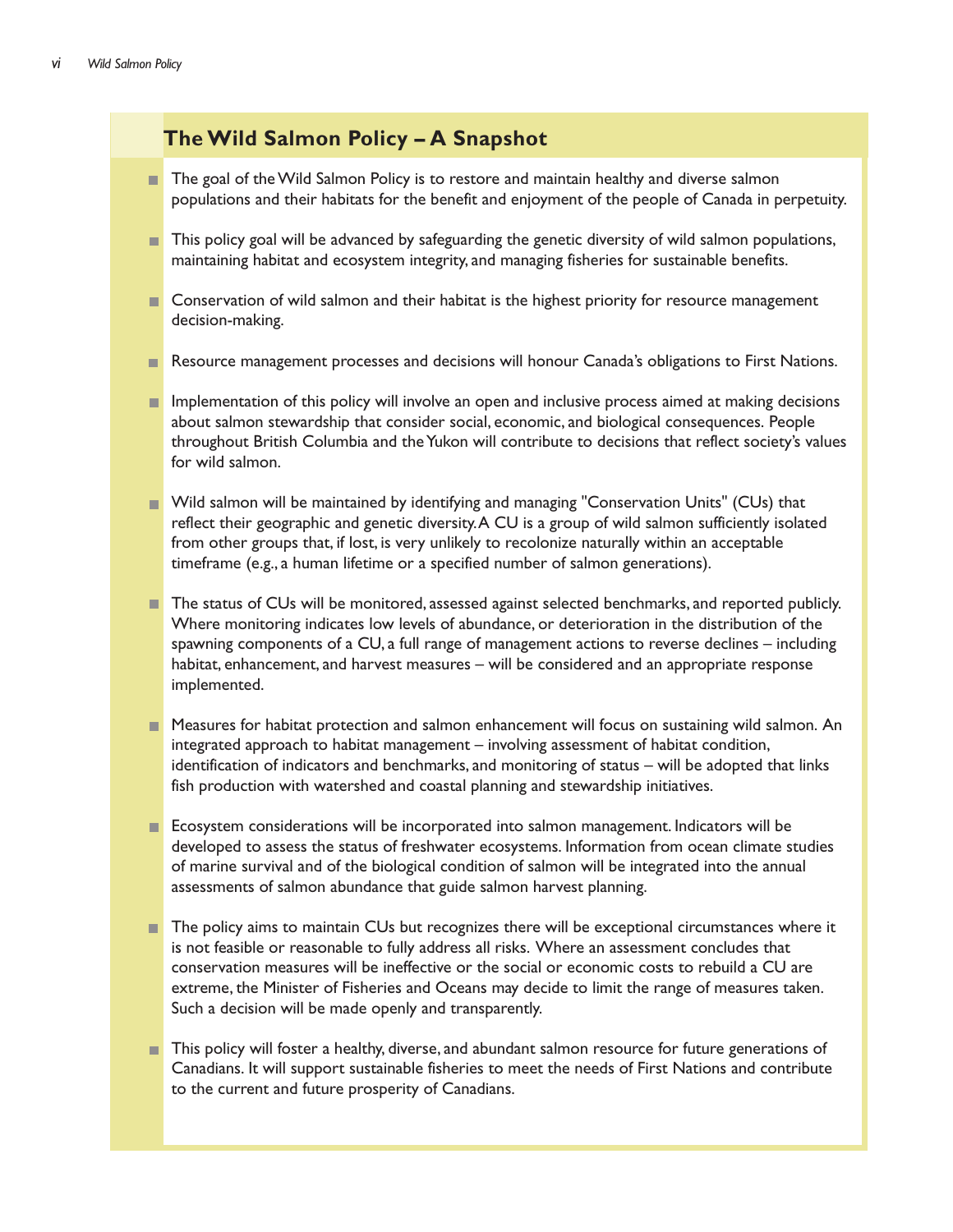

## **INTRODUCTION**

Canadians on the West Coast have an enduring connection with Pacific salmon forged thousands of years ago with the arrival of the first peoples. Wild salmon serve as a vital source of food for First Nations and have a central place in their culture and spirituality; they provide jobs, income, and enjoyment for individuals, businesses, and coastal communities; and they play a key role in natural ecosystems, nourishing a complex web of interconnected species. The ties of Pacific salmon with west coast communities, people, and ecology have been eloquently described in the writings of the late Roderick Haig-Brown, who observed:

*The salmon runs are a visible symbol of life, death and regeneration, plain for all to see and share ... The salmon are a test of a healthy environment, a lesson in environmental needs. Their abundant presence on the spawning beds is a lesson of hope, of deep importance for the future of man.1*

During the past decade, the management of Pacific salmon has become progressively more challenging for various reasons. Supreme Court decisions, varying ocean productivity, conservation concerns, habitat loss, international agreements, new Canadian legislation governing species at risk, shifts in global markets, and altered public expectations have all contributed to this dynamic operating context. The Department of Fisheries and Oceans (DFO) has adapted to changing circumstances but policy and programs must continue to be reshaped to address contemporary challenges and secure a healthy future for Canada's Pacific salmon. This document provides a blueprint for meeting these challenges – it presents Canada's policy for conservation of wild Pacific salmon.

<sup>1</sup> Haig-Brown (1974), *The Salmon*.

#### **What are Wild Pacific Salmon?**

The Wild Salmon Policy (WSP) addresses five species of Pacific salmon found in British Columbia and the Yukon2 *Oncorhynchus nerka* (sockeye),*O. kisutch* (coho),*O. tshawytscha* (chinook),*O. gorbuscha* (pink),and *O. keta* (chum).These species form part of the larger classification of Pacific salmonids, which include steelhead and cutthroat trout.DFO has authority under the federal *Fisheries Act* to manage Pacific salmon and their habitat.The management of steelhead and cutthroat trout has been delegated to the Province of British Columbia, though responsibility for protection of their habitat remains with the Department.The Department will cooperate with BC in the management and enhancement of these species, consistent with the WSP.

Salmon are considered "wild" if they have spent their entire life cycle in the wild and originate from parents that were also produced by natural spawning and continuously lived in the wild.

Salmon that originate directly from hatcheries and managed spawning channels are not considered wild in this policy, and are called "enhanced" salmon.

This term is sometimes also applied to salmon that originate from other enhancement activities, such as habitat restoration and lake enrichment. since their rate of production has been augmented. However, the reproduction of these fish has not been altered, and therefore they are deemed "wild" in this policy.

The requirement in the definition that a wild salmon must complete more than one full generation in the wild safeguards against potential adverse effects resulting from artificial culture.

2 Wild Pacific salmon in the Northwest Territories are relatively uncommon, not actively managed,and are not included in this policy.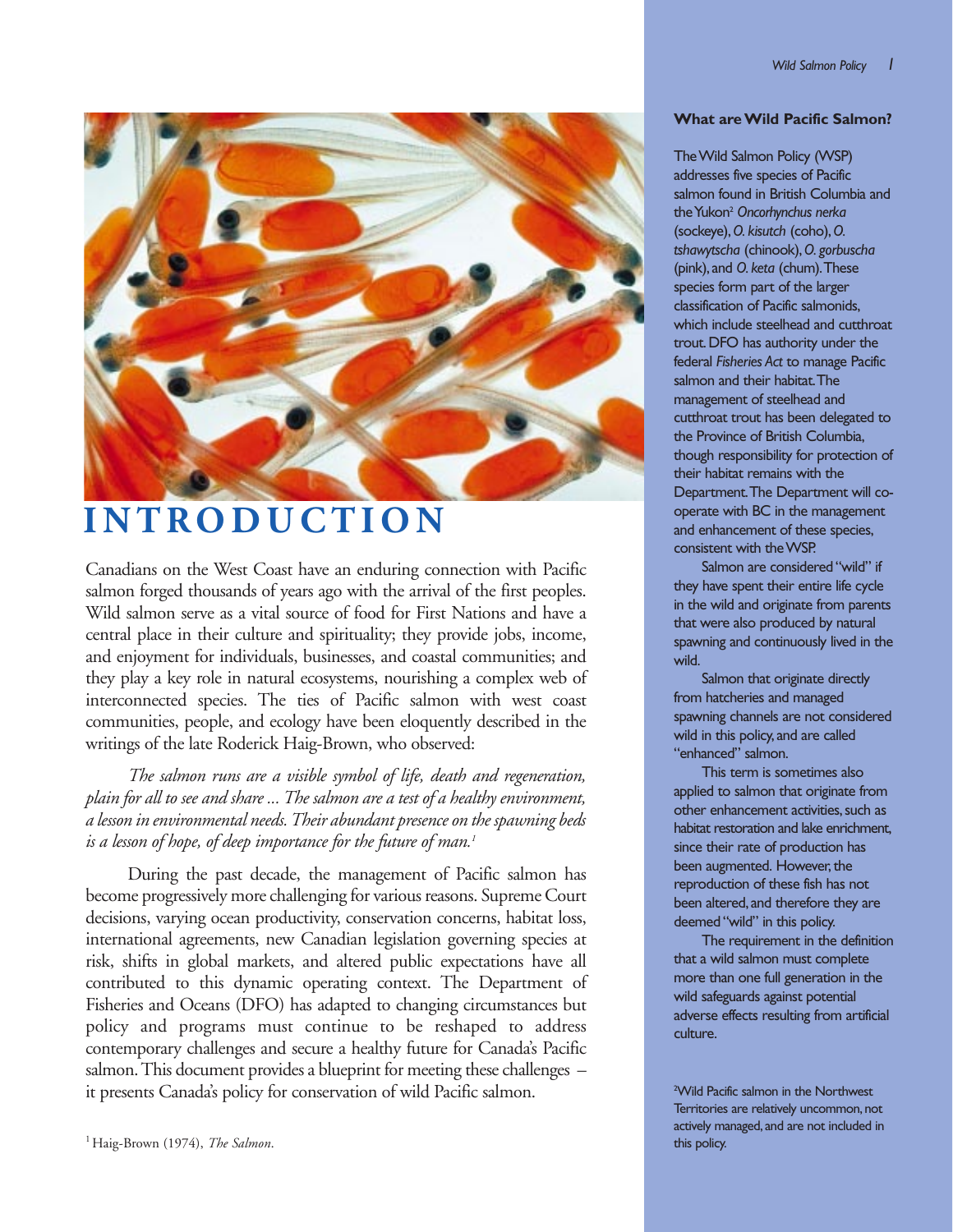#### **LEGAL CONTEXT FOR THE WILD SALMON POLICY (WSP)**

Section 91 of the *Constitution Act*, 1867 assigns exclusive legislative authority over "Sea Coast and Inland Fisheries" to the federal government. The Minister of Fisheries and Oceans exercises this authority under the *Fisheries Act* and regulations. The Minister retains the authority and accountability for the protection and sustainable use of fisheries resources and their habitat. The Minister's authority includes the discretion and powers necessary to regulate access to the resource, impose conditions on harvesting, and enforce regulations. Provincial, Territorial and municipal governments have important authorities with respect to land, water and waste disposal that need to complement efforts to conserve fish and fish habitat.



The legal context for management of wild salmon is also defined by court decisions respecting Aboriginal and treaty rights. Existing Aboriginal and treaty rights are recognized and affirmed in section 35 of the *Constitution Act*, 1982. In its 1990 decision in *R. v. Sparrow*, the Supreme Court of Canada held that the recognition and affirmation of existing Aboriginal rights in the *Constitution Act*, 1982 means that any infringement of such rights must be justified. As described in more detail in Appendix 1, DFO seeks to manage fisheries in a manner consistent with the decision of the Supreme Court of Canada in *R. v. Sparrow* and subsequent court decisions such as the decision of the BC Court of Appeal in *R. v. Jack, John and John*.

Specifically, DFO is committed to managing fisheries such that Aboriginal fishing for food, social and ceremonial purposes has priority over other fisheries.

In its 2004 decision in *Haida v. BC*, the Supreme Court of Canada concluded that the Crown has a legal duty to consult with Aboriginal groups and, depending on the strength of the claim of Aboriginal rights or Aboriginal title and the seriousness of the potential adverse effect of a decision on the claimed rights or title, accommodate their interests when the Crown has knowledge of the potential existence of an Aboriginal right or Aboriginal title and is making decisions that might adversely affect the Aboriginal right or Aboriginal title. The Court also concluded that the scope of the duty will vary depending on the circumstances.

The WSP will be implemented in accordance with the guidance provided by the courts with respect to governments' obligations to First Nations, including the guidance provided by the Supreme Court of Canada in *Haida v. BC*, and any guidance from courts in future. The WSP will also be implemented in accordance with the Nisga'a Final Agreement, the Yukon Final Agreements, and any other treaties or agreements entered into between the federal government and First Nations.

## PACIFIC SALMON **AND DIVERSITY**

The health of Pacific salmon depends not only on their abundance but also on their biological diversity. That diversity includes the irreplaceable lineages of salmon evolved through time, the geographic distribution of these populations, the genetic differences and life history variations observed among them, and the habitats that support these differences. Diversity of Pacific salmon represents their legacy to-date and their potential for adaptation to future changes in climate, fishing, and habitat. Protecting diversity is the most prudent policy for the future continuance of wild salmon as well as the ecological processes that depend on them and the cultural, social, and economic benefits drawn from them.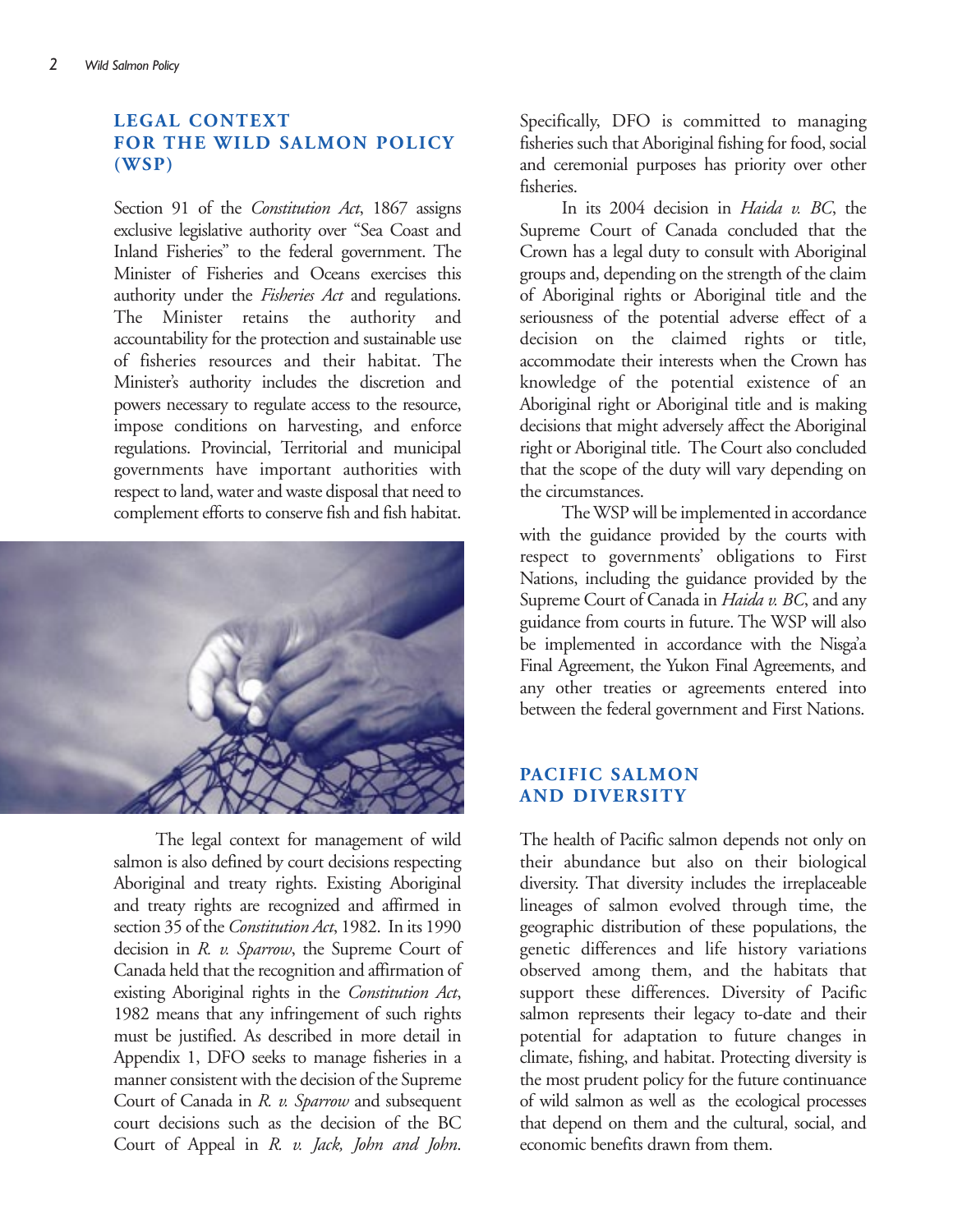Concern for diversity in Pacific salmon emerged as a significant issue during the 1990s, along with Canada's support for the 1992 UN Convention on Biological Diversity. By 1990 in southwestern BC, one-third of the spawning locations (a species in a stream) known since the 1950s had been lost or diminished to such low numbers that spawners were not consistently monitored at these sites.3 This portion of BC is however the centre of urbanization and development and is not representative of the province as a whole. In 1996, a study for the American Fisheries Society identified 8,171 natural spawning locations throughout BC and the Yukon.<sup>4</sup> The study reported that salmon had been extirpated in 2 per cent of these locations and had a high chance of extinction in another 12 per cent, based on the current numbers of spawners and/or the rate of change in those numbers. These declines in diversity are one impetus for a new management approach for wild salmon.

#### **THE IMPORTANCE OF HABITAT AND ECOSYSTEMS**

To survive and prosper, wild salmon need appropriate freshwater and marine habitat: no habitat, no salmon. Productive habitat in the Pacific Region faces growing pressures from human activities that threaten the capacity to sustain salmon populations over the long term. The land and water that comprise habitat important for salmon productivity also have significant economic value to non-fishery uses, such as urban development, forestry, agriculture, and other industries. These competing uses may compromise the value of the habitat for salmon and associated species. An ongoing concern is that habitat productivity can deteriorate as the result of many small, incremental and often unidentified impacts accumulating over time. In addition, ocean and



freshwater habitat can be affected by global-scale phenomena, such as climate change.

The roles that Pacific salmon play in marine (oceanic, coastal, and estuarine), freshwater (lake, stream, and wetland), and terrestrial ecosystems (adjacent to streams and rivers, the riparian zone) have also become a significant issue in salmon management. The acceptance of the influence of marine ecosystems on salmon survival and production has undoubtedly been one of the major advances in recent knowledge about Pacific salmonids. This policy includes actions to progressively account for ecosystem values in salmon management.

Habitat pressures will continue to grow as human populations increase and, with them, demands for space, food, and livelihood. The challenge for habitat managers is to regulate social and economic activities to avoid or mitigate adverse impacts on fish habitat, in cooperation with First Nations, Provincial, Territorial, and local governments. The new management approach needs to meet this challenge more effectively and maintain habitat and ecosystem integrity for the long-term health of Pacific salmon populations.

<sup>3</sup>Riddell (1993), "Spatial organization of Pacific salmon: What to conserve?"

<sup>4</sup> Slaney et al. (1996), "Status of anadromous salmon and trout in British Columbia and the Yukon." The numbers reported here exclude steelhead, which are not covered by this policy. The paper assessed trends in 4,906 combinations of species within streams (i.e., a stream with three species spawning would account for three spawning locations). The 4,906 spawning locations were 60 per cent of the total number of known locations, but the remaining 40 per cent did not have adequate data to support an assessment.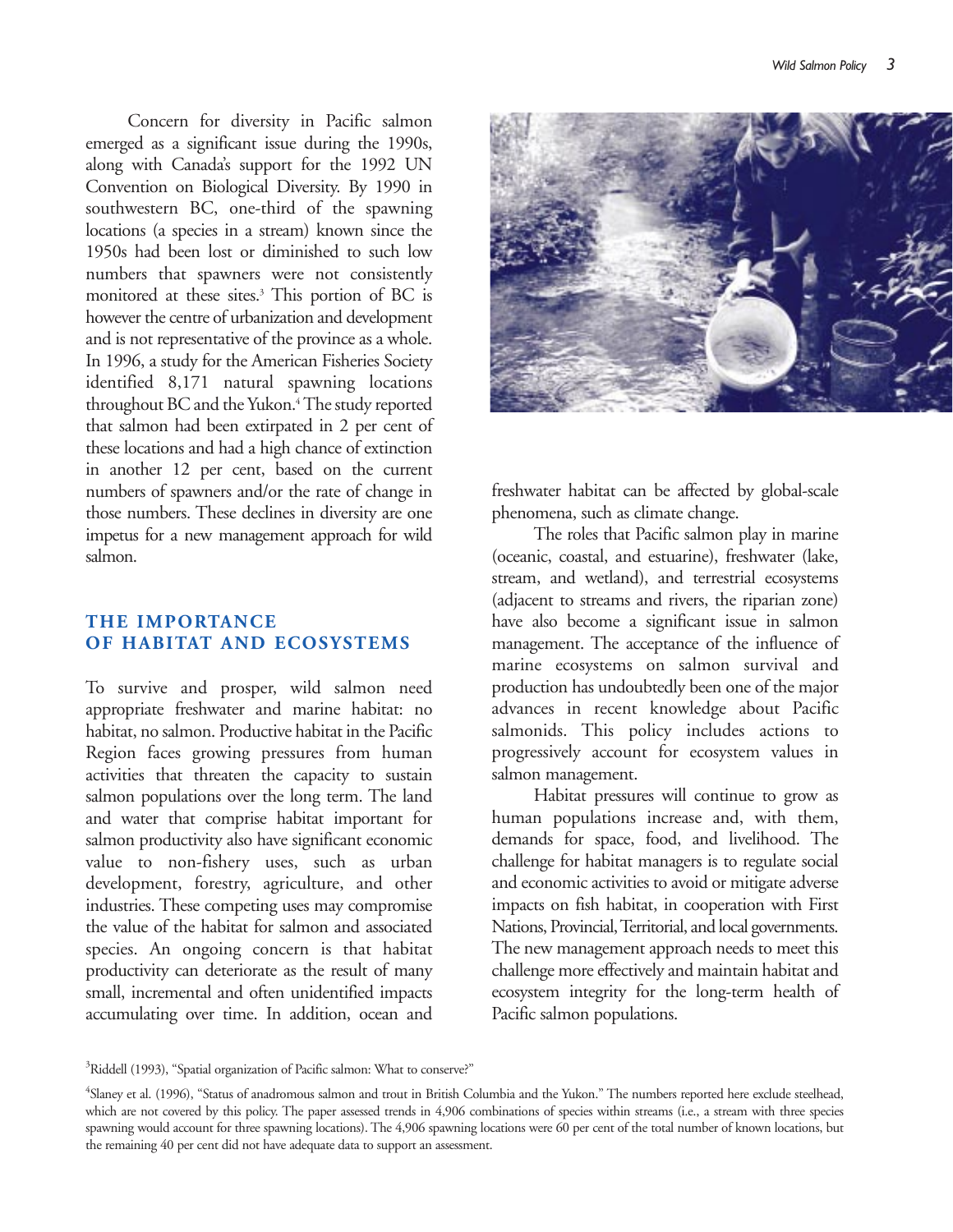## **SALMON DIVERSITY AND BIODIVERSITY**

The diversity in Pacific salmon described above refers to genetic variation and adaptations to different environments that have accumulated between populations of salmon. The abundance of spawning salmon is understood to be important for the future production of salmon, and it is also critical for the maintenance of genetic variation or diversity within populations, and for connectedness of populations that results from straying. A low level of straying between spawning groups provides an important source of genetic variation and allows for colonization of new habitats. In this policy, the term diversity, or salmon diversity, refers to genetic variation and adaptations within and between populations of wild Pacific salmon.



Pacific salmon are, however, part of a larger ecosystem and are components of the total biological diversity in these natural systems. In this policy, biodiversity (or biological diversity) is defined as the full range of variety and variability within and among living organisms and the ecological complexes in which they occur; and encompasses diversity at the ecosystem, community, species, and genetic levels and the interaction of

these components.<sup>5</sup> The protection of biodiversity, and understanding the broader implications of this term, is also essential to implementation and success of this policy. The biodiversity associated with Pacific salmon populations will influence the quality and productivity of the salmon's ecosystems and local habitats, and determines the biological background influencing salmon diversity and their adaptability.

Canada's *Species at Risk Act* (SARA) recognizes the importance of the diversity within species by defining ''wildlife species'' to mean "a species, subspecies, variety or geographically or genetically distinct population of animal, plant or other organism, other than a bacterium or virus, that is wild by nature and (a) is native to Canada; or (b) has extended its range into Canada without human intervention and has been present in Canada for at least 50 years". This policy defines the geographic or genetically distinct populations of salmon and the habitats necessary to protect their biodiversity. These groupings of salmon fit the definition of "wildlife species" in SARA.

#### **THE WILD SALMON POLICY – A NEW MANAGEMENT APPROACH**

Within the last decade, various measures have been implemented to advance the conservation of Pacific salmon. For example, the commercial fishing fleet was reduced, Canada and the United States renewed the Pacific Salmon Treaty, and selective harvesting practices have been developed and adopted. There is now a greater recognition of the role of wild salmon in Pacific Northwest ecosystems. Each of these actions, in turn, has contributed to the growth of a more informed conservation ethic for Pacific salmon, one that recognizes the inherent value of salmon, the importance of diversity among and within populations, and the obvious and enduring cultural, social, and economic benefits.

<sup>5</sup>1992 UN Convention on Biological Diversity, and Noss (1990), "Indicators for monitoring biodiversity." 6 SARA, subsection 2.1., available at www.sararegistry.gc.ca/the\_act/default\_e.cfm.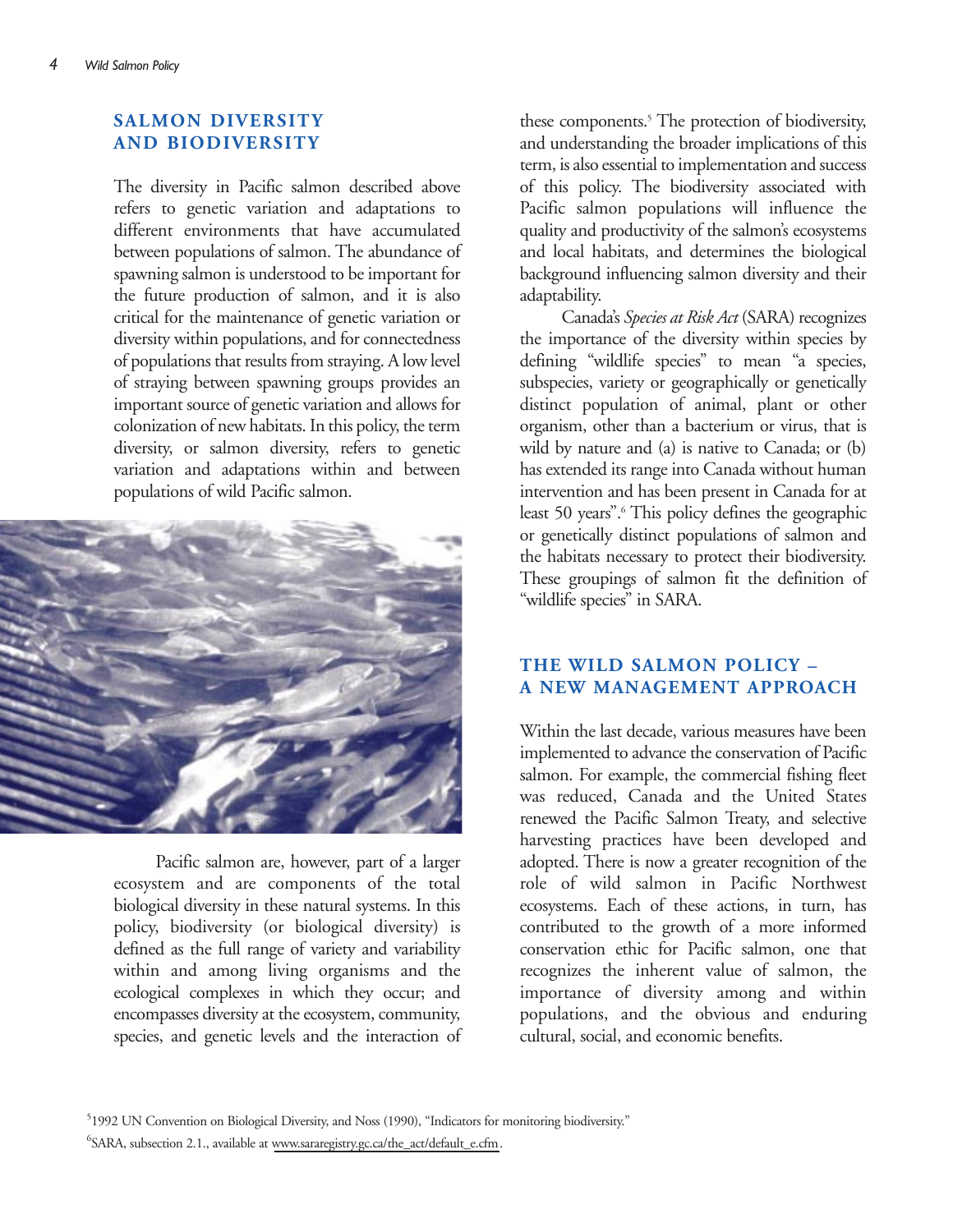Although progress has been made in salmon conservation, there are continuing challenges for some wild populations, their ecosystems, and the people that rely on them. For example, three distinct groups – Interior Fraser River coho, Cultus Lake sockeye in the Lower Fraser, and Sakinaw Lake sockeye in the Strait of Georgia – were designated as Endangered by COSEWIC. There has been an increasing awareness that past management of large fisheries and "stocks" has failed to adequately protect or recognize the value of diversity in Pacific salmon. A new approach to managing salmon production and diversity is needed to conserve salmon and protect and restore the full array of benefits they provide to Canadians.

The impetus for a new management approach also comes from the evolution in public attitudes, science, laws and decision-making over the past twenty years. Thousands of volunteer streamkeepers and many local watershed groups now actively protect and restore Pacific salmon and habitat. Biologists are learning more about the genetic diversity of wild salmon, the impact of climate on survival, and the relationship of salmon to their habitat and surrounding ecosystems. The *Species at Risk Act* mandates the protection of geographically or genetically distinct populations with a high probability of extinction, while the *Oceans Act* calls for integrated resource management and an ecosystem perspective. First Nations governments and non-governmental organizations are demanding more involvement in decisions about wild salmon.

Expectations for the management of Pacific salmon today require a more proactive, forwardlooking approach that sets clear conservation goals and acknowledges the importance of protecting biodiversity for sustaining diverse healthy wild salmon populations, their habitats, and associated benefits. Together with the enjoyment wild salmon provide, their place in our cultural identity, and the expectations of Canadians for responsible stewardship, these factors make a compelling case



for a new policy approach. The Wild Salmon Policy takes account of consultations with First Nations, user groups, and the general public on draft discussion papers released in 2000, 2004, and early 2005.7

The policy that follows will guide future decisions to conserve wild salmon and their habitat in BC and the Yukon. It neither amends nor overrides existing legislation or regulations, but will serve as the blueprint that will govern how these statutory authorities will be implemented.

This policy will facilitate an adaptive approach to salmon conservation in BC and the Yukon. By choice, decision-making is achieved through an inclusive process, rather than through the establishment of a set of predetermined rules. The policy defines objectives and describes conservation outcomes, but it does not prescribe decision rules that would restrict its application. This approach is well-suited to dealing with the circumstances that pertain to salmon. Choices about conservation will be made openly, with input

<sup>7</sup> DFO (2000), *The Wild Salmon Policy Discussion Paper*; Dovetail Consulting Inc. et al (2000), *Final Report on Consultations for the Wild Salmon Policy Discussion Paper and the Salmonid Enhancement Program: Analysis of Input from Provincial Stakeholder Group Meetings, Community Forums, Response Forms and Submissions*; and DFO (2004a), *A Policy Framework for Conservation of Wild Pacific Salmon* (Draft).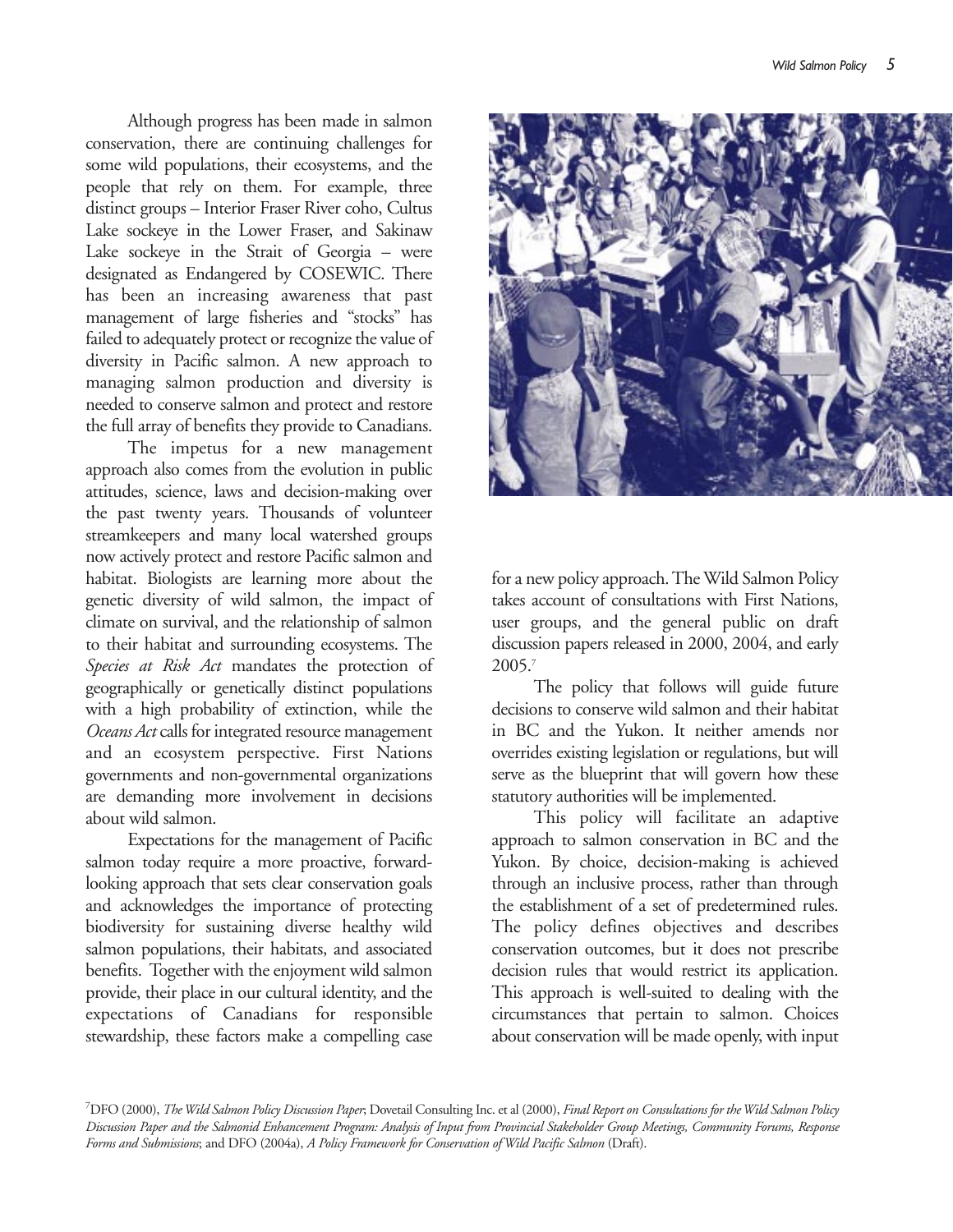from First Nations, and local and region wide stakeholder groups, to ensure that decisions reflect societal values. Management of wild salmon and their habitat is complex, and the problems encountered are diverse. It is not feasible to design rules that anticipate and adequately address all eventualities that will be encountered. A deterministic approach is inflexible, can eliminate the exercise of judgement, and may result in the wrong solution, or impose significant unnecessary costs. The approach adopted in this policy avoids these problems, and offers increased opportunities for the consideration of alternatives, such as habitat initiatives, to assist in addressing protection and rebuilding of salmon. Finally, the approach selected is compatible with the *Fisheries Act*, and consistent with the principle of Ministerial discretion.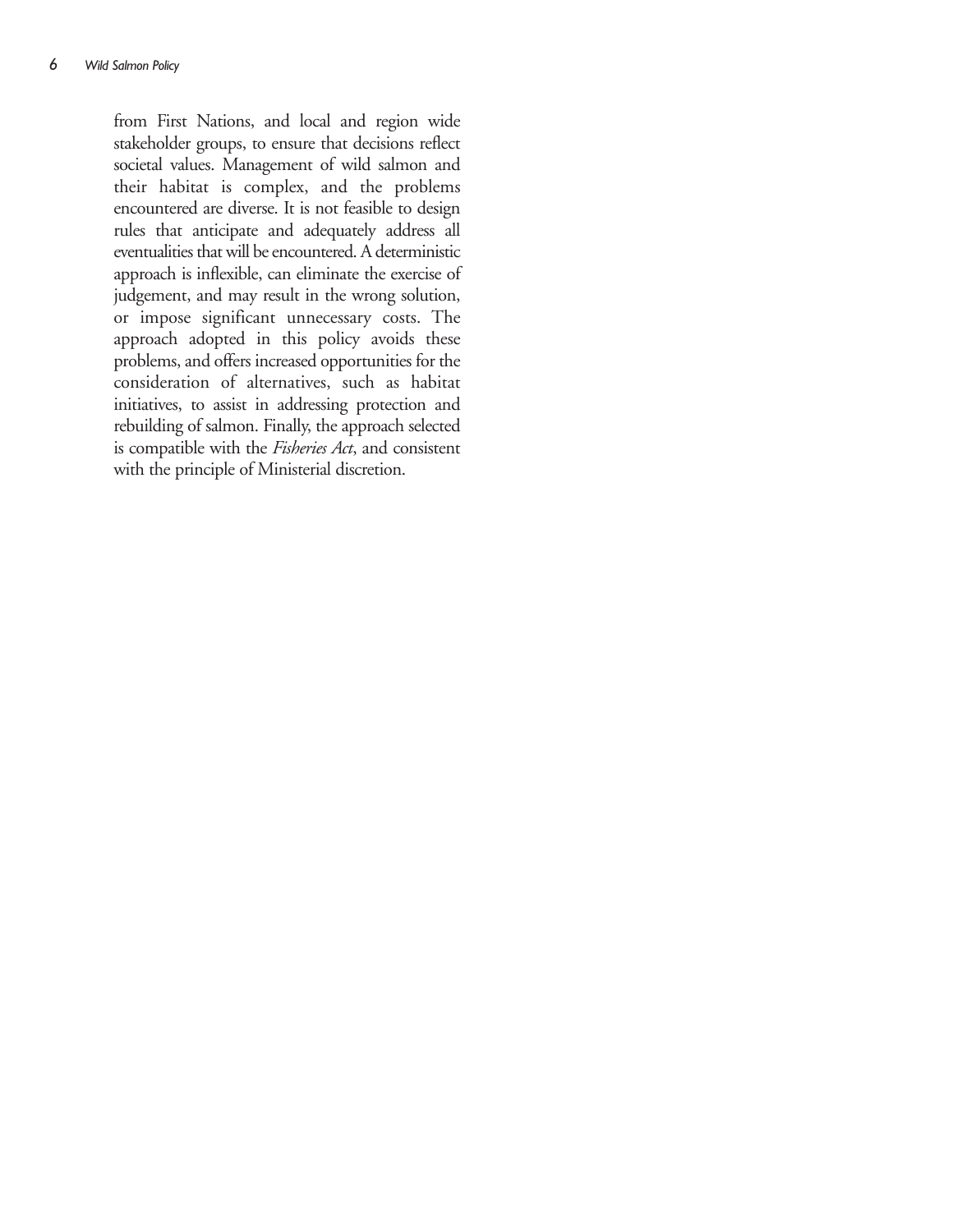

## **POLICY FOR THE CONSERVATION OF WILD PACIFIC SALMON**

This policy describes how DFO will meet its responsibilities for the conservation of wild Pacific salmon. It stipulates an overall policy goal for wild salmon, identifies basic principles to guide resource management decision-making, and sets out objectives and strategies to achieve the goal (Figure 1).

The successful implementation of this policy will provide Canadians with:

- Healthy, diverse, and abundant wild salmon populations for future generations;
- Sustainable fisheries to meet the needs of First Nations and contribute to the current and future prosperity of all Canadians; and
- Improved accounting for ecosystem values in salmon and habitat management decisions.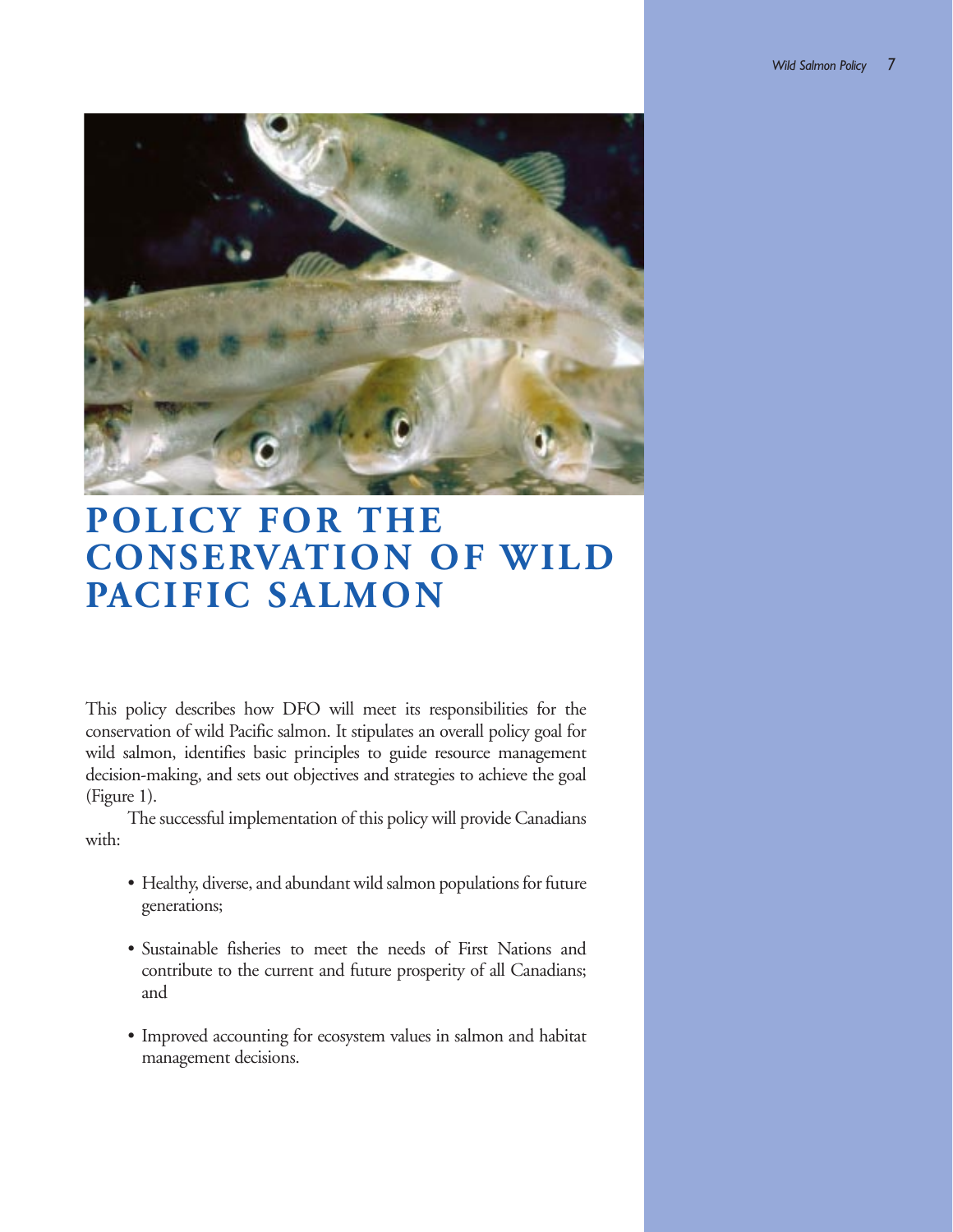#### **Important Terminology: Conservation and Sustainable Use**

The intent of this policy is to provide a framework for the conservation and sustainable use of wild Pacific salmon. These terms – "Conservation" and "Sustainable Use" mean different things to different people. Some definitions of conservation include sustainable use, implying that protection of the biological processes and use of resources are both components of conservation.Other definitions, such as in the Convention on Biological Diversity, separate the two concepts,and present them as related, but distinct considerations. In this policy, these terms are differentiated.

*Conservation is the protection, maintenance, and rehabilitation of genetic diversity, species, and ecosystems to sustain biodiversity and the continuance of evolutionary and natural production processes*. 8

This definition identifies the primacy of conservation over use, and separates issues associated with constraints on use from allocation and priority amongst users.

*Sustainable Use is the use of biological resources in a way and at a rate that does not lead to their long term decline, thereby maintaining the potential for future generations to meet their needs and aspirations.*

As a resource management agency,DFO is committed to the sustainable use of wild salmon resources.The intent of this policy is to protect the biological foundation of wild Pacific salmon to provide the fullest benefits presently and for future generations. In the long term, protection of biodiversity will provide the greatest opportunity for maintaining sustainable benefits to Canadians.

8 See Shuter et al.(1997),"Reply:Toward a definition of conservation principles for fisheries management;" Grumbine (1994), "What is ecosystem management?" Mangel et al.(1996),"Conservation of wild living resources;" and Olver et al. (1995), "Toward a definition of conservation principles for fisheries management."



#### **GOAL AND GUIDING PRINCIPLES**

The goal of the Wild Salmon Policy is to restore and maintain healthy and diverse salmon populations and their habitats for the benefit and enjoyment of the people of Canada in perpetuity.

All decisions and activities pertaining to the conservation of wild Pacific salmon will be guided by four principles:

## **Principle 1 Conservation.** ➤

*Conservation of wild Pacific salmon and their habitats is the highest priority in resource management decision-making.*

The protection and restoration of wild Pacific salmon and their habitats will enable the long-term health and productivity of wild populations and continued provision of cultural, social and economic benefits. To safeguard the long-term viability of wild Pacific salmon in natural surroundings, the Department will strive to maintain healthy populations in diverse habitats.

## **Principle 2 Honour obligations to First Nations.**  ➤

*Resource management processes and decisions will honour Canada's obligations to First Nations.*

This includes Canada's legal duty to consult with First Nations and, depending on the strength of the claim of Aboriginal rights or Aboriginal title and the seriousness of the potential adverse effect of a decision on the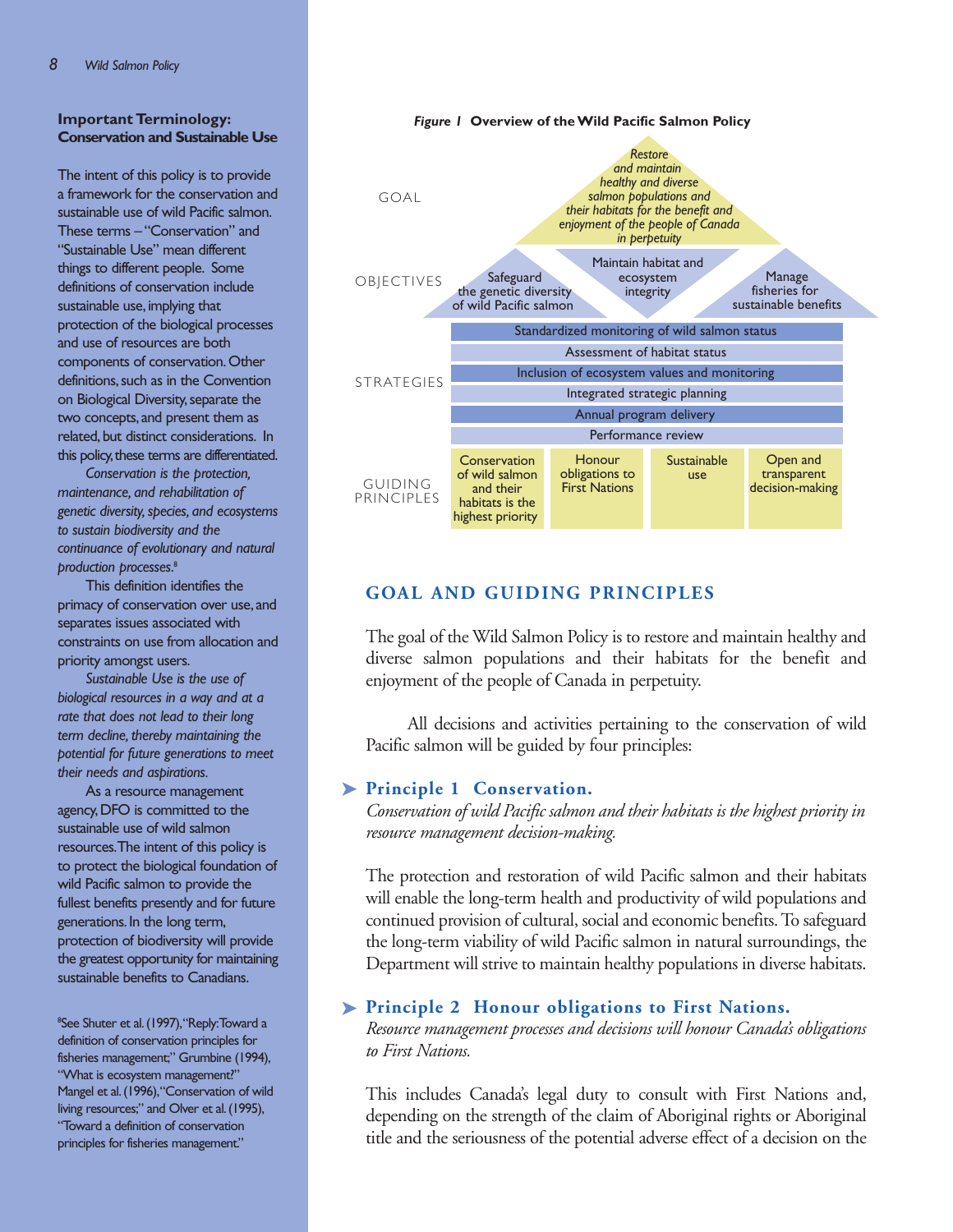claimed rights or title, accommodate their interests when Canada has knowledge of the potential existence of an Aboriginal right or Aboriginal title and is making decisions that might adversely affect the right or title. Resource management processes and decisions will also be in accordance with the Nisga'a Final Agreement, the Yukon Final Agreements, and any other treaties or agreements entered into between Canada and First Nations.

## **Principle 3 Sustainable Use.** ➤

*Resource management decisions will consider biological, social, and economic consequences, reflect best science including Aboriginal Traditional Knowledge (ATK), and maintain the potential for future generations to meet their needs and aspirations*. 9

Social, economic, and biological considerations will inform decisions on salmon, their habitats, and their ecosystems consistent with the priorities assigned to Principles 1 and 2. Conservation decisions cannot be based solely on biological information. The maintenance of biodiversity and healthy ecosystems must be considered in the context of human needs for use now and in the future. Decisions will not be taken without regard to their cost or social consequences.

## **Principle 4 Open Process.** ➤

*Resource management decisions will be made in an open, transparent and inclusive manner.*

To gain broad public support for decision-making, salmon management must accommodate a wide range of interests in the resource. Decisions about salmon protection and sustainable use will be based on meaningful public input to ensure they reflect society's values. Decision-making processes will be transparent and governed by clear and consistent rules and procedures.

## **OBJECTIVES**

To achieve the outcome expressed in the policy goal for wild salmon, three objectives must be fulfilled:

- 1. Safeguard the genetic diversity of wild Pacific salmon;
- 2. Maintain habitat and ecosystem integrity; and
- 3. Manage fisheries for sustainable benefits.



Key considerations associated with each of these objectives are described below.

## ▶ Objective 1 **Safeguard the genetic diversity of wild Pacific salmon**

To sustain Pacific salmon and their associated benefits, it is necessary to safeguard their geographic and genetic diversity and their habitats. While maintaining diversity is broadly accepted as essential for the health of wild salmon, the significant scientific and policy issue is how much diversity? The genetic diversity of a species includes

9 Brundtland (1987), *Our Common Future: The World Commission on Environment and Development*, and Environment Canada (1995), *Canadian Biodiversity Strategy: Canada's Response to the Convention on Biological Diversity*.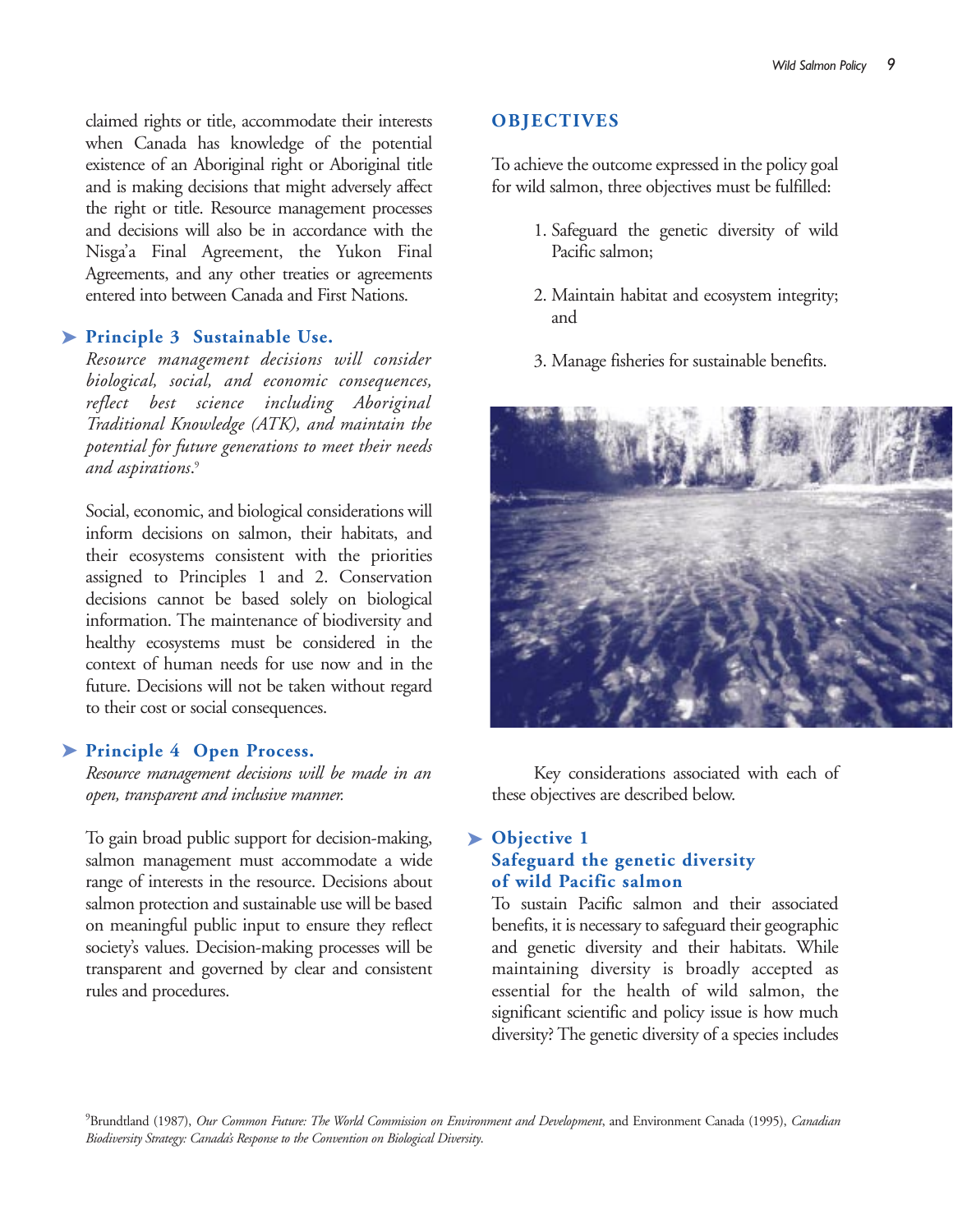#### **The Population Structure of Wild Salmon**

Salmon have a complex hierarchical population structure extending from groups of salmon at individual spawning sites all the way up to taxonomic species.Their precise homing to natal streams and their death after spawning restrict gene flow among fish at different spawning locations. However, since some salmon stray, genetic exchange also occurs among fish from different persistent spawning sites (demes) in a geographic area.These interactions form a geographic network of demes and the basic level of genetic organization in Pacific salmon.

The likelihood of genetic exchange decreases with increased distance between streams, or with greater physical differences between streams. Fewer strays and less genetic mixing result in less genetic similarity between fish in these streams. Eventually,as distance or environmental differences grow to severely limit gene flow, the spawning groups will function as separate lineages.These independently functioning aggregates are defined as **Conservation Units** in this policy.

Between localized demes and the geographic boundary of a CU are usually intermediate groupings called **Populations**. A population is a group of interbreeding salmon that is sufficiently isolated (i.e., reduced genetic exchange) from other populations such that persistent adaptations to the local habitat can develop over time.Local adaptations and genetic differences between populations are an essential part of the diversity needed for long-term viability of Pacific salmon.A CU will contain one or more populations (see Figure 2).

every individual fish. Preserving maximum genetic diversity would eliminate human harvesting of salmon and prohibit human activities that might harm salmon habitat. Conversely, to maintain a taxonomic species, such as sockeye salmon, but ignore within-species population structure would reduce diversity and contravene the intent of the UN Convention on Biological Diversity, SARA and the intent of this policy.

DFO intends to maintain diversity through the protection of "Conservation Units" (CUs). A CU is a group of wild salmon sufficiently isolated from other groups that, if extirpated is very unlikely to recolonize naturally within an acceptable timeframe, such as a human lifetime or a specified number of salmon generations.

There are important implications to this definition of a Conservation Unit. The persistence of salmon within the CU, and its associated production, demand responsible management of its population structure and habitats, as well as the ability of fish to move among habitat areas (connectivity). The loss of a CU for the length of a human lifetime would clearly have serious consequences for the people and other ecosystem components that benefit from or depend on it.

Over the geographic area of a CU, variations in habitat type and quality may result in differences in salmon productivity. Such differences in nature mean that not all populations within a CU are likely to be maintained at equal levels of production or chance of loss. Maintaining CUs requires protecting populations and demes, but not necessarily all of them, all of the time. As long as networks of connected demes and streams within CUs are maintained, any loss of a localized spawning group should be temporary. Maintaining healthy abundances within CUs requires sufficient spawning salmon to recolonize depleted spawning areas and protection of fish habitat to support production and provide connection between localized spawning groups. While salmon from neighboring demes or populations are unlikely to be genetically identical to those lost, they are likely to be most similar genetically and share many adaptive traits. Such localized losses, whether due to natural events or human activities, would not result in extirpation of the CU.

Total success in safeguarding the genetic diversity of wild Pacific salmon would imply preserving all populations and CUs. Action Steps in the WSP are prescribed to maintain CUs to the fullest extent possible, but there will likely be circumstances when losses of wild salmon are unavoidable. Catastrophic events are beyond human control and the Department may not be able to restore habitat or spawning demes damaged by such events. The rate of climate change in an area may exceed the ability of some salmon populations to adjust. While it is the clear intent of this policy to prevent losses resulting from management and use, it is unrealistic in natural environments to expect all losses can be avoided.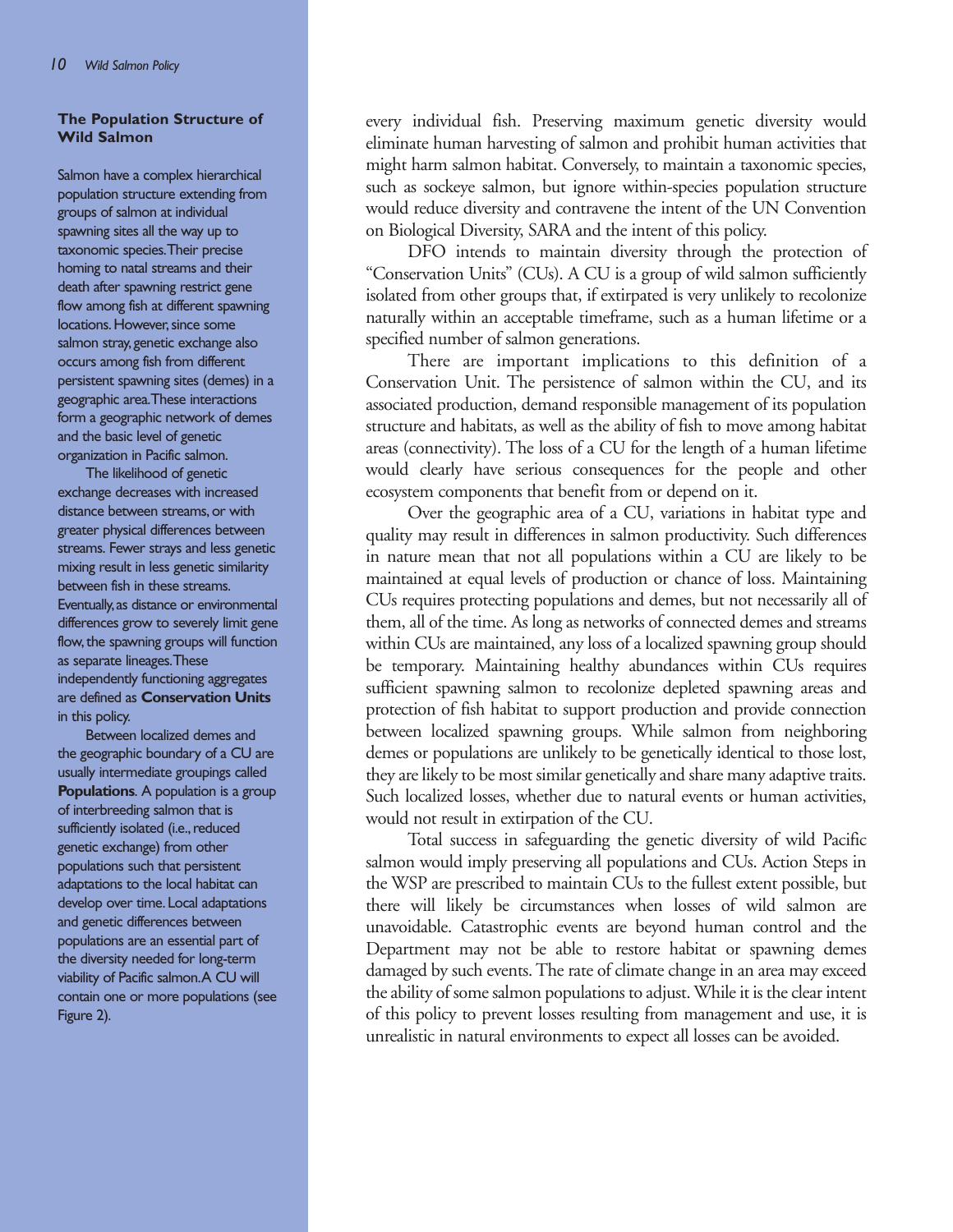## **Conservation Units and the Maintenance of Diversity**

Diversity in Pacific salmon reflects genetic and habitat diversity and the evolution of lineages of salmon over thousands of years<sup>10</sup>. These precise lineages cannot be replaced once lost, and the more numerous they are the greater the chances for salmon to adjust to future environmental changes. Diversity is a kind of insurance that reduces the risk of loss by increasing the likelihood that species and populations will be able to adapt to changing circumstances and survive. Furthermore, maintaining the largest number of spawning populations that are adapted to their individual habitats will result in higher abundances of salmon.

Biologists still have much to learn about the importance of local adaptations at the stream level, the rate at which salmon adapt, and the value of biodiversity. However, since no one can foresee the future stresses on wild salmon, a responsible and precautionary approach recommends conserving a wide diversity of populations and habitats. Pacific salmon have been diverse and adaptable enough to survive floods and drought, disease, volcanic eruptions, and ice ages. Their survival strategies should continue to serve them in the future, unless human-caused pressures become insurmountable. We must ensure that these survival strategies are allowed to function and not destroyed by our growing human footprint.

Some CUs will encompass large areas and include many streams and localized spawning groups. Concerns have been expressed that for such large CUs, individual streams and spawning groups may not be adequately protected even if they are important to local communities. All local demes and streams have value. In practice, protecting entire CUs with their networks of spawning groups is the most effective way to protect individual spawning groups and the interests of local communities.

These networks provide the natural process for recolonizing streams and salmon habitat (with similar genetically related salmon) that may be lost through natural events or some human impact. For example, if attention is focused on a local stream and the overall well-being of the CU is not maintained, then the stream of interest may become isolated from other spawning groups, and at greater risk of loss, through habitat loss or reduced abundances in neighboring streams. The critical assumption underlying these processes, however, is the protection and maintenance of functioning habitat and ecosystems within the CU.

The desired number of spawners for a CU will be established to provide for an adequate abundance and distribution of salmon throughout its geographic range. The annual status of the CU in relation to these targets will guide the development of harvest management plans in the integrated planning process (Strategy 4).

<sup>10</sup>For further reading on biodiversity and Pacific salmon, see for example: Greer and Harvey (2004), *Blue Genes*: *Sharing and Conserving the World's Aquatic Biodiversity;* Gallaugher and Wood (2004), *The World Summit on Salmon: Proceedings*; Hilborn et al. (2003) "Biocomplexity and fisheries sustainability;" Harvey (2002), *Biodiversity and Fisheries: A Primer for Planners*; Wood (2002), *Managing biodiversity in Pacific salmon: The evolution of the Skeena River sockeye salmon fishery in British Columbia*; Harvey et al. (1998), *Action before extinction: an international conference on conservation of fish genetic diversity*; Wood and Holtby (1998), "Defining conservation units for Pacific salmon using genetic survey data;" and Levin and Schiewe (2001), "Preserving salmon biodiversity."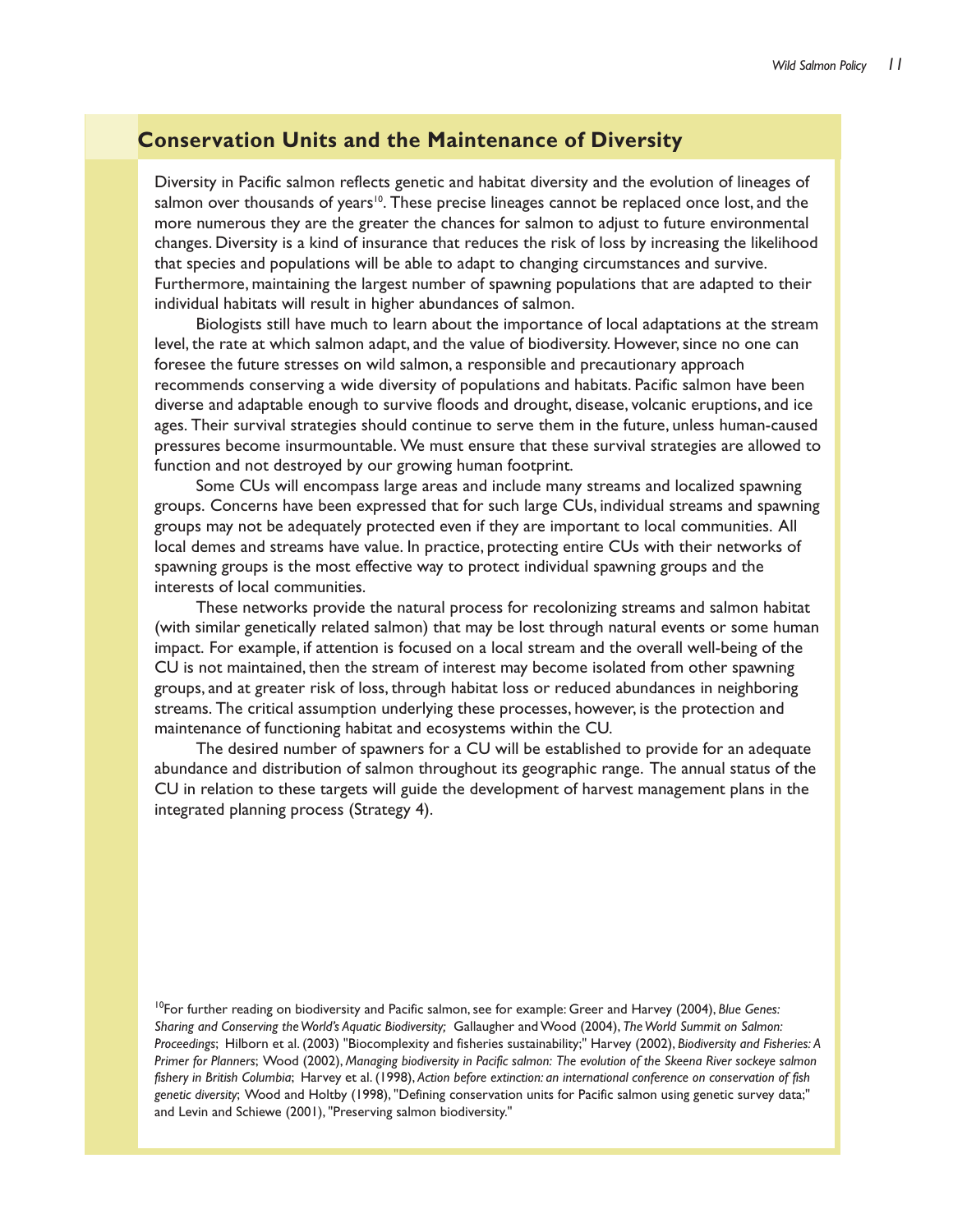#### **Species Differences in Conservation Units** (see Figure 2)

The number and sizes of CUs will vary among species. For instance, pink and chum salmon generally show fewer genetic differences between populations and demes than the other species. Consequently, their CUs will be relatively large. Similarly, coho rarely exhibit marked genetic boundaries, so their CUs will tend to be large and at times somewhat difficult to define. Coho show, however, substantial life history variation (e.g., lake rearing juveniles, fry migrants, run timing variation) within a region.Chinook salmon also show varied life histories, but the differences tend to be more geographically aligned,and so will probably have more CUs than coho. Sockeye CUs are probably easiest to identify and will be the most numerous. Genetic information strongly suggests that sockeye CUs will typically be at the level of an individual sockeye-rearing lake. In some cases though, it may turn out that several small sockeye lakes will constitute one CU,or that different timing components ("runs") within large lakes may represent separate CUs. The delineation of CUs in all species will be based on biological information including genetic variation, phenotypic traits (e.g., run timing, life history traits, ocean distribution, etc.), and aboriginal traditional knowledge (ATK) if available. Delineations of CUs are expected to change over time as more information and experience is gained.

#### *Figure 2* **Schematic representation of genetic diversity and Conservation Unit structure**

|                   |  | <b>Taxonomic</b><br><b>Species</b>  |  | 0.<br>nerka<br>(sockeye)                                                                                                                              | 0.<br>kisutch<br>(coho)                                                                                                                                 | 0.<br>tshawytscha<br>(chinook)                                                                                                                     | Ο.<br>gorbuscha<br>(pink)                                                                                                                                             | 0.<br>keta<br>(chum)                                                             |
|-------------------|--|-------------------------------------|--|-------------------------------------------------------------------------------------------------------------------------------------------------------|---------------------------------------------------------------------------------------------------------------------------------------------------------|----------------------------------------------------------------------------------------------------------------------------------------------------|-----------------------------------------------------------------------------------------------------------------------------------------------------------------------|----------------------------------------------------------------------------------|
| Genetic Diversity |  | <b>Conservation</b><br><b>Units</b> |  | $\sim$ 100 CUs<br>in $B.C.$ &<br>Yukon of<br>which<br>$20 - 25$<br>CU <sub>s</sub> are in<br>Fraser<br>of which<br>Chilko Lake<br>is one<br>Fraser CU | $\sim$ 15 CUs<br>in $B.C.$ &<br>Yukon of<br>which 2<br>CU <sub>s</sub> are in<br>Fraser<br>of which<br>Interior<br>Fraser<br>is one<br><b>Fraser CU</b> | $~10$ CUs<br>in $B.C.$ &<br>Yukon of<br>which $\sim$ 6<br>CU <sub>s</sub> are in<br>Fraser<br>of which<br>South<br>Thompson<br>is one<br>Fraser CU | $\sim$ 25 CUs<br>in $B.C.$ &<br>Yukon of<br>which $2-3$<br>CU <sub>s</sub> are in<br>Fraser of<br>which lower<br>Fr. odd<br>year pinks<br>are one<br><b>Fraser CU</b> | $\sim$ 15 CUs<br>in $B.C.$ &<br>Yukon of<br>which<br>Fraser<br>chum<br>is one CU |
|                   |  | <b>Populations</b>                  |  | Chilko Lake<br>is a<br>population<br>and a CU                                                                                                         | 5<br>in interior<br><b>Fraser CU</b>                                                                                                                    | $\overline{\phantom{0}}$<br>populations populations<br>in South<br>Thompson<br>CU                                                                  | $\sim$ 15<br>populations populations<br>in lower<br>Fraser odd<br>year CU                                                                                             | $-8$<br>in Fraser<br>CU                                                          |
|                   |  | <b>Demes</b>                        |  | 3 spawning<br>locations in<br>Chilko Lake<br>CU                                                                                                       | Spawning<br>sites in<br>$-200$<br>streams in<br>interior<br><b>Fraser CU</b>                                                                            | Spawning<br>sites in<br>$\sim$ 15 rivers<br>in South<br>Thompson Fraser odd<br><b>CU</b>                                                           | Spawning<br>sites in $~1$<br>streams in<br>lower<br>year CU                                                                                                           | Spawning<br>sites in<br>~115<br>streams<br>in Fraser<br>CU                       |
| Geographic Range  |  |                                     |  |                                                                                                                                                       |                                                                                                                                                         |                                                                                                                                                    |                                                                                                                                                                       |                                                                                  |

## ▶ Objective 2 **Maintain habitat and ecosystem integrity**

The health and long-term well-being of wild Pacific salmon is inextricably linked to the availability of diverse and productive freshwater, coastal, and marine habitats. Moreover, Pacific salmon have a critical function in the aquatic and terrestrial ecosystems sustained by these habitats. Salmon play an important role in marine ecosystems, with their bodies and waste products providing nutrients for organisms from microbes to top predators, such as killer whales. In freshwater ecosystems, returning salmon transport marine-derived nutrients inland. Salmon carcasses sustain aquatic and terrestrial animals and provide nutrients to the entire ecosystem including subsequent generations of wild salmon.

Aquatic habitats and their adjacent terrestrial areas are also valued for a wide range of human requirements. The integrity of salmon habitat is challenged by human competition for accessible land and fresh water, for ocean spaces, and for the interconnecting estuarine and coastal areas. In both freshwater and marine areas, human activities affect water quality. In estuaries and the marine foreshore, development can affect wild salmon during critical rearing and migration periods. In the open ocean, activities such as commercial fishing, shipping, and waste disposal among others can potentially affect the marine habitat of salmon.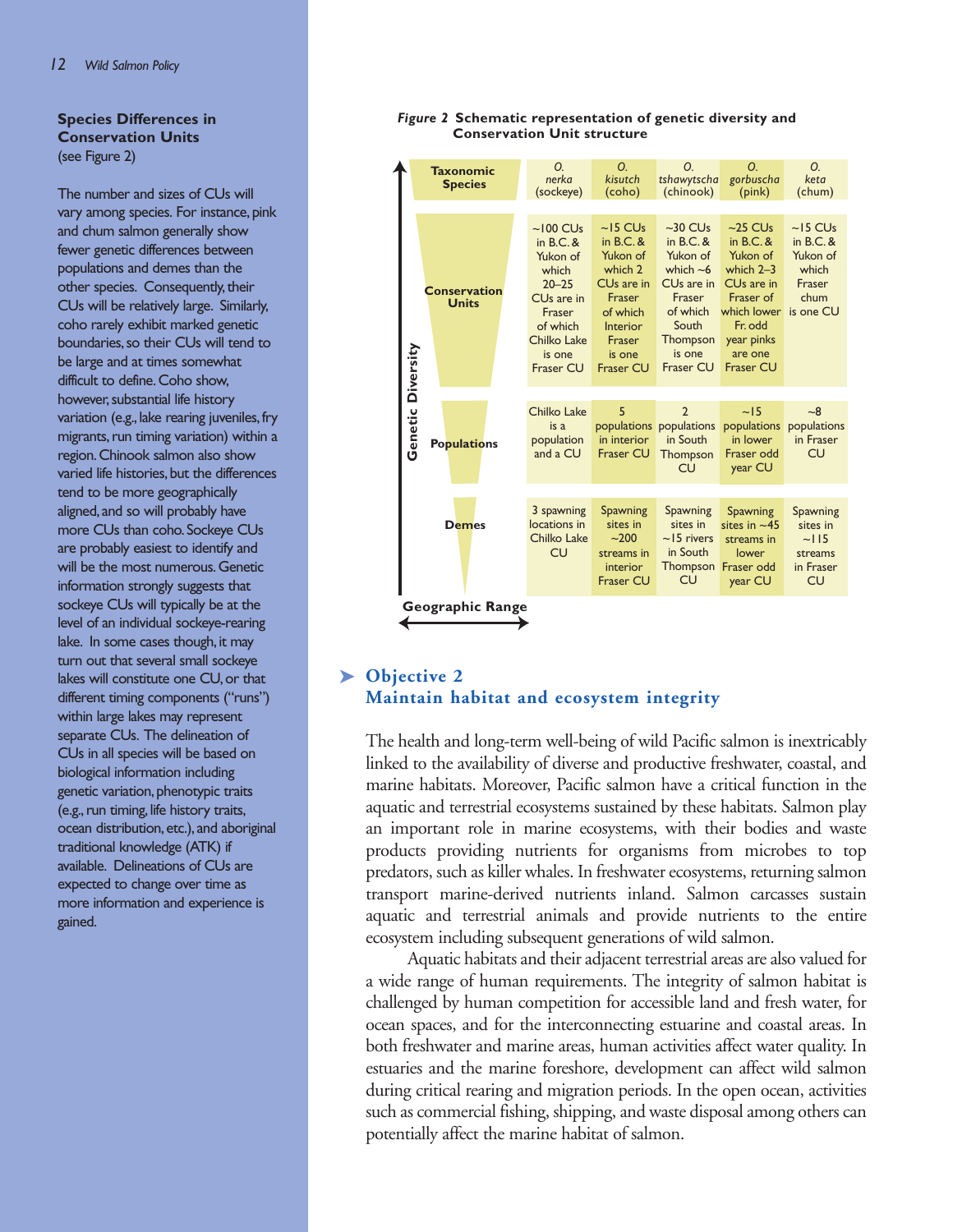Identifying, protecting, restoring and rehabilitating aquatic habitats are critical to maintaining their integrity and sustaining ecosystems. Since 1986, DFO's Habitat Management Program has been guided by the "no net loss" principle for the protection of these habitats.<sup>11</sup> The first and preferred approach is prevention of habitat loss. DFO policy also stipulates that where a harmful alteration of habitat is authorized by the Minister, losses shall be compensated by habitat replacement.

The strategies for achieving "no net loss" have focused primarily on project-by-project review, mainly in freshwater environments. A modern, more effective approach to achieve "no net loss" must assess the importance of habitat on an ecosystem basis, and balance the degree and type of impact with the most effective remedy. In evolving to a more integrated approach, the Department will make greater use of indicators to assess and monitor the health of freshwater and marine habitat.

A new focus on the salmon habitat that is most productive, limiting, or at risk in a CU will clarify decision-making and better link habitat management strategies to harvest and salmon assessment (Strategy 4). Low risk activities, where measures to avoid or mitigate impacts are well understood, will be dealt with through other mechanisms such as guidelines and standards. This approach will ensure that all habitats are addressed and resources are focused where most required.

In order to effectively manage and protect aquatic systems where the productive capacity of habitat is at highest likelihood of loss, DFO must integrate its work with that of Provincial and other federal agencies, First Nations governments, stewardship groups, industry, and stakeholders. Environment Canada has primary responsibility for administering, on behalf of the Minister of Fisheries and Oceans, pollution prevention and control authorities contained in the *Fisheries Act.* However, the jurisdiction for many of the land and water uses that may be detrimental to salmon resides with Provincial, Territorial or local governments. Success in protecting and restoring habitat demands a cooperative and collaborative approach among the various levels of government so that land and water use activities and decisions better support the needs of salmon. One such coordinating structure is the Pacific Council of Fisheries and Aquaculture Ministers and its subsidiary work groups. The council and the work groups can provide an organizational arrangement within which information can be shared and cooperative work developed and coordinated. Collaborative approaches such as this optimize the use of our collective resources.

#### **Linking Habitat to Wild Salmon CUs and Fish Harvest Planning**

A key response of the regional Habitat Management Program to the WSP is an increased emphasis on integrated planning. Fish production and harvest objectives for wild salmon CUs will be linked to the conservation, restoration, and development of fish habitat.

At the resource planning level, better habitat protection priorities will be established by integrating habitat requirements with the fisheries resources they support and with fish management objectives. Habitat plans will incorporate knowledge of the current and future demands on the environment and the aquatic resources,and will be aligned with objectives for fisheries and watersheds for priority CUs.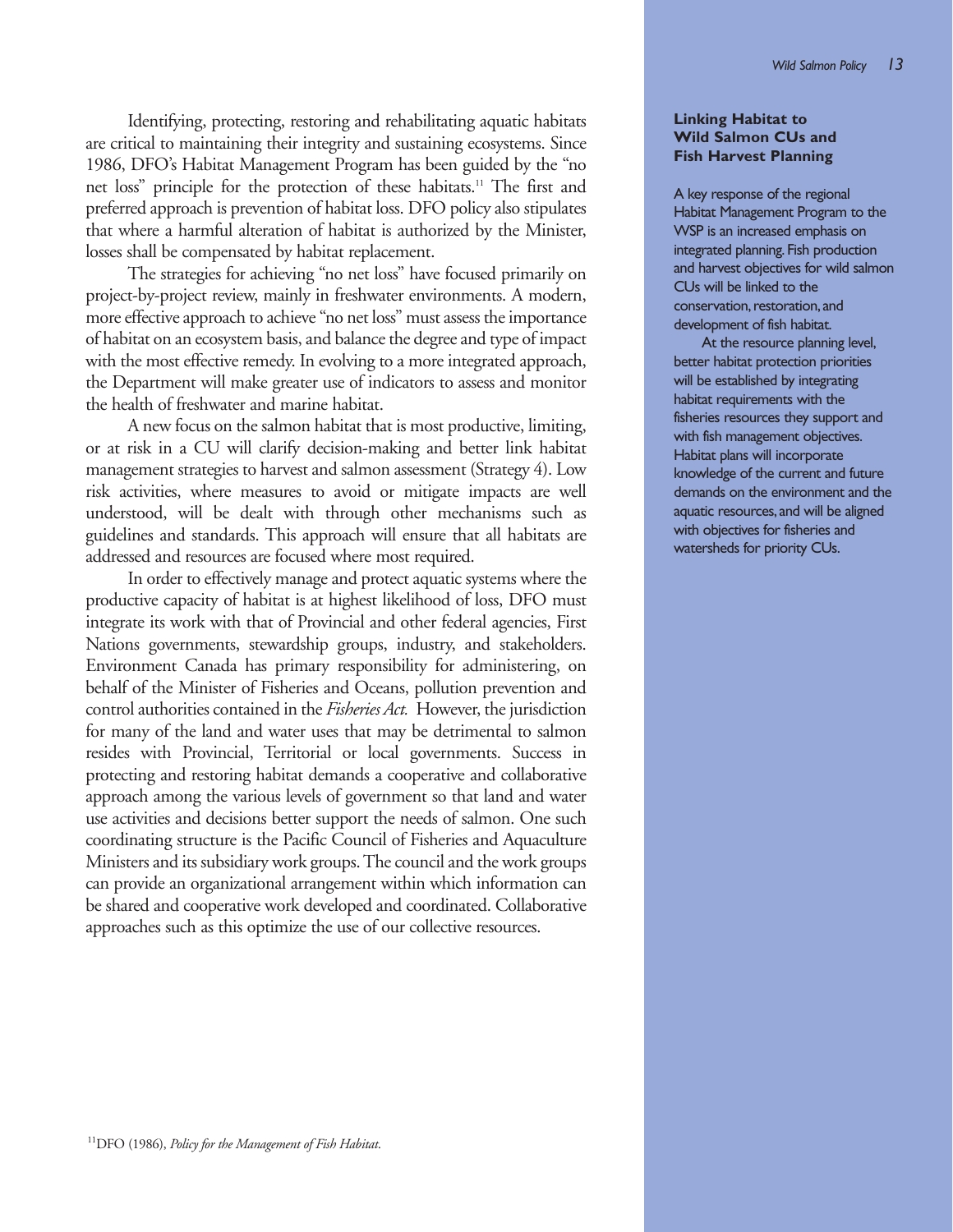## **Objective 3**  ➤**Manage fisheries for sustainable benefits**

The conservation of wild salmon and their habitat is the highest priority in this policy. However, a policy that failed to consider the values that the harvesting of Pacific salmon provide to people would be incomplete. While everyone supports conservation, many people depend on salmon for their social and economic needs and insist on a balanced policy that provides for sustainable use of wild salmon.



DFO has a responsibility to provide sustainable harvesting opportunities that will best meet its obligations to First Nations, contribute to social well-being, and provide employment and other economic benefits to individuals and fisheries-dependent communities. A significant challenge for this policy is to safeguard the genetic diversity of salmon while accounting for and realizing these benefits of the salmon catch. Since harvest restrictions necessary to conserve the wild salmon resource affect communities and individuals, cultural, social and economic impacts need to be considered.

Some critics will suggest that consideration of the social and economic benefits arising from salmon harvesting will compromise salmon conservation. Others will claim that a focus on maintaining diversity means the elimination of major salmon fisheries. In reality, the interests of both salmon and people need to be accounted for

in a successful conservation program. This policy reflects a management framework that can provide care and respect for a resource and its ecosystem and for the people within it. Protecting the resource base provides the maximum potential for benefits to people. The full measure of the WSP's success will be the achievement of salmon conservation accompanied by human well-being.

Making the best decisions on salmon conservation cannot be done by scientists or other technical specialists alone. While choices must certainly be informed by scientific and technical information, the best decisions will ultimately reflect public values. This requires structured processes that: (1) establish specific objectives and priorities, and (2) allow the biological, social and economic consequences of different conservation measures and activities to be considered and weighed in an open and transparent way.

First Nations, harvesters, environmental groups, and community interests in the resource need to be engaged directly in these processes, and in the determination of the most appropriate management actions. Individual and community involvement in salmon management decisionmaking, in turn, will sustain the social and cultural ties between people and salmon. These ties will ultimately lead to the more successful implementation of conservation plans and the better protection of wild salmon.

### **STRATEGIES AND ACTION STEPS**

This policy will be implemented through six strategies summarized in Table 1. Strategies 1 through 3 provide the information on wild salmon populations, their habitats, and ecosystems required as information for decision-making and planning. Strategy 4 requires the integration of biological, social, and economic information to produce longterm strategic plans for salmon and habitat management for each conservation unit. Strategy 5 is the translation of strategic plans into annual operational plans and Strategy 6 is a commitment to ongoing review of the implementation and success of the Policy.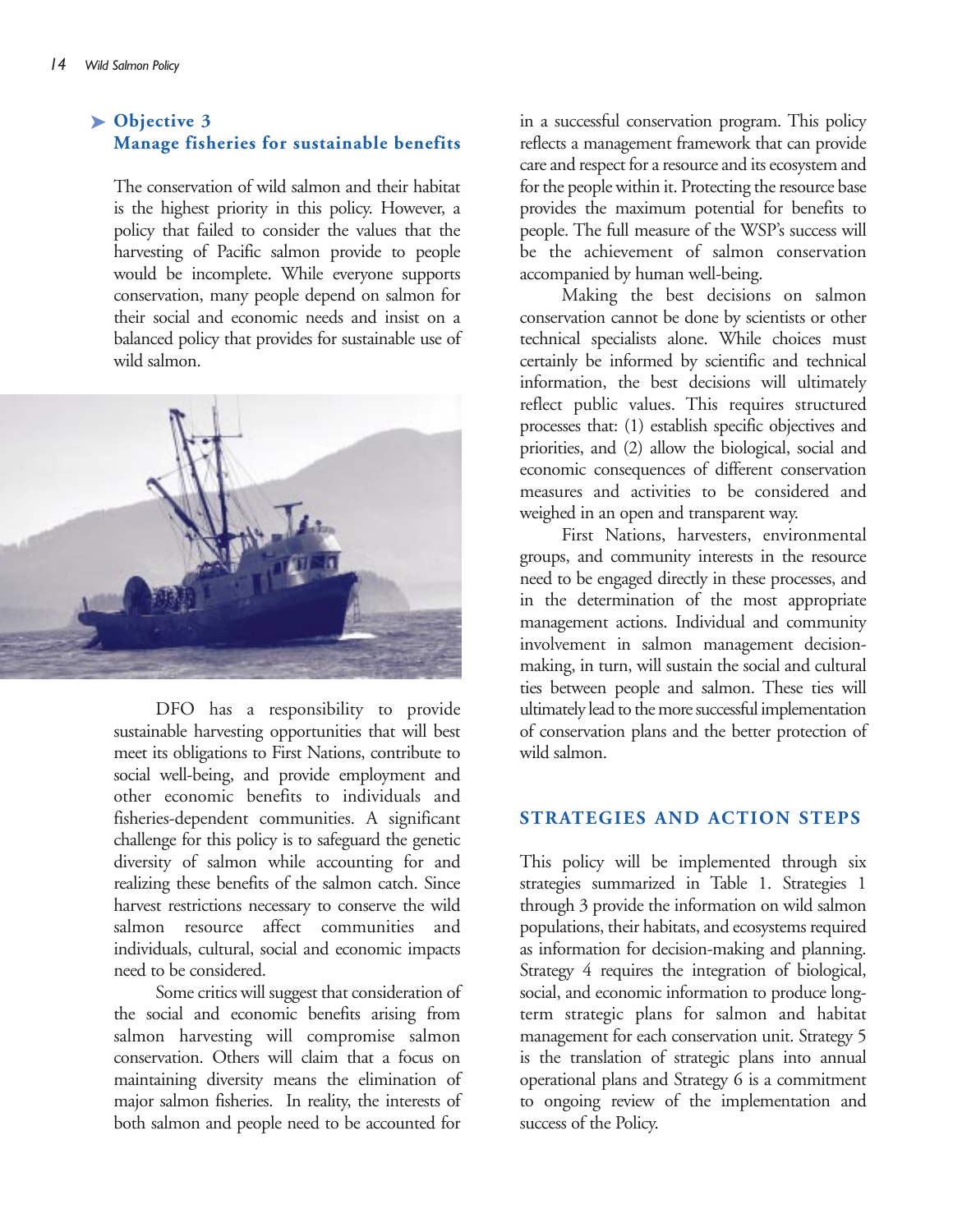## **The WSP and the Precautionary Approach**

Article 6.2: *"States shall be more cautious when information is uncertain, unreliable or inadequate. The absence of adequate scientific information shall not be used as a reason for postponing or failing to take conservation and management measures."*

Article 6.2 of the UN Agreement (Relating to the Conservation and Management of Straddling Fish Stocks and Highly Migratory Fish Stocks, 1995)<sup>12</sup> builds from the original declaration of a precautionary approach (Principle 15, Rio Declaration on Environment and Development, 1992), and is also included in the United Nations Fisheries and Agriculture Organization Code of Conduct for Responsible Fisheries (1995).

Precautionary approaches are now widely applied in fisheries management and the protection of marine ecosystems. The approach identifies important considerations for management: acknowledgement of uncertainty in information and future impacts and the need for decision making in the absence of full information. It implies a reversal in the burden of proof and the need for longer term outlooks in conservation of resources.

The application of precaution in the WSP will follow the guidance provided to Federal Departments by the Privy Council Office publication<sup>13</sup> entitled "A Framework for the Application *of Precaution in Science-based Decision Making About Risk.*" (Canada, Privy Council Office 2003). That Framework includes five principles of precaution:

- The application of the precautionary approach is a legitimate and distinctive decisionmaking approach within a risk management framework.
- Decisions should be guided by society's chosen level of risk.
- Application of the precautionary approach should be based on sound scientific information.
- Mechanisms for re-evaluation and transparency should exist.
- A high degree of transparency, clear accountability, and meaningful public involvement are appropriate.

The WSP will adhere to the use of precaution and be consistent with the Privy Council Office framework and FAO<sup>14</sup> (1995, paragraph 6 (a-h)). For example, the introduction of a lower benchmark (Strategy 1) is a significant precautionary step in the conservation of Pacific salmon. In determining the value of the benchmark, all sources of uncertainty in assessment of the CU must be determined (for estimation of the buffer) and the Department and advisors must determine a risk tolerance to be applied in a risk management framework. Where assessment information is highly uncertain, more precautionary lower benchmarks will be defined.

<sup>12</sup>See www.un.org/Depts/los/convention\_agreements/convention\_overview\_fish\_stocks.htm.

<sup>13</sup> Canada Privy Council Office (2003), A Framework for the Application of Precaution in Science-based Decision-Making *About Risk*.

<sup>14</sup>See FAO (1995), Precautionary approach to fisheries; Part 1: Guidelines on the precautionary approach to capture fisheries *and species introductions*.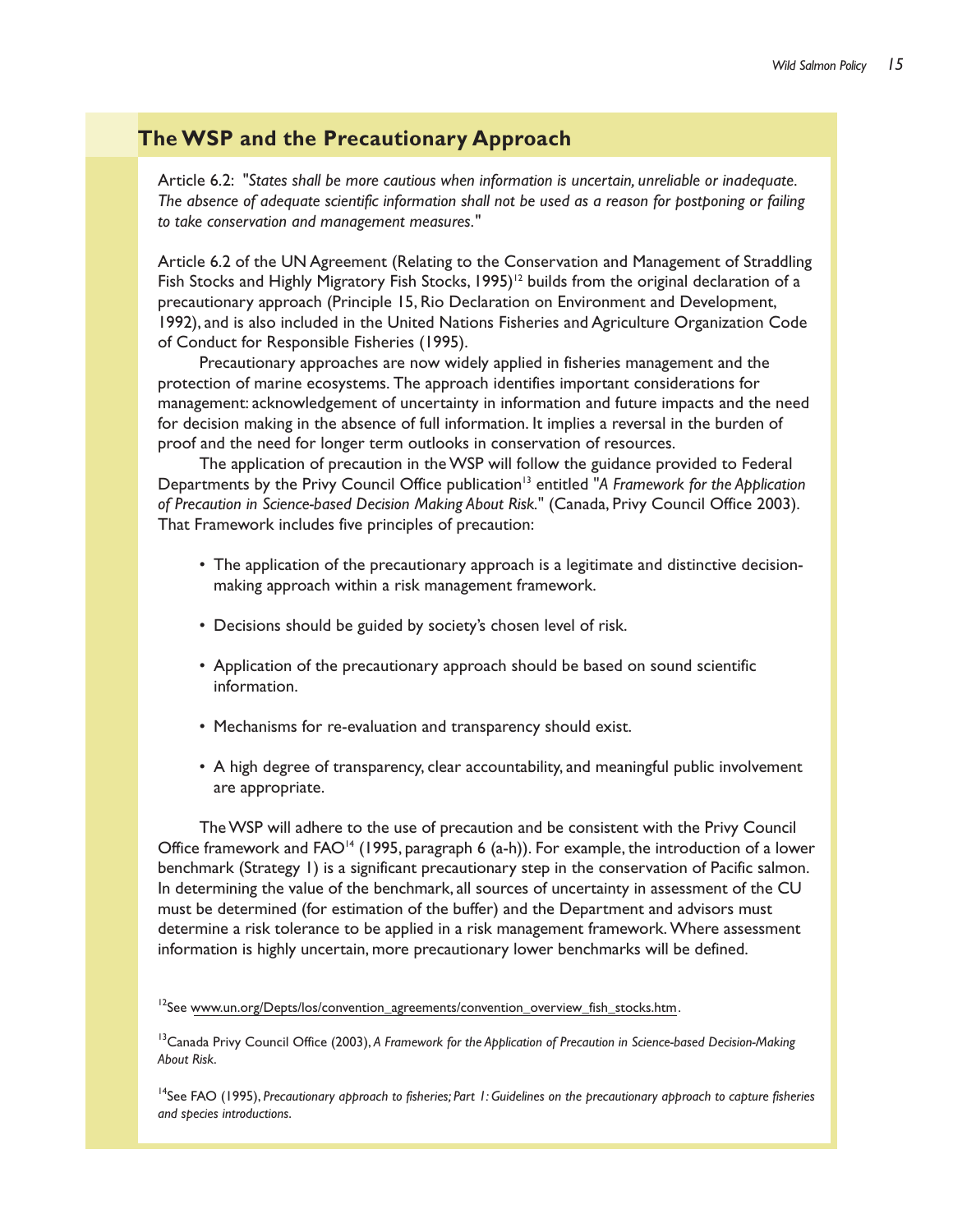#### *Table 1* **WSP strategies and action steps**

#### **1. Standardized monitoring of wild salmon status**

- ◆ Identify Conservation Units
- ◆ Develop criteria to assess CUs and identify benchmarks to represent biological status
- ◆ Monitor and assess status of CUs

#### **2. Assessment of habitat status**

- ◆ Document habitat characteristics within CUs
- ◆ Select indicators and develop benchmarks for habitat assessment
- ◆ Monitor and assess habitat status
- ◆ Establish linkages to develop an integrated data system for watershed management

#### **3. Inclusion of ecosystem values and monitoring**

- ◆ Identify indicators to monitor status of freshwater ecosystems ◆ Integrate climate and ocean information into annual salmon
- management processes

#### **4. Integrated strategic planning**

- ◆ Implement an interim process for management of priority CUs ◆ Design and implement a fully integrated strategic
- planning process for salmon conservation

#### **5. Annual program delivery**

- ◆ Assess the status of Conservation Units and populations
- ◆ Plan and conduct annual fisheries
- ◆ Plan and implement annual habitat management activities
- ◆ Plan and implement annual enhancement activities

#### **6. Performance review**

- ◆ Conduct post-season review of annual workplans
- ◆ Conduct regular reviews of the success of the WSP

#### **STRATEGY 1 STANDARDIZED MONITORING OF WILD SALMON STATUS**

This policy requires a systematic process to organize all Pacific salmon streams and lakes into geographic units for conservation and specification of the means to monitor abundance and distribution of Pacific salmon within those units over time. The following Action Steps present how the Department will identify and assess wild salmon in BC and the Yukon in cooperation with First Nations and others.

## ▶ Action Step 1.1. **Identify Conservation Units.**

Based on science and local knowledge, the salmon that use particular freshwater habitats will be aggregated into Conservation Units. CUs will be delineated consisting of one or more genetically similar interbreeding populations and have a defined geographic distribution. A CU will include

<sup>15</sup>See www-sci.pac.dfo-mpo.gc.ca/sci/psarc/default\_e.htm .

genetically similar lineages of fish, a spatial distribution of populations and demes, and be dependent on a set of habitats. This linkage recognizes the need for interconnected spawning populations for genetic processes, defines important habitat for these lineages and for future production, and identifies the groups of salmon whose status will be measured under this policy.

The delineation of CUs will be based on biological information, including genetic traits (e.g., DNA variants), polygenic traits (e.g., run timing, life history traits, ocean distribution, etc.), and ATK where available. Since the requirements and needs of First Nations and others may be at finer geographic scales than some CUs, management objectives to address these may be recognized in Strategic plans (Strategy 4). The number of CUs for each species will be a function of our knowledge base and is expected to change over time. DFO will consult with local First Nations in accordance with its consultation obligations during the process of defining Conservation Units. As this work proceeds, it will be assessed through peer review (via the Pacific Scientific Advice Review Committee, PSARC).<sup>15</sup> This review process facilitates participation by outside experts, First Nations, fisheries stakeholders, and the public; and will provide the means to modify the definition of CUs over time.

## ▶ Action Step 1.2.

### **Develop criteria to assess CUs and identify benchmarks to represent biological status.**

The biological status of a CU will normally be based on the abundance and distribution of spawners in the unit, or proxies thereof. When a CU contains more than one population, it will be necessary to determine how abundance is distributed among the populations. For each CU, higher and lower benchmarks will be defined that will delimit three status zones: Green, Amber, and Red (Figure 3). As spawner abundance decreases, a CU moves towards the lower status zone, and the extent of management intervention for conservation purposes will increase.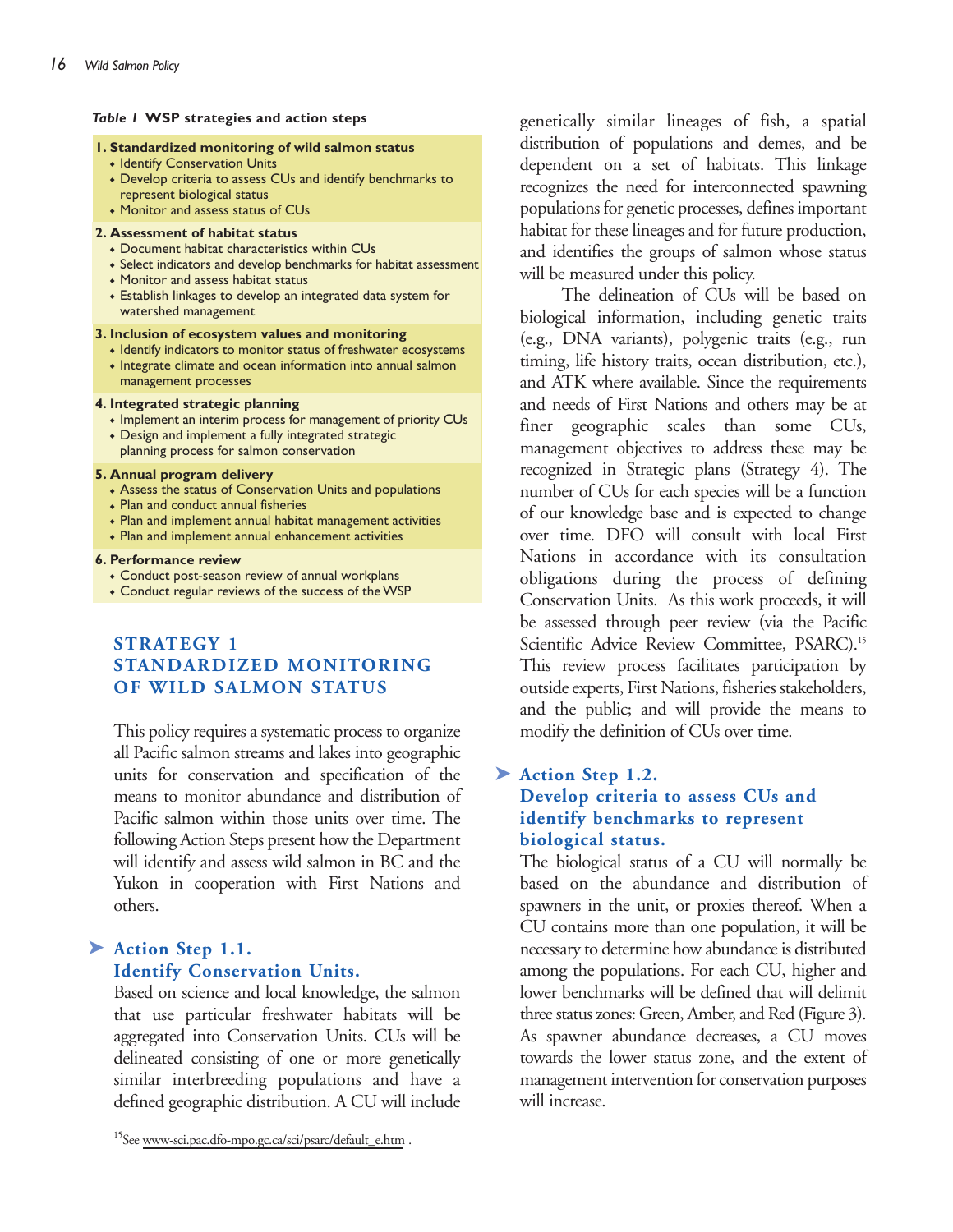#### *Figure 3* **Benchmarks and biological status zones to be determined for each CU**



Benchmarks identify when the biological production status of a CU has changed significantly, but do not prescribe specific restrictions. Changes in status will initiate management actions (see sidebar). The specific responses will vary among species, geographic regions and cause of the decline and will be determined through the integrated planning process described in Strategy 4. The use of status zones and generic methods to determine benchmarks recognizes variability in data quality and quantity and is consistent with current management approaches adopted by other agencies.<sup>16</sup>

The lower benchmark between Amber and Red will be established at a level of abundance high enough to ensure there is a substantial buffer between it and any level of abundance that could lead to a CU being considered at risk of extinction by COSEWIC. The buffer will account for uncertainty in data and control of harvest management. There is no single rule to use for determination of the lower benchmark. Rather, it will be determined on a case-by-case basis, and depend on available information, and the risk tolerance applied. The determination of the risk tolerance to apply is a value judgement that requires consultation with First Nations and others affected by this choice.

Example criteria, depending on the species and types of information, may be:<sup>17</sup>

- The spawning escapement required to produce a percentage of the maximum juvenile abundance (say 10–25%);
- The spawning escapement estimated to permit recovery with an agreed probability within an acceptable period of time (e.g., 75% confidence within three salmon generations);

#### **Biological Status Zones and Management Response**

A Conservation Unit in the Red zone is undesirable because of the risk of extirpation,and the loss of ecological benefits and salmon production. The presence of a CU in the Red zone will initiate an immediate consideration of ways to protect the fish, increase their abundance, and reduce the potential risk of loss. Biological considerations will be the primary drivers for the management of CUs with Red status.

Amber status implies caution in the management of the CU.While a CU in the Amber zone should be at a low risk of loss, there will be a degree of lost production. Still, this situation may result when CUs share risk factors with other more productive units.Decisions about the conservation of CUs in the Amber zone will involve broader consideration of biological, social, and economic issues. Assuming a CU is assessed to be safe in the Amber zone (consistent with Principle 1), then the use of this CU involves a comparison of the benefits from restoring production versus the costs arising from limitations imposed on the use of other CUs to achieve that restoration.

Social and economic considerations will tend to be the primary drivers for the management of CUs in the Green zone, though ecosystem or other non-consumptive use values could also be considered.

<sup>&</sup>lt;sup>16</sup>Mace et al. (2003), *Report of the NMFS National Standard 1 Guidelines Working Group*, and DFO (2004b), *Proceedings of the National Meeting on Applying the Precautionary Approach in Fisheries Management*.

<sup>&</sup>lt;sup>17</sup>The values presented in these example criteria are for explanation only and do not limit any consideration of other values or other criteria that may be determined for a specific CU.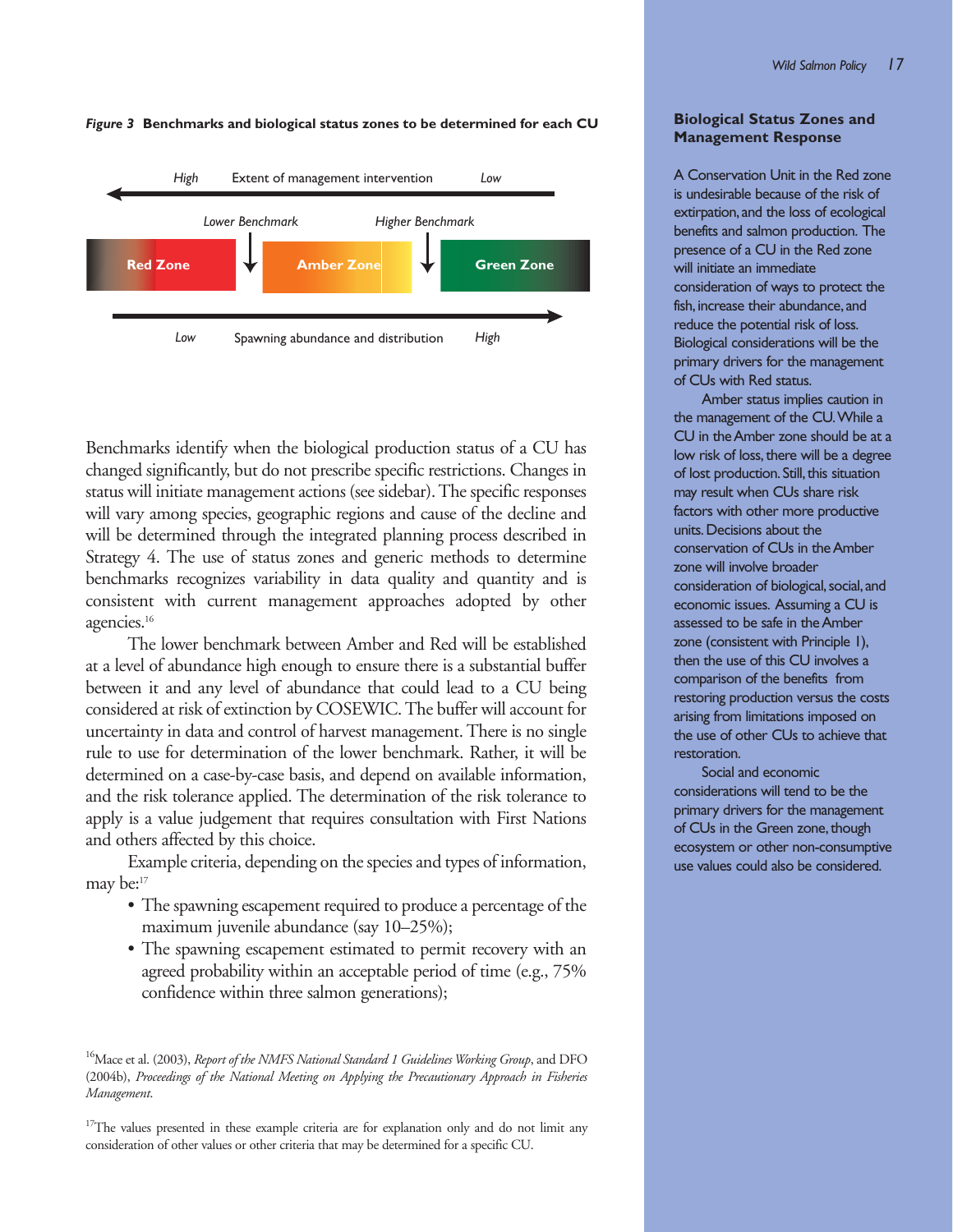- The abundance and distribution of spawners within a CU sufficient to provide confidence that the CU does not have a high probability of extirpation (e.g.,  $\langle 5\% \rangle$ chance of loss over 50 years); or
- A proportion of the number of spawners (S) estimated necessary to provide maximum sustained yield (MSY) on an average annual basis given existing environmental conditions (e.g., 25 per cent of  $S_{\text{msv}}$ ).



Within the Red zone, there will be a level of abundance that cannot sustain further mortalities due to fishing or change to freshwater or marine habitats. Further mortality in such a CU will lead to continued decline in the spawner abundance and an increasing probability of extirpation. Determining this level in the zone is a continuing discussion in salmon assessment literature and is not specified in this policy. The Department will prepare and publish operational guidelines on the estimation of this level. The management response to this level will be determined on a case by case basis, in consultation with First Nations, and others affected by this determination.

The higher benchmark between Green and Amber will be established to identify whether harvests are greater or less than the level expected to provide, on an average annual basis, the maximum annual catch for a CU, given existing environmental conditions. This level will vary through time but there would not be a high probability of losing

the CU. As with the lower benchmark, the upper benchmark will also be determined on a case-bycase basis depending on the species and types of information available, and may apply:

- A proportion of the number of spawners  $(S)$ estimated necessary to provide maximum sustainable yield (MSY) on an average annual basis given existing environmental conditions (e.g.,  $S_{\text{msv}}$ );
- An exploitation rate for the CU that would limit harvest based on a rate of fishing mortality rather than the number of fish killed;
- The number of smolts (or spawners) estimated to correspond with habitat capacity; or
- A proportion of the long term average spawning abundance.

## ▶ Action Step 1.3. **Monitor and assess status of CUs.**

Salmon assessment involves the use of various analyses to make quantitative predictions about the reaction of a population to alternative management plans.18 Two important components of this statement are that assessments should be quantitative and are conducted to provide advice for management (including conservation when necessary). For wild salmon in the BC and Yukon, however, quantitative assessment is a complex and potentially costly task, involving numerous data sources and hundreds of populations. Consequently, the Department has utilized three levels of annual monitoring programs in the assessment of Pacific salmon:

i)**Indicator systems:**Comprehensive programs involving quantitative information on the spawning adults, juveniles produced, mature progeny produced (reported in the catch and spawning numbers) from the specific system. These programs are the most information rich and expensive but provide critical information for management such as productivity and sustainable rates of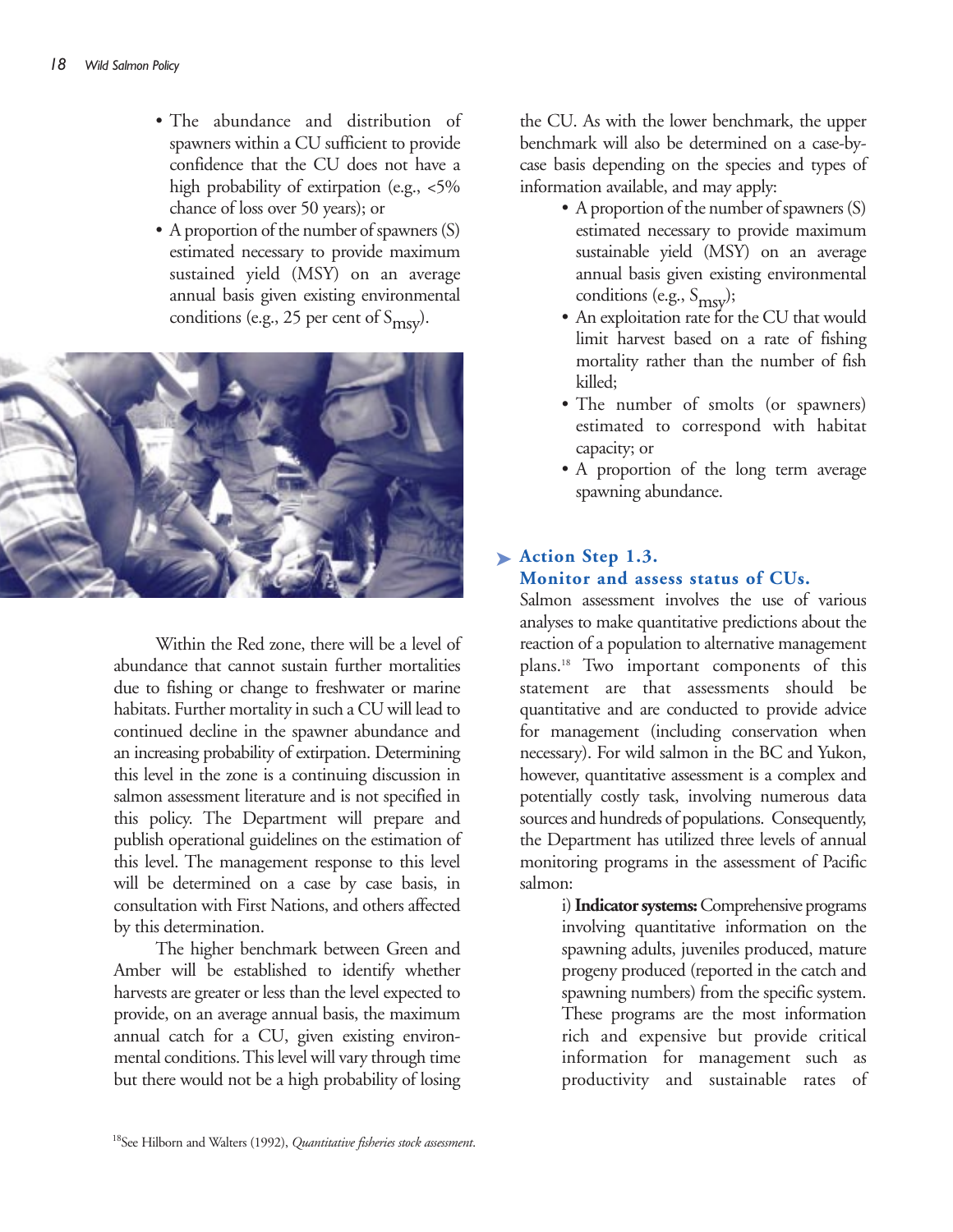exploitation (population dynamic values), survival rates for major life history phases (e.g., freshwater and marine survival), and exploitation patterns and rates in fisheries.

ii) **Intensive monitoring**: Annual surveys of the numbers of salmon in specific subsets of streams or habitats within a geographic area. These surveys involve quantitative designs that can be replicated annually to provide consistent indices of spawners between years. The accuracy and precision of the estimates will vary with methodologies and habitats but the essential component is that there is a high degree of confidence that inter-annual trends are accurately assessed. For example, methods may involve in-river test fisheries, counting weirs, mark-recapture programs, area-under-the-curve estimators, and surveys of juvenile production in streams and lakes.

iii) **Extensive monitoring:** Surveys that are generally the least expensive but enable the broadest coverage of streams or other habitats within a geographic area. These surveys are useful for examining salmon distribution, consistency of patterns throughout the region, and checks on habitat changes. They are usually visually based, may be repeated within a year, and may include randomly selected samples of the streams or habitats in a large geographic area. Examples of these surveys are over-flights, stream walks or floats, and could involve only portions of a stream instead of the entire system.

For each CU, a statistically based and cost effective monitoring plan will be designed and will build on existing programs and local partnerships (e.g., First Nations agreements, local Streamkeeper or enhancement groups). Monitoring programs must assess the annual abundance of the CU and the distribution of spawners. The assessment procedures applied will vary between CUs but monitoring plans for each CU will be documented and information reported annually. The benchmarks specified for a CU must be stated in units consistent



with the monitoring program for that CU in order that the annual status of the CU can be assessed. A core program (i.e., an agreed minimum monitoring plan) will be established by the Department and partners and funded annually to maintain the longterm information fundamental to management of local salmon resources. Each monitoring plan will be peer reviewed to ensure application of appropriate designs and methods, best use of available resources for monitoring, and to ensure that information management systems have been developed. A key objective of these monitoring programs will be to make certain that data collected are utilized and timely for the provision of advice.

Assessment results for a CU compared to its two benchmarks will determine the biological status of the CU. This status determination will help to guide resource management planning and further stock assessment activities. When a CU is in the Green zone, a detailed analytical assessment of its biological status will not usually be needed. For a CU in the Amber zone, a detailed assessment may be necessary as input to Strategies 2 and 3 below. If the CU is classified as Red, a detailed assessment will normally be triggered to examine impacts on the CU of fishing, habitat degradation, and other human factors, and evaluate potential for restoration.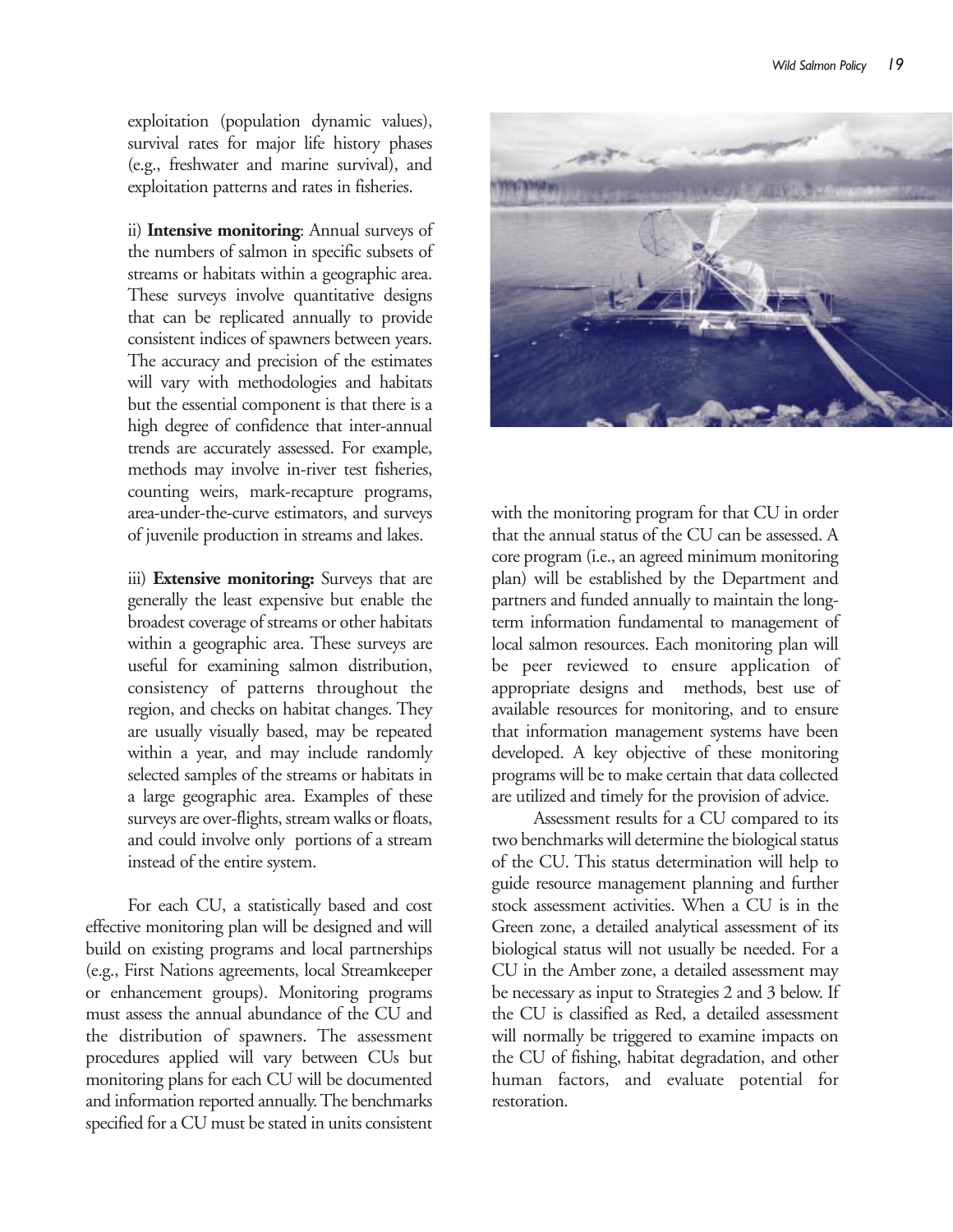#### **STRATEGY TWO ASSESSMENT OF HABITAT STATUS**

The maintenance of sound, productive salmon habitat in both fresh water and the marine environment depends on good scientific information, timely measures to prevent habitat disruption, and compliance with regulatory directives. Habitat management and protection require identification of the habitats necessary for the conservation of wild salmon and assessment of changes in their status over time. This will enable the evaluation of the effectiveness of regulatory, planning and public awareness measures, establishment of priorities, and guide regulatory and enforcement interventions. Strategy 2 will address these information needs, thereby complementing DFO regulatory and compliance programs and improving our capacity to proactively monitor and protect habitat.



An overview of important habitat and habitat issues within CUs will be developed and habitat status will be assessed using indicators that combine scientific and local knowledge and recognize sensitive life stages and habitats. Indicators will be selected to be reflective of overall habitat health then tracked to assist in habitat planning within DFO and other jurisdictions, including First Nations

governments, the Province of BC and local governments. Habitat data gathered from many sources within and outside DFO will be linked and made more accessible for habitat planning. The assessment will highlight good quality habitat that needs to be maintained and protected, and degraded habitats that need to be restored or rehabilitated on the scale of watersheds and Conservation Units to inform strategic and annual planning for salmon conservation. Through integrated resource planning, DFO's Habitat Management Program will evolve to link habitat protection, resource assessment and stewardship with fish production.

These Action Steps represent a major change and will be implemented progressively to improve the effectiveness of DFO's program for protecting salmon habitat. The reshaping of the program will focus regulatory and enforcement responsiveness and effectiveness, strengthen linkages between habitat protection and fish production objectives, and provide guidance to watershed planning initiatives.

## ▶ Action Step 2.1.

**Document habitat characteristics within CUs** Habitat requirements for Pacific salmon vary by species, life history characteristics and phase, and geography. CUs identified in Strategy 1 will include genetically similar lineages that are dependent on a set of habitats. The identification of the habitats that support or limit salmon production in watersheds and CUs will inform assessment, monitoring and protection priorities.

Information from multiple sources will be assembled by DFO at appropriate geographic scales to describe habitat conditions for individual CUs. Such sources include government agencies, First Nations, watershed-based fish sustainability plans, existing watershed processes, stewardship groups and oceans integrated management. An overview report will be prepared for each CU that will provide sufficient information on key habitats to identify initial priorities for protection, rehabilitation, and restoration. It will also identify information gaps and factors, such as water quality and quantity, that potentially threaten the future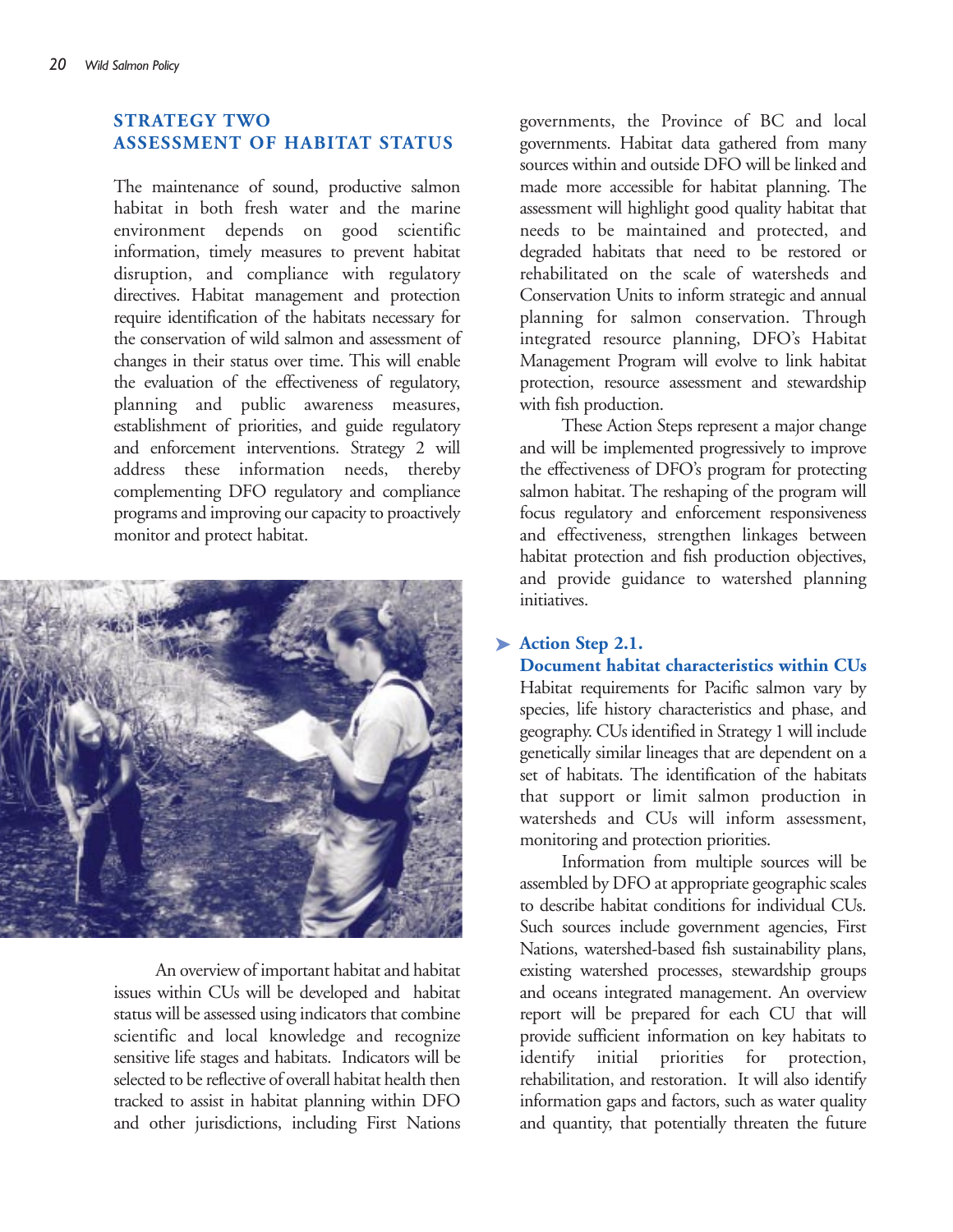health and productivity of habitats in the CU. This information will contribute to watershed planning with First Nations governments, industry, stewards and other jurisdictions and will serve as an effective initial guide for habitat protection and planning priorities in Strategies 4 and 5. This improved understanding of salmon habitats will also be valuable as an educational tool for stakeholders.

## ▶ Action Step 2.2. **Select indicators and develop benchmarks for habitat assessment**

A variety of quantitative and qualitative indicators of habitat status exist. In fresh water, examples include water quality, temperature, stream flow, fish and invertebrate densities, and features such as quantities of good quality gravel. In estuarine and marine environments, Marine Environmental Quality standards may be used along with physical habitat indicators.

Indicators for CU's on a watershed scale will be selected to assess the quantity and quality of the habitats identified in Action Step 2.1. Indicators may be general across CU's or specifically selected on a case-by-case basis for specific CU's and habitat types. Government agencies, First Nations governments, watershed planning processes and stewardship groups will be asked to provide advice on the development or selection of key indicators for their watersheds, based on local knowledge and information on the kinds of data that are available.

Benchmarks will be developed to reflect the desired values of each key indicator. For example benchmarks for water temperatures could reflect optimal temperature range for salmon and will vary by species. Similarly, for an indicator such as gravel quality, the proportion of fine sediment as substrate in spawning areas could be utilized. Biological status indicators may also be used to validate habitat benchmarks. Benchmarks will be set that reflect our intent to take action to protect and restore habitat on a preventative basis as required, before population abundance declines in response to degraded habitat.

The product of this Action Step will be a set of indicators for CUs and benchmarks for the indicators.



## ▶ Action Step 2.3. **Monitor and assess habitat status**

Based on the framework described in Action Steps 2.1 and 2.2, ongoing monitoring will be implemented to identify changes in habitat condition over time. This monitoring will be integrated with salmon assessments and ecosystem evaluations. The intent will be to better understand the relationship between changes in habitat condition and changes in salmon production and distribution within the CU. Monitoring will also be used to assess the effectiveness of regulatory decisions and rehabilitation measures. All monitoring results will inform both longer-term strategic planning and annual operations in habitat management. If a decline in habitat quality or quantity over time is detected, efforts will be made to identify the causes and response measures will be considered as part of an integrated management plan for the Conservation Unit.

The implementation of monitoring and assessment of habitat status will provide four key inputs to guide habitat management. These are:

- Important habitat in need of protection to maintain salmon productivity;
- Habitat risks and constraints that are adversely affecting that productivity;
- Areas where habitat restoration or rehabilitation would be desirable to restore or enhance productivity; and
- Investigations to fill information gaps.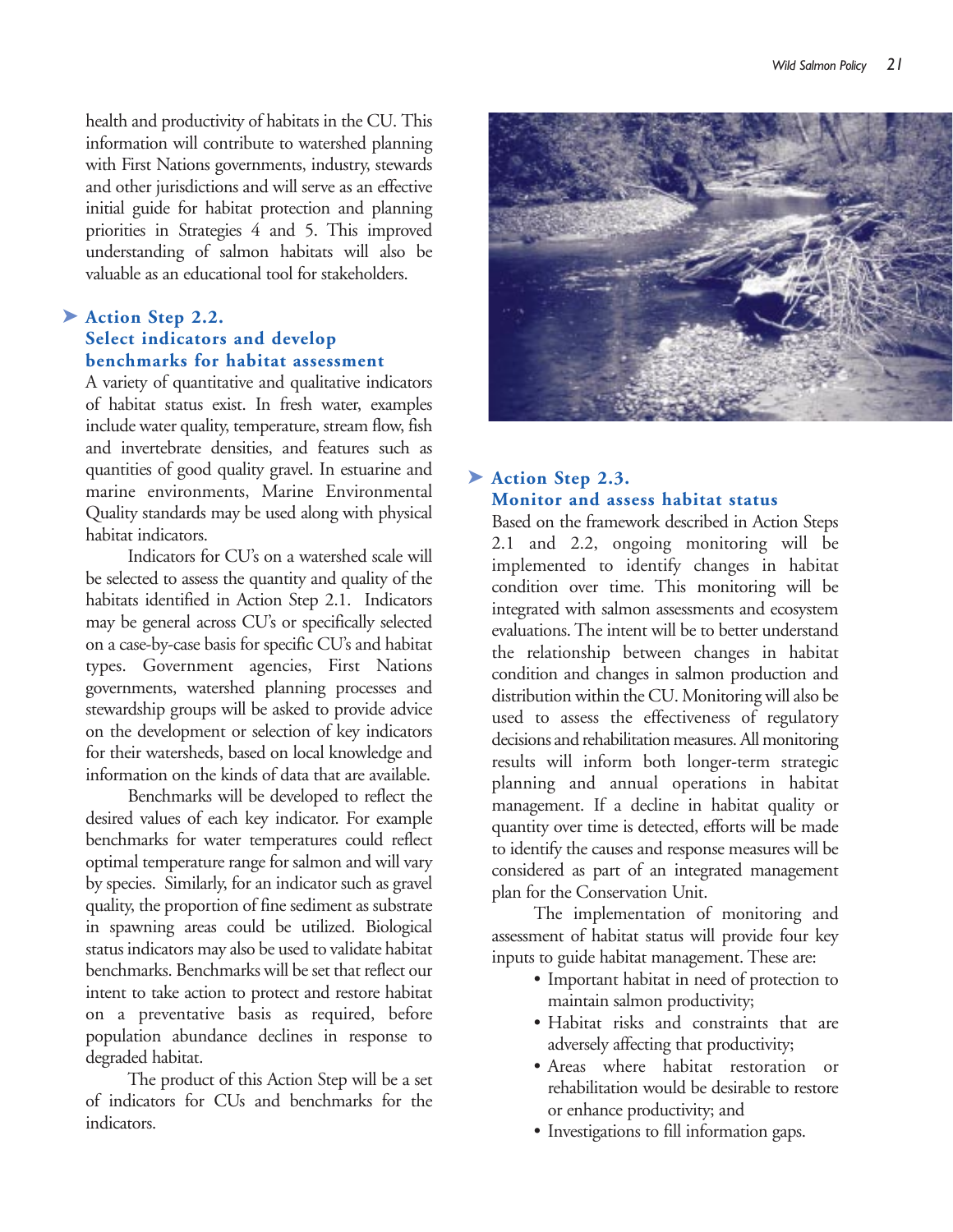These key inputs will also guide the integrated strategic plans (Strategy 4), where long term priorities for habitat protection and restoration will be established to complement fish production objectives and Strategy 5 where annual plans will be developed, including ongoing compliance and regulatory functions. These inputs will also be useful for other jurisdictions responsible for components of salmon habitat.

This information will allow DFO to recognize and protect the habitats required for the conservation of wild salmon using tools appropriate to the circumstances. Through risk assessment and planning, efforts will be focused where there are activities with a high likelihood of significant impacts and where there are sensitive and important habitats. Activities with a low likelihood of impact or those that impact other habitats will be dealt with through the use of guidelines and standards. All habitats will be addressed but protection and recovery efforts will vary depending on the habitat value.



## Action Step 2.4. **Establish linkages to develop an integrated data system for watershed management**

Together with the Province of British Columbia and other partners, DFO will promote the design, implementation, and maintenance of a linked, collaborative system to increase access to information on fish habitat status. A more unified salmon habitat data system can be achieved by improving common access to the extensive data holdings of DFO, Provincial and Territorial agencies, other levels of government, and stakeholders that describe watersheds and habitat conditions. Improved sharing of information will accelerate and strengthen assessment and reporting of habitat status for CUs. Over time, it will also allow cumulative changes in habitats and wild salmon status to be identified and appropriate actions taken.

#### **STRATEGY 3 INCLUSION OF ECOSYSTEM VALUES AND MONITORING**

Pacific salmon play important roles in marine (oceanic, coastal, and estuarine), freshwater (lake, stream, and wetland), and terrestrial ecosystems (adjacent to streams and rivers, the riparian zone). There is ample scientific evidence demonstrating that nutrients derived from salmon carcasses are important to freshwater and riparian ecosystems. However, few studies provide advice on the numbers of salmon necessary for healthy freshwater ecosystems, or link these ecosystems with the dramatic effect that changes in climate and marine conditions can have on the survival and production of Pacific salmon. For example, it is now known that the ocean's capacity for salmon production can be limited, is highly variable over time, and can have an enormous effect on the abundance and condition of adult salmon (e.g., body size, energy content). Survival rates from when salmon enter the sea until they return to coastal waters as adults have been measured to vary by more than a hundredfold (even a thousand fold in some cases).

A challenge for the Wild Salmon Policy is the need for development of an ecosystem objective that is widely appreciated but difficult to quantify. Coupled with this uncertainty is increasing concern for long-term climate change that will affect marine and freshwater ecosystems. Monitoring this variation and implementing appropriate management responses to address potential impacts will be increasingly important to future conservation efforts.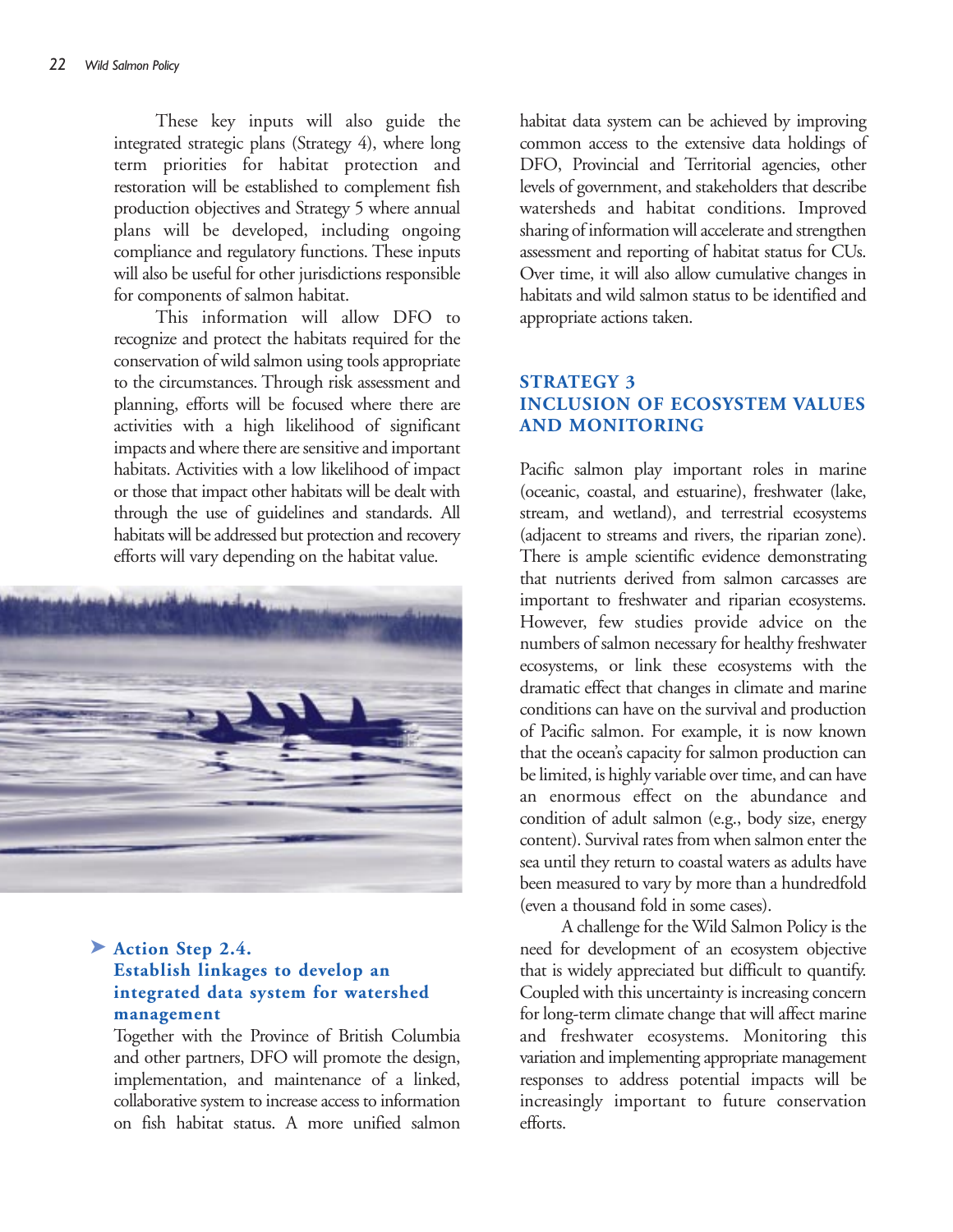The Department's intent is to progressively consider ecosystem values in salmon management, but it acknowledges a limited ability to do so at the present time. The following steps will provide the scientific understanding and technical capacity to include ecosystem values over time.

## ▶ Action Step 3.1. **Identify indicators to monitor status of freshwater ecosystems**

The Department will use existing data and expert advice to identify key indicators (biological, physical, and chemical) of the current and potential state of lake and stream ecosystems (diversity of organisms, rates of biological production, etc.). Within two years, an ecosystem monitoring and assessment approach will be developed and integrated with ongoing assessments and reporting on the status of wild salmon. Implementation of this approach will be coordinated with the monitoring of CU status (Action Step 1.3), their habitats (Action Step 2.3), and marine conditions (Action Step 3.2). In the process, knowledge gaps and areas requiring further research will also be identified.

## ▶ Action Step 3.2.

#### **Integrate climate and ocean information into annual salmon management processes**

To understand changes in climate and oceans and their consequences for salmon production, the freshwater monitoring programs identified in Step 3.1 will be integrated with programs investigating variability in climate and ocean conditions. Canada is developing programs to monitor and study these conditions. To relate variations in freshwater and marine ecosystems, networks of freshwater indicator systems (see Action Step 1.3) are being discussed internationally to assess the magnitude and spatial scale of changes in climate and ocean conditions. Linking variations in salmon returns to changes in the marine ecosystems requires large-scale monitoring programs, extensive planning, and collaboration with domestic and international organizations.

Information on climate and marine conditions will continue to be provided through DFO's State of the Ocean reports, and will be linked with assessments of the marine survival of Pacific salmon. Coupled with results from Action Step 3.1 and ongoing assessment of salmon survival, research in this area should lead to improved understanding of production dynamics and better management of Pacific salmon. This step is also linked to Canada's Oceans Strategy, which recognizes the need to better understand ecosystem dynamics, including climate variability and impact of change on living marine resources.

A more comprehensive view of salmon production and its determinants, from egg to spawning adult, is necessary to direct management actions more accurately and effectively conserve Pacific salmon resources in an uncertain future.

#### **Climate Change and Wild Salmon**

There is increasing evidence and support that the world's climate is changing and, in particular, that "global warming" is taking place.<sup>19</sup>

The climate-related effects anticipated for wild salmon are difficult to predict. Common expectations include increased summer water temperatures, changes in seasonal flows, more extreme flow events,and changes to ecosystems. When and where change occurs will also be highly variable.So how can the Wild Salmon Policy possibly protect Pacific salmon against these events? The WSP will have limited ability to directly protect salmon from climate change, but the policy's premise  $-$  to protect diversity and their habitats – is critical to allowing Pacific salmon to adapt to future changes.By maintaining the genetic diversity of wild salmon and the integrity of their habitat and ecosystems, the WSP will help ensure viable wild salmon populations in the future.At the same time, while salmon adjust to these pressures,managers could expect productivity and allowable catches to decline.

The importance of protecting diversity and maintaining healthy diverse populations of fish was also recognized as an important strategy in a recent federal government report on climate change impacts and adaptation.<sup>20</sup>

<sup>19</sup>See the findings of the Intergovernmental Panel on Climate Change (www.ipcc.ch/) and British Columbia Ministry of Water, Land and Air Protection (2002), *Indicators of Climate Change in British Columbia.*

20Natural Resources Canada (2004), *Climate Change Impacts and Adaptation: A Canadian Perspective*.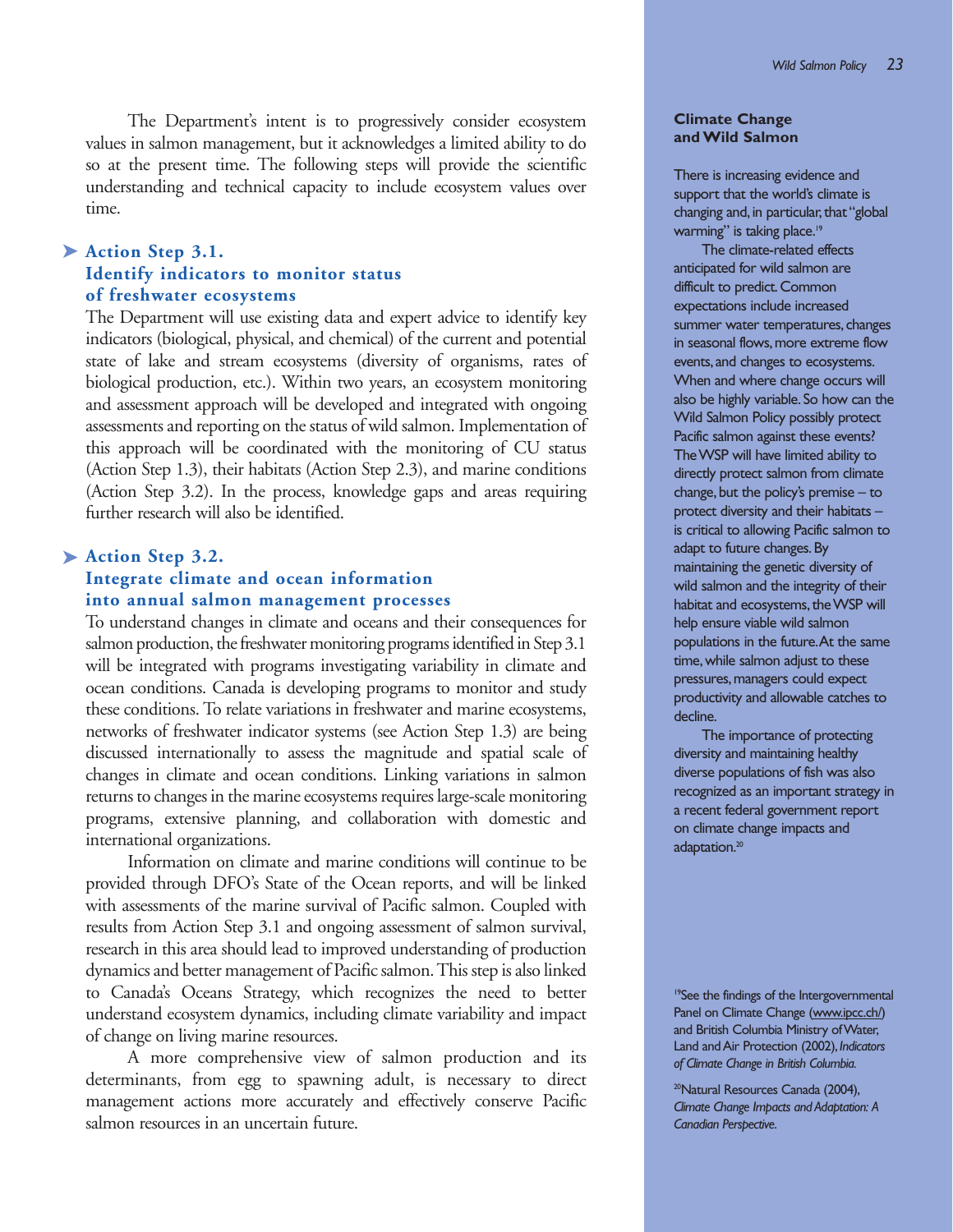#### **Recent Progress Towards Integrated Management – the Integrated Salmon Harvest Planning Committee**

Some early progress towards integrated management has already been achieved with salmon harvest planning in BC. For example, the recently formed Integrated Salmon Harvest Planning Committee includes elected representatives from all commercial gear and area groups,and representatives nominated by First Nations and the sports fishing community, non-governmental environmental organizations,and the Province of British Columbia. As operation of this committee evolves, it will help to provide inclusive and balanced information for the development of commercial and recreational fishing plans that respect First Nations food, social and ceremonial fisheries and other obligations to First Nations.This is a useful starting point, but much more needs to be done to link the work of the committee with other more localized watershed-based planning processes and interests,as well as with broader marine area planning initiatives.

#### **STRATEGY 4 INTEGRATED STRATEGIC PLANNING**

The life cycle of Pacific salmon necessitates a planning process that addresses salmon conservation from the eggs in the gravel in parental generations to the eggs in the gravel produced by their offspring (see Figure 4). Planning for Pacific salmon presently falls short of this need. Many different planning activities currently take place, each with its own role but operating in relative independence from others. A demanding challenge in implementing the Wild Salmon Policy will be the establishment of an effective planning process that fully addresses the conservation of Pacific salmon, meets the federal government's obligations to First Nations, considers the needs of other Canadians, and involves those affected by decisions. Strategy 4 is intended to address this challenge.

The purpose of Strategy 4 is to develop long-term strategic plans for CUs and groups of CUs and their habitat subject to common risk factors. These plans will account for their biological status and provide recommendations on salmon conservation that reflect the interests of people at local and regional levels. Strategies 1, 2 and 3 will provide information on the status of the CUs, their habitat and the ecosystem as inputs to the planning process. However, strategic plans need to integrate this information and:

- Specify long-term biological targets for CUs and groups of CUs that ensure conservation and sustainable use;
- Identify recommended resource management actions to protect or restore Pacific salmon, their habitats, and ecosystems in order to achieve these targets; and
- Establish timeframes and priorities for actions.

Consistent with the goal and objectives of the WSP, the plans must be designed to safeguard the genetic diversity of wild salmon, maintain the integrity of their habitat and ecosystem and result in fisheries that are managed for sustainable benefits. To do this, the plans will need to address the causes of any declines and identify the resource management actions necessary to remedy them where possible. The preferred long-term outcome of the plans will be healthy habitat and ecosystems and CUs above their higher benchmarks. But as a minimum, the plans must be capable of maintaining and restoring all CUs above their established lower benchmarks with an acceptable degree of certainty within a defined time frame. The development of these plans will require choices. The short and long term benefits as well as costs of decisions must be well documented and explicitly consider uncertainties in not only the scientific information, but also in the economic and social information that decision makers use.

Ultimately, these strategic plans will inform the development of annual fishery management, habitat, and enhancement plans and form the basis for ongoing dialogue with First Nations governments, Provincial, Territorial and local governments and other private parties whose support and cooperation is essential to sustain Pacific salmon in Canada.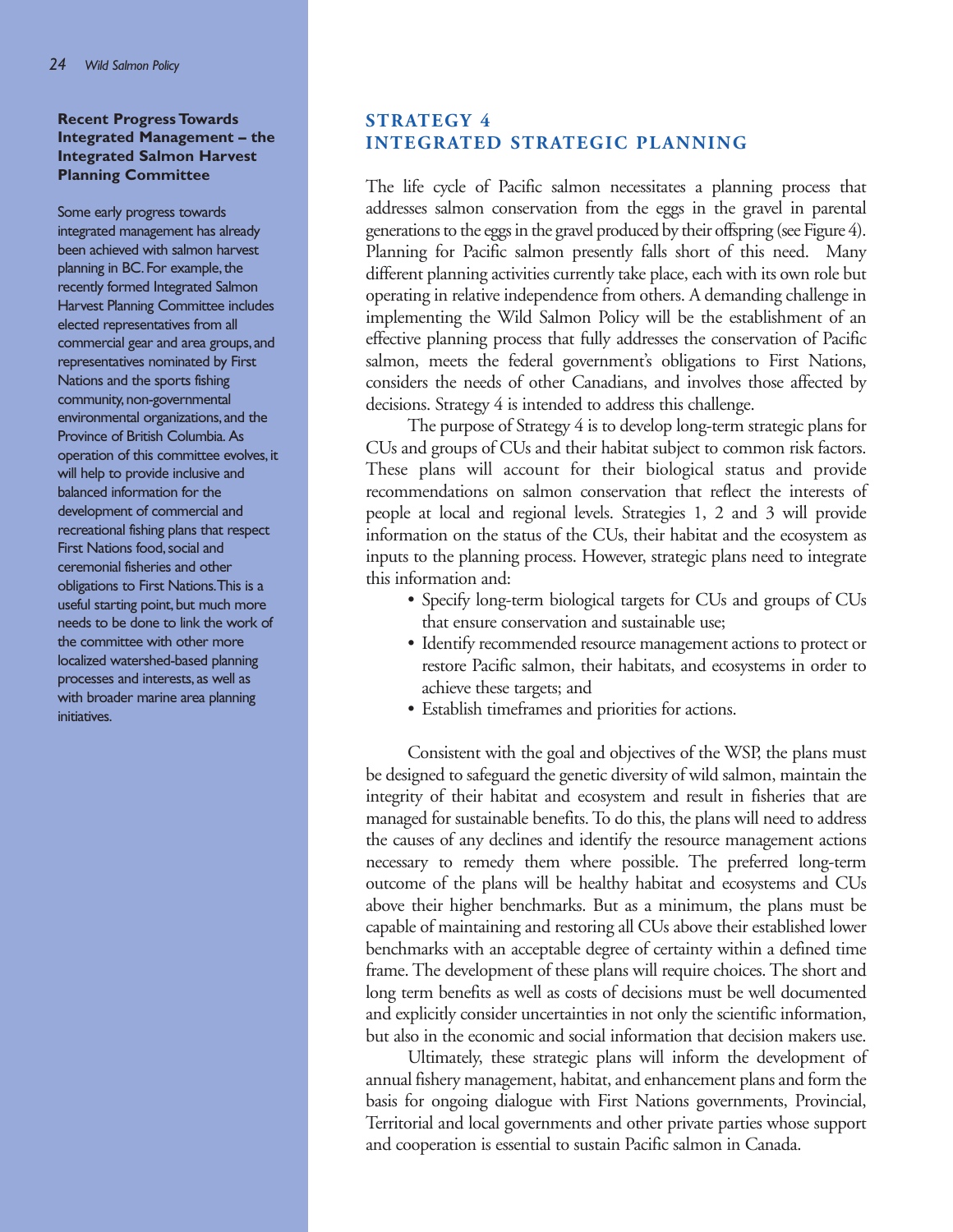Establishing an integrated process to achieve such plans will not be easy or immediate. Successful development and implementation will require extensive effort and cooperation between all levels of government and many different interests. Strategy 4 therefore includes two Action Steps to achieve the goal and objectives of the policy:

- The establishment of an interim process (Step 4.1) that provides for immediate progress; and
- The development of a new integrated planning structure that will better meet the needs of the resource over the longer term (Step 4.2).

#### *Figure 4* **WSP integrated strategic planning will cover all stages of Pacific salmon life history**



## ▶ Action Step 4.1:

#### **Implement an interim process for management of priority CUs**

At present across BC and the Yukon, planning related to salmon occurs at various geographic scales and for a variety of purposes. Bi-lateral consultations take place with individual First Nations. Watershed-Based Fish Sustainability Planning (WFSP) initiatives are underway in local areas involving First Nations governments, the Province, local stewardship groups, and other community interests brought together to sustain fish habitat. More broadly, Integrated Fisheries Management Plans (IFMP) are developed for Northern British Columbia, Southern British Columbia, and the Yukon in consultation with individual harvesting groups and others interested in Pacific salmon. Marine use planning, a key component of Canada's Ocean Strategy and Action Plan, is proceeding on a pilot basis. At the broadest geographic scale, the Government of Canada with input from advisors engages in planning related to the Pacific Salmon Treaty and other international agreements such as the North Pacific Anadromous Fish Convention.

#### **Linking CUs, Fisheries, and Watersheds for Planning Purposes**

Salmon management is complex, involving five species divided into numerous Conservation Units in many watersheds that are exploited by various users in a myriad of fisheries. Considerations of biology and geography need to be brought together in an organized way with social and economic considerations for practical and efficient planning and fully informed decision-making.

In some cases a CU will encompass a relatively large geographic area that includes more than one population or watershed with a number of discrete fisheries targeted at sub-components of the CU. In these cases habitat, fisheries and marine area planning may need to proceed at a finer scale than the CU in its entirety (e.g., perhaps a watershed scale). In other cases there will be interdependencies and overlap between fisheries and among species within individual watersheds. In these cases planning for the conservation and sustainable use of an individual CU should not be done in isolation from other CUs within the watershed.

In these latter circumstances, CUs may need to be aggregated for planning purposes. For example, a wide range of user groups in numerous different fisheries harvest Skeena River sockeye salmon. Skeena River sockeye may include more than 20 CUs originating throughout the Skeena River drainage system. Habitat, fisheries, and marine area planning for any CU within the system must consider and account for potential impacts on all the others. As a result, the appropriate planning unit for Skeena sockeye will likely encompass all these associated sockeye CUs and the entire Skeena River watershed.

(CONTINUED ON PAGE 26)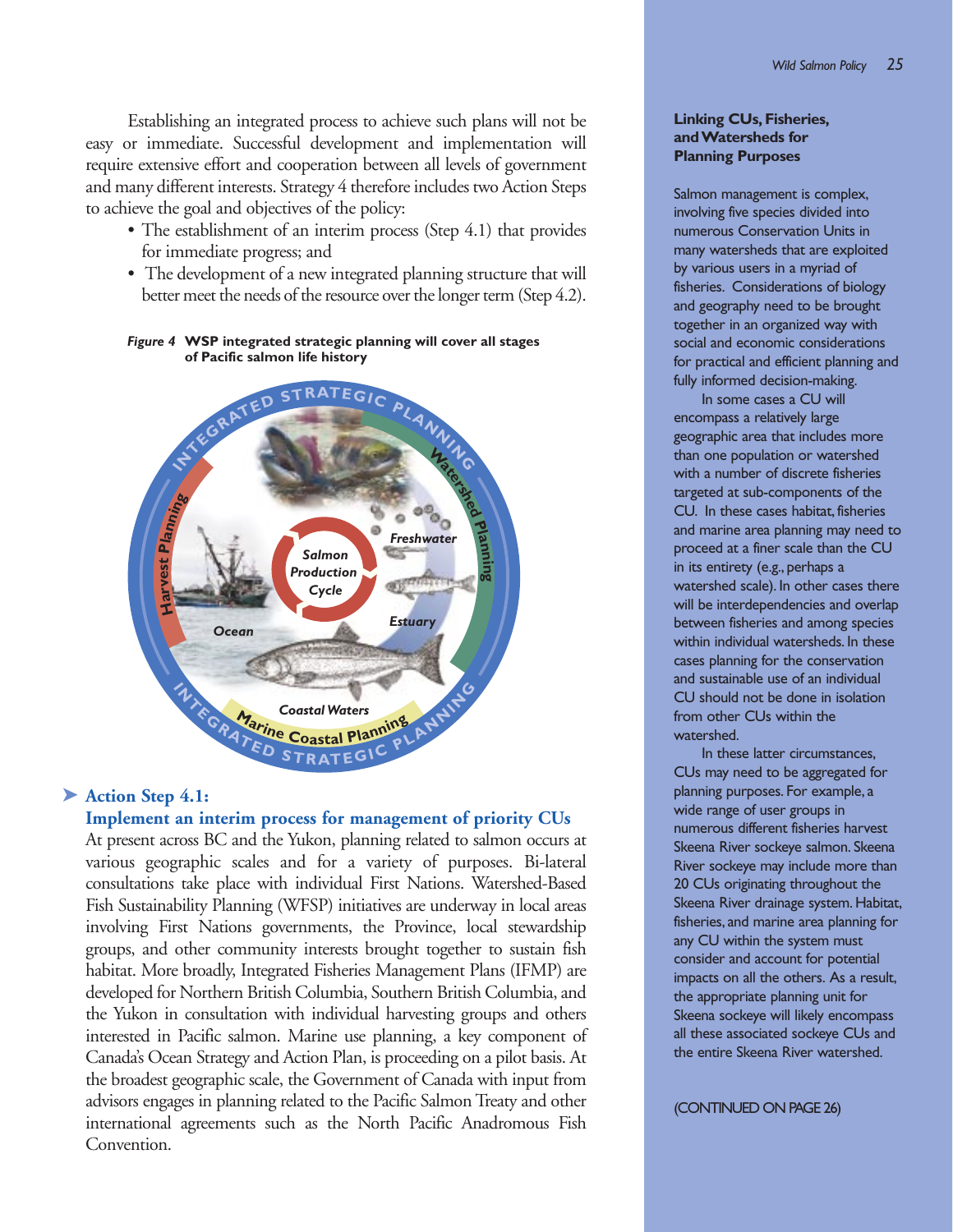(CONTINUED FROM PAGE 25)

#### **Linking CUs, Fisheries, and Watersheds for Planning Purposes**

Although the resulting plan will be developed for the aggregate in these cases, the ultimate effect will be individual plans for each CU within the aggregate. Planning choices made at the aggregate level with respect to habitat, enhancement, and fisheries management measures will effectively translate into impacts on and targets for each of the individual CUs within the aggregate. However, the plan for each individual CU will reflect full consideration of the impacts on all other CUs within the aggregate.

It is anticipated that between 50 and 60 planning units (defined by fisheries, geographic location and watershed) will be needed to cover all CUs of Pacific salmon. Some planning units will encompass components of CUs and some will encompass groups of CUs subject to one or more common risk factors. The number and scale of these planning units will facilitate practical and efficient planning for wild salmon.

Ultimately, these diverse planning processes and the various interests involved need to be linked to provide inclusive and comprehensive input to integrated plans that encompass salmon, fisheries, watersheds, and marine areas throughout British Columbia and Yukon. In addition, broader and more direct linkages with First Nations governments, Provincial, Territorial and local governments need to be forged so that other land and water use activities and decisions better support the needs of salmon.

Until a fully integrated planning process can be established an interim approach is needed that will immediately improve integration between habitat, enhancement, fisheries, and marine area planning, and provide more inclusive input to resource management. This interim approach will meet the Department's obligations to consult First Nations and respect the process for salmon planning defined in the Nisga'a Final Agreement. In addition, advice from harvesters, stewardship groups and others will be gathered using existing processes.

Interim procedures will build on and expand the approach now used to develop IFMP's for salmon. The biological status of a CU or group of CUs vulnerable to fisheries in an area will be reviewed.<sup>21</sup> CUs in the Red zone and those that could significantly limit fishing and other activities will be identified as management priorities. The protection and restoration of these CUs will be primary drivers for harvest, habitat and enhancement planning. For these priority CUs, DFO will consult with First Nations and then bring together the various interests from existing processes to provide recommendations for protection and restoration. In collaboration with the Department, these "response teams" will collate and consider information from all sources and make recommendations using a five-step planning procedure outlined in Appendix 2. It is proposed that response teams would include representatives of First Nations and other local and regional interests. Their recommendations will inform regional planning and program delivery and will be subject to consultation with First Nations as required. In addition, during this interim period the Department will pay careful attention to identifying and responding to any other vulnerable CUs so they do not decline in status.

Resource management recommendations from response teams will be guided by precautionary approaches and will be consistent with the first principle of this policy. Specifically, recommendations will be expected to provide an acceptable degree of confidence that these priority CUs will rebuild beyond the lower benchmark within a defined time frame. The progress made towards achieving biological targets for priority CUs will be reviewed annually (as described in Strategy 6) and adjustments to plans made as appropriate. This interim process will be used until overall responsibilities for the development of long term strategic plans for all CUs can be assumed by a new planning structure (Action Step 4.2).

<sup>&</sup>lt;sup>21</sup>The concept of planning units for Pacific salmon is described in the side bar "Linking CUs, Fisheries and Watersheds for Planning Purposes" and is an organizational construct that will be used to associate a group of CUs (CUs that are subject to common risk factors) with regional fisheries.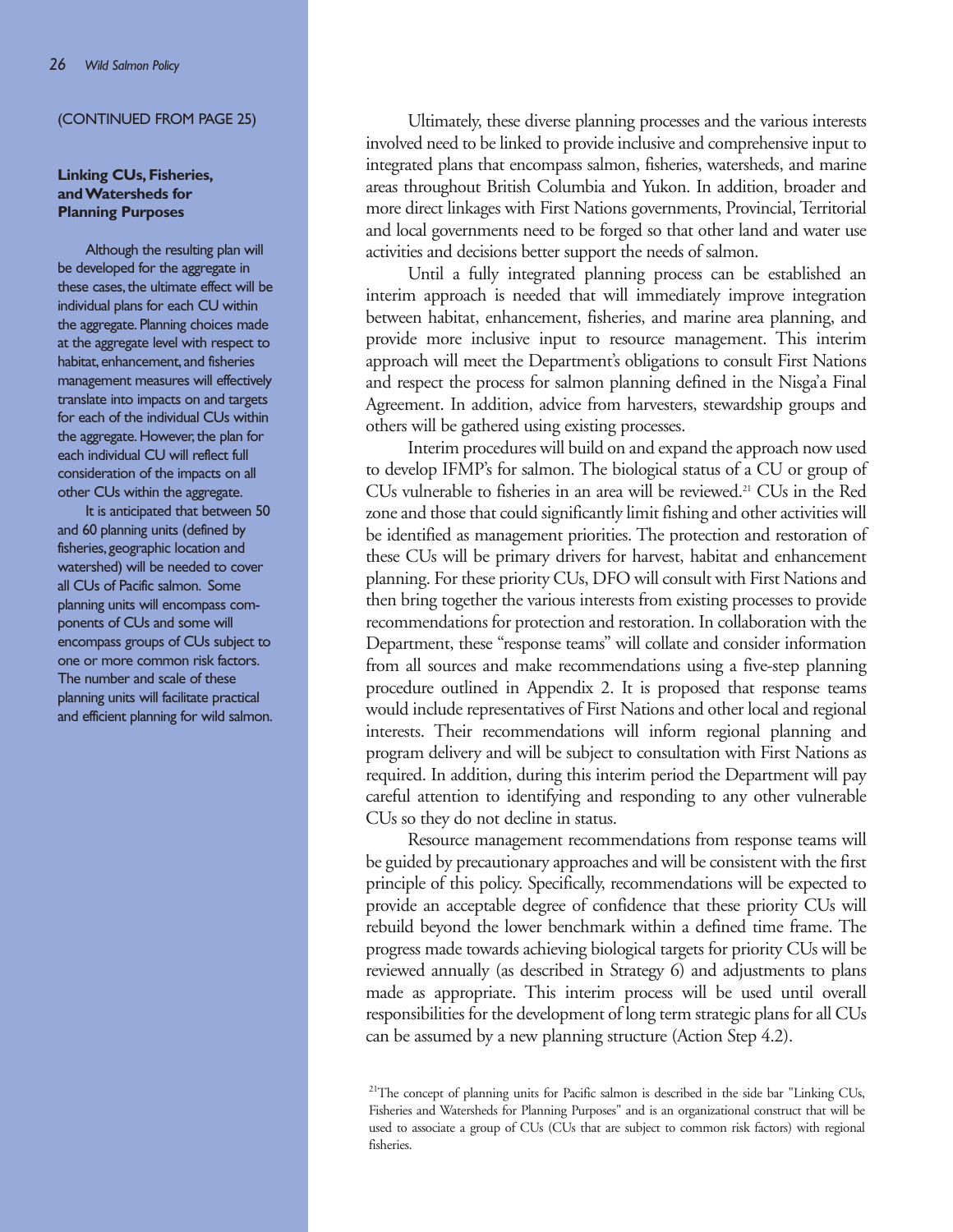#### ▶ Action Step 4.2: **Design and implement a fully integrated strategic planning process for salmon conservation.**

The Department will consult with First Nations, Provincial and Territorial governments, communities, and stakeholders to design an effective integrated planning process that respects people's interests in Pacific salmon, land and water uses, watersheds, fisheries, and marine areas. This policy does not dictate that process. Those affected need to be directly involved in the process design and implementation. It is however appropriate to describe what is envisioned. The planning process will ultimately consist of a new planning structure that will develop the plans through an organized procedure.

#### *A New Planning Structure*

The new planning structure will be tasked with developing long-term strategic plans for CUs that will guide fisheries and other activities in specific geographic areas affecting the CUs. These plans will need to determine long term biological targets for CUs and for habitat and ecosystem status and address significant conservation concerns by ensuring that all CUs will remain above their established lower benchmarks with an acceptable degree of certainty. The development of these plans will need to consider risks to wild salmon, as summarized in the status assessment of the CU, and weigh the biological, social and economic impacts of fishing and other activities (Principle 3).

Governments must operate in a manner consistent with the terms of treaties negotiated with First Nations such as the Nisga'a Final Agreement. Governments also have a legal obligation to consult with First Nations and depending on the strength of the claim of Aboriginal rights or Aboriginal title and the seriousness of the potential adverse effect of a decision on the claimed rights or title, accommodate their interests where Governments have knowledge of the potential existence of Aboriginal rights or Aboriginal title and are making decisions that might adversely affect these rights or title. Bilateral consultations between Governments and First Nations will be a foundation for the new integrated planning structure. In addition, measures taken by Federal, Provincial and Territorial governments to protect First Nation salmon fisheries will be a starting point for the development of long term strategic plans for wild salmon.

The results of these First Nations consultations will then need to be complemented by broader local and eventually region-wide input. It is suggested that local planning committees for sub-regions need to be established that can bring together all local First Nations governments, harvesters, community interests, local and regional government and other stakeholders to link with more localized projects important to local areas (like Watershed-based Fish Sustainability Planning processes) and assemble, assess and analyze information and seek local consensus. In addition, the various interests involved in local planning will need to be

#### **Modern Treaties and the Planning Process**

The Nisga'a Final Agreement is the first "modern" treaty entered into in British Columbia and applies to the management of salmon originating in the Nass Area, as defined in the Final Agreement. The Final Agreement provides that the Nisga'a Nation has the right to harvest chinook, chum, coho, sockeye and pink salmon originating in the Nass Area.

Under the Nisga'a Final Agreement, representatives of the federal government and the Nisga'a Lisims Government participate on a Joint Fisheries Management Committee (JFMC) to facilitate cooperative planning and conduct of Nisga'a fisheries and enhancement initiatives in the Nass Area. Various responsibilities are assigned to the JFMC, including providing advice concerning escapement goals and making recommendations to the Minister and Nisga'a Lisims Government in respect of other conservation requirements and the management of fish and aquatic plants.

Planning and implementation of the Wild Salmon Policy, as it applies to salmon originating in the Nass Area, will be in accordance with the Nisga'a Final Agreement.The JFMC will play a key role in this work. Similarly, the Department will act in accordance with the provisions of the Yukon Final Agreements when dealing with salmon conservation pertaining to the treaty settlement areas.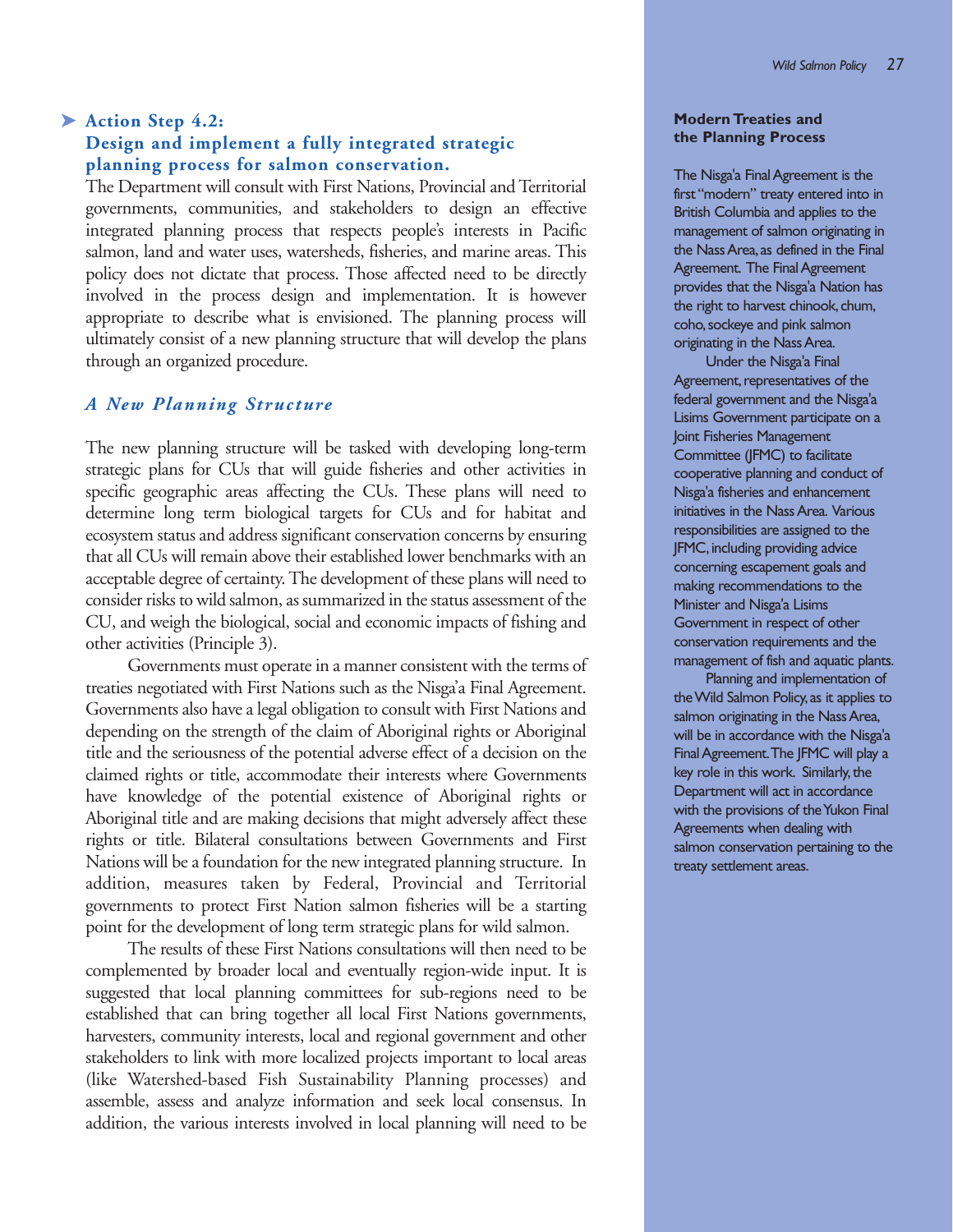## **Key Attributes of an Effective Planning Process**

An effective planning structure will require that the various interests involved build the mutual trust necessary to work together toward their goals. Key attributes of the new structure should be:

#### **Inclusiveness**

All parties that are affected by a planning outcome should have the opportunity to provide input to the articulation of objectives, the identification of management options, and the evaluation and selection of management alternatives. All parties should respect the others' opinions and processes, and work towards consensus.

#### **Transparency**

Responsibility for final decision-making and linkages between the various parts of the planning structure should be clearly described and agreed upon. Information considered in making recommendations should be publicly available and communicated in a timely manner. Recommendations and decisions should be carefully described and the reasons for them clearly explained.

#### **Effectiveness**

Individual planning bodies within the planning structure should be small enough to provide for focused discussion and dialogue but large enough to represent the full range of interests in the matters under discussion.

#### **Respect for Consultation Processes with First Nations**

Governments have a legal obligation to consult with First Nations. Any new planning process will not compromise or undermine existing consultation processes with First Nations. Planning processes will be in accordance with any applicable provisions of the Nisga'a Final Agreement, the Yukon Final Agreements, and any other treaties entered into between the federal government and First Nations.

#### **Respect for Other Existing Processes**

The results of other planning processes must also be respected, particularly those that deal with legal requirements under SARA and other federal legislation and obligations under international treaties.

#### **Accountability**

Participants in the planning process must be accountable to the people they represent by defending the advice they have provided and to the process by defending the manner in which decisions were made.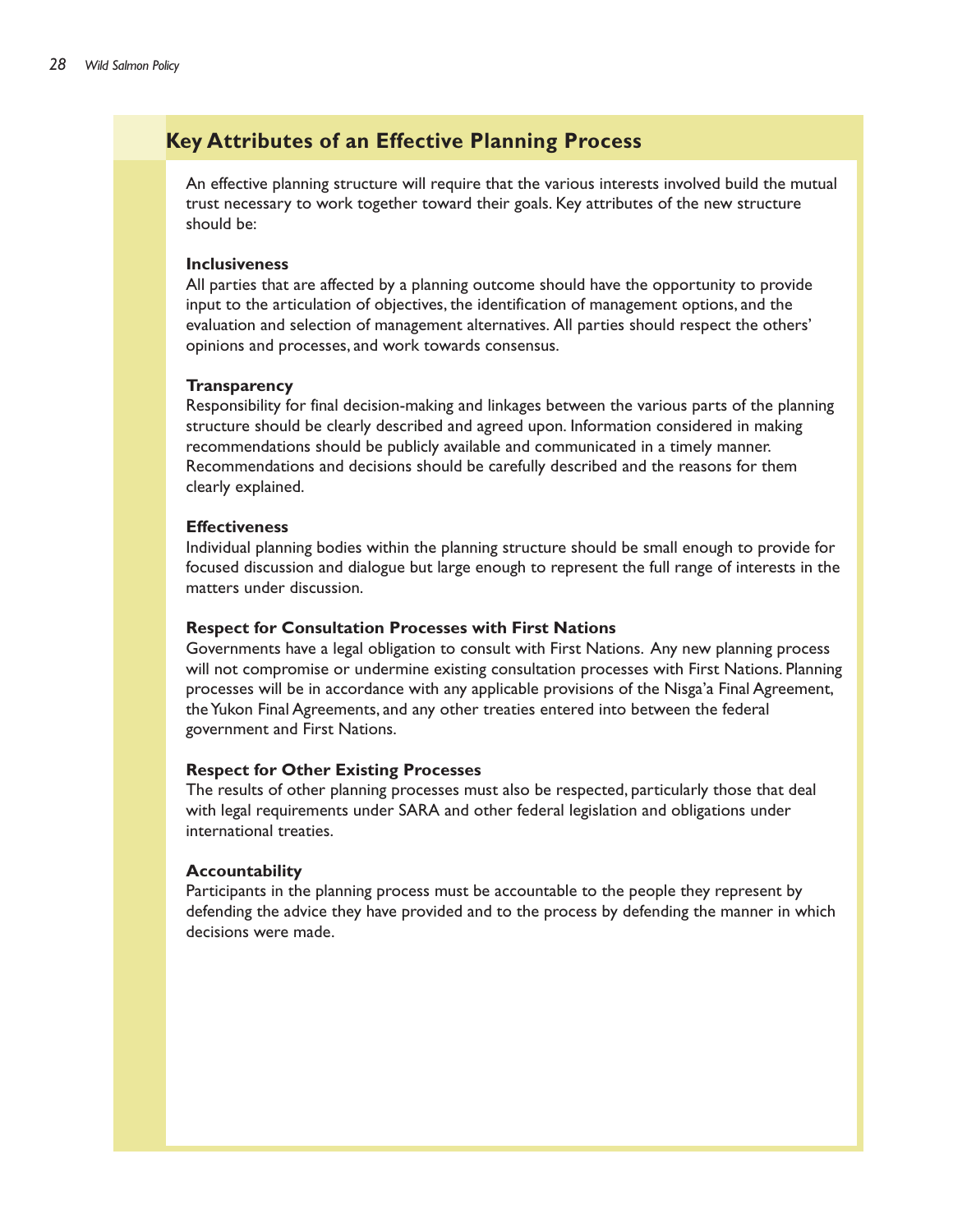brought together region-wide to confirm overall support and resolve any inconsistencies between local plans. The number and the geographic scale of local area planning committees and the relationship between First Nation consultation processes, local, and region-wide committees in this planning structure are key matters to be resolved through consultation.

There will be two keys to success for a new planning structure. First, given the central importance of First Nations salmon fisheries, there will ideally need to be a high degree of support and participation by First Nations at all levels of the planning structure. The role and the terms of reference for new multi-party committees within the structure will need to be carefully crafted in consultation with First Nations and other interests to meet this need. The Department recognizes that the provisions for participation of First Nations will need to respect their individual governance structures. Second, there will need to be a high degree of support and involvement of Provincial, Territorial and local government at both local and region-wide levels of the structure. Bringing the constitutional and administrative mandates of these other levels of government to manage land, water and waste to the table will dramatically enhance and improve the chances for success of strategic planning efforts. This will require strong efforts by the Department and others to build the necessary political will and commitment for these other levels of government to support and participate in the planning process.

## *A Planning Procedure*

The development of strategic plans for CUs should follow a formal and open procedure that will result in informed decision-making.

This policy presents a five-step procedure for development of the strategic plans that breaks down decision-making into a logical and manageable sequence. This procedure is detailed in Appendix 2. It seeks to engage the various interests in Pacific salmon throughout the development of the plans – from the establishment of planning priorities through to the evaluation and selection of the



preferred management alternative. This will explicitly encourage the pursuit of creative solutions and help to focus planning discussions on the relevant issues and considerations throughout the development of plans. This is intended to build consensus on the most appropriate management approach and facilitate public understanding of final management decisions.

The Minister of Fisheries and Oceans is accountable to Parliament for the conservation of fisheries resources. Accordingly, strategic plans for salmon conservation and sustainable use will be subject to final approval by the Minister of Fisheries and Oceans. The Minister may reject plans or elements of plans because they do not adequately conserve wild salmon. Alternatively, in exceptional circumstances, where recommended management actions are assessed to be ineffective, or the social and economic costs will be extreme, the Minister of Fisheries and Oceans may decide to limit the extent of active measures undertaken. The new planning process described above is expected to minimize the need for such decisions, but this possibility should be recognized. The rationale for such decisions will be clearly explained. In addition, any cumulative effect of these decisions will be closely monitored.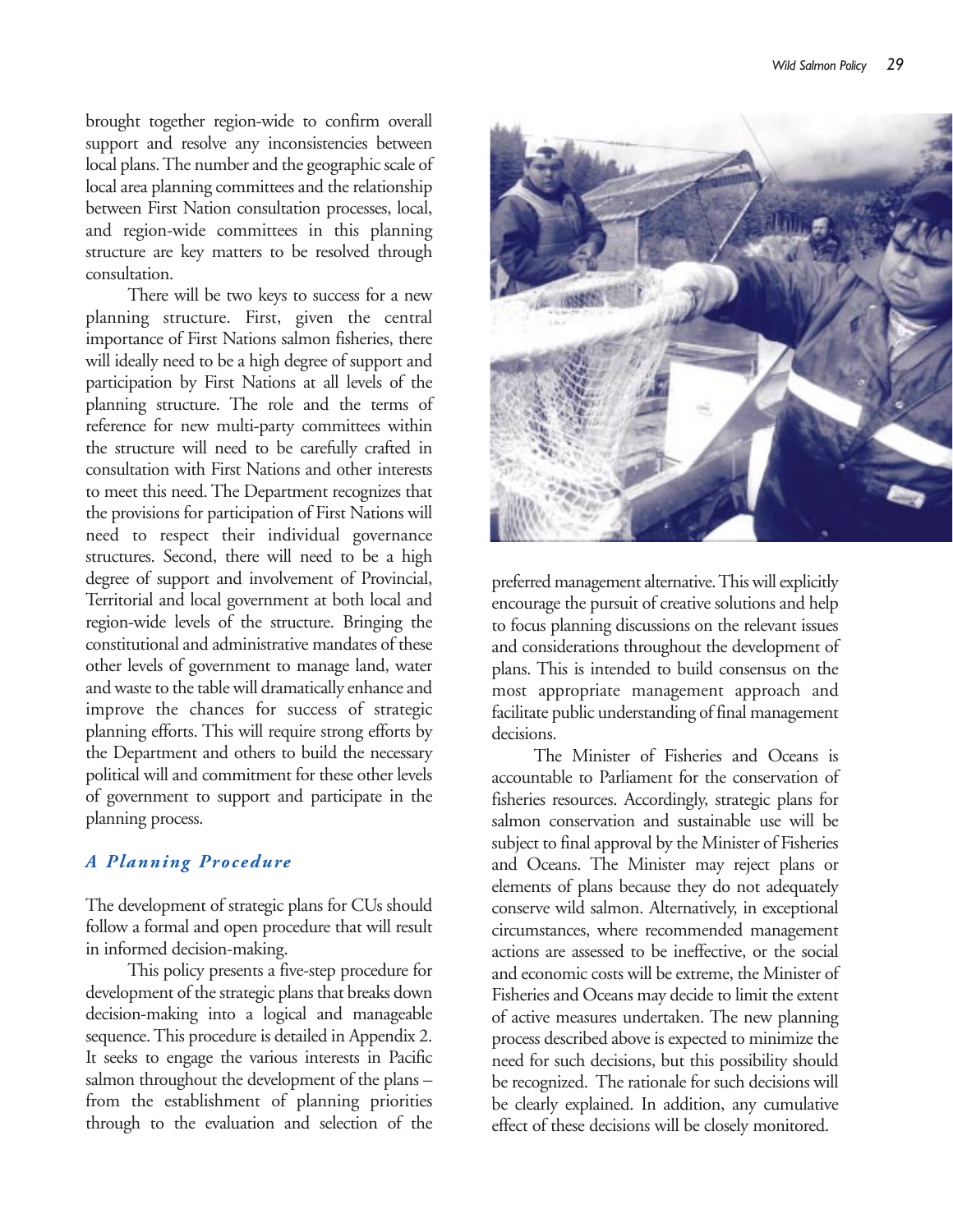#### **Enhancement and Wild Salmon**

Enhancement of Pacific salmon has been largely delivered through the Salmonid Enhancement Program (SEP). SEP was launched in 1977 to augment production for harvest through a combination of natural and artificial enhancement techniques. The program was also designed to involve the public, raise awareness of the salmon resource, and generate jobs and economic development in coastal and First Nations communities. Its focus has since broadened to encompass rebuilding depleted stocks for conservation purposes with a greater emphasis on the integration of harvest and habitat management with stock rebuilding. The program uses a rebuilding strategy whereby a portion of the enhanced fish spawn naturally in the waters from which they originated in order to rebuild or maintain the population. This means that in river systems where there is a hatchery or spawning channel, fish spawning naturally in the river may consist of both wild and enhanced salmon. The probability of genetic changes to wild salmon is controlled by the use of native populations for broodstock and broodstock collection and spawning guidelines.

Enhancement activities have contributed a significant proportion of the salmon produced in British Columbia and the Yukon. The proportion varies by species, geographic area, and year, but since the 1980s, 10 to 20 per cent of the BC commercial catch has originated from SEP. Moreover, some recreational fisheries are dependent on enhanced salmon, such as markselective fisheries on coho salmon, and various freshwater fisheries. As part of integrated strategic plans, enhancement will continue to be used as a means of addressing social and biological objectives through the rebuilding of populations with an unacceptable chance of extirpation by providing harvest opportunities and fishery benefits.

SEP has developed many useful tools for producing and restoring Pacific salmon, and it enjoys substantial public support. Evaluations undertaken for enhancement also provide important data used for the assessment and management of wild salmon. However, enhancement, particularly hatcheries, poses some acknowledged risks to wild salmon. Wild populations harvested with more productive enhanced populations may be overexploited. Hatchery practices may alter genetic diversity. Wild salmon may have to compete with enhanced salmon for food and space in the marine and freshwater environments. SEP employs practices to minimize these risks including:

- guidelines to manage spawning and hatchery practices to maintain genetic diversity and minimize impacts on resident freshwater juveniles
- review and licencing of all fish movements under Section 55/56 of the Fishery (General) **Regulations**
- annual planning processes that link
	- hatchery production with planning of major fisheries targeting enhanced populations
	- hatchery assessment with stock assessment planning frameworks to ensure that enhanced indicator populations can be effectively used for both the assessment of enhancement programs and for wild salmon assessment and management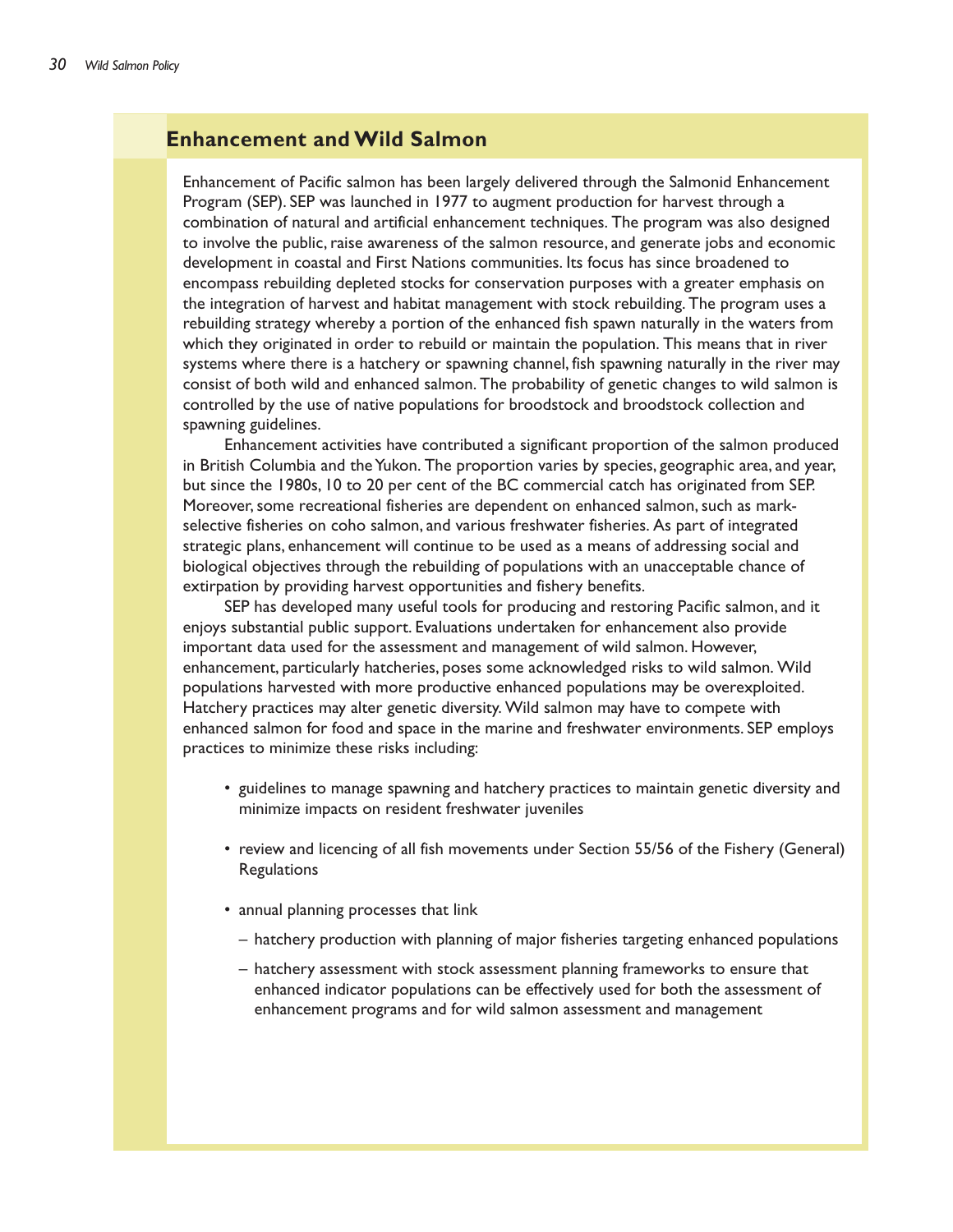#### **Aquaculture**

Over the past decade, production from salmon aquaculture has expanded threefold, and the value of farmed salmon now exceeds that from commercial salmon fisheries. The industry's development has provided employment and income in coastal communities, where economic opportunities are often limited. This expansion has not been without controversy.

Jurisdiction for the regulation of aquaculture is shared between the Federal and Provincial governments. The provision of aquatic land tenures and the licencing of aquaculture operations in BC is the responsibility of the Provincial government. The Department's role, as the lead federal agency for aquaculture, is to manage aquaculture so that it is environmentally sustainable, socially responsible, and economically viable. In 2002 the Department released the Aquaculture Policy Framework (APF) $^{22}$  to guide the Department's actions with respect to aquaculture. The first principle of the APF directs the Department to support aquaculture development in a manner consistent with its commitments to ecosystem-based and integrated management, as set out in Departmental legislation, regulations and policies. This principle reflects the Department's mandate for the conservation of marine resources.

 It is recognized that aquaculture operations, as with other human activities, pose risks to the natural environment. These potenial impacts to wild salmon include: the chance of disease and parasite transfer, competition and genetic effects of escapes, and physical disturbances in near-shore environments. Risks are addressed through mitigation measures such as Fish Health Management Plans, improved cage structures and proper farm siting.

All fish farm sites must undergo a review for potential habitat effects under Section 35 of the *Fisheries Act*. The review includes evaluation of information on the size of the farm combined with specific features of the site such as benthic habitat and water currents and is intended to minimize the effects on important habitat such as eelgrass beds. Subsequent monitoring is carried out in conjunction with Provincial agencies.

The vast majority of marine fish farm sites also require, through either a *Fisheries Act*  authorization or *Navigable Waters Act* permit, a screening for a broad range of environmental effects under the *Canadian Environmental Assessment Act* (CEAA). The CEAA screening examines the potential environmental effects of the project, judges the effectiveness of mitigation measures and assesses any residual impacts on the environment. A screening for a fish farm site encompasses all the potential effects on the natural environment, including the impacts of disease and parasite transfers, escapes, waste discharges and impacts to wildlife. Impacts which are judged to be significant must be addressed through mitigation measures, set out in required management plans and through adherence to Provincial regulations for fish health, escape prevention, sea lice monitoring and waste discharge. The CEAA screening also considers the cumulative effects of other projects in the same area and only those projects that are unlikely to cause significant adverse environmental effects (post mitigation) are allowed to proceed.

The goal, principles, and objectives of the Wild Salmon Policy will guide the regulatory actions of the Department. Aquaculture operations will be regulated in a manner consistent with other human activities that may adversely affect salmon or their habitat and DFO will continue to invest in research to improve our understanding and management of this industry.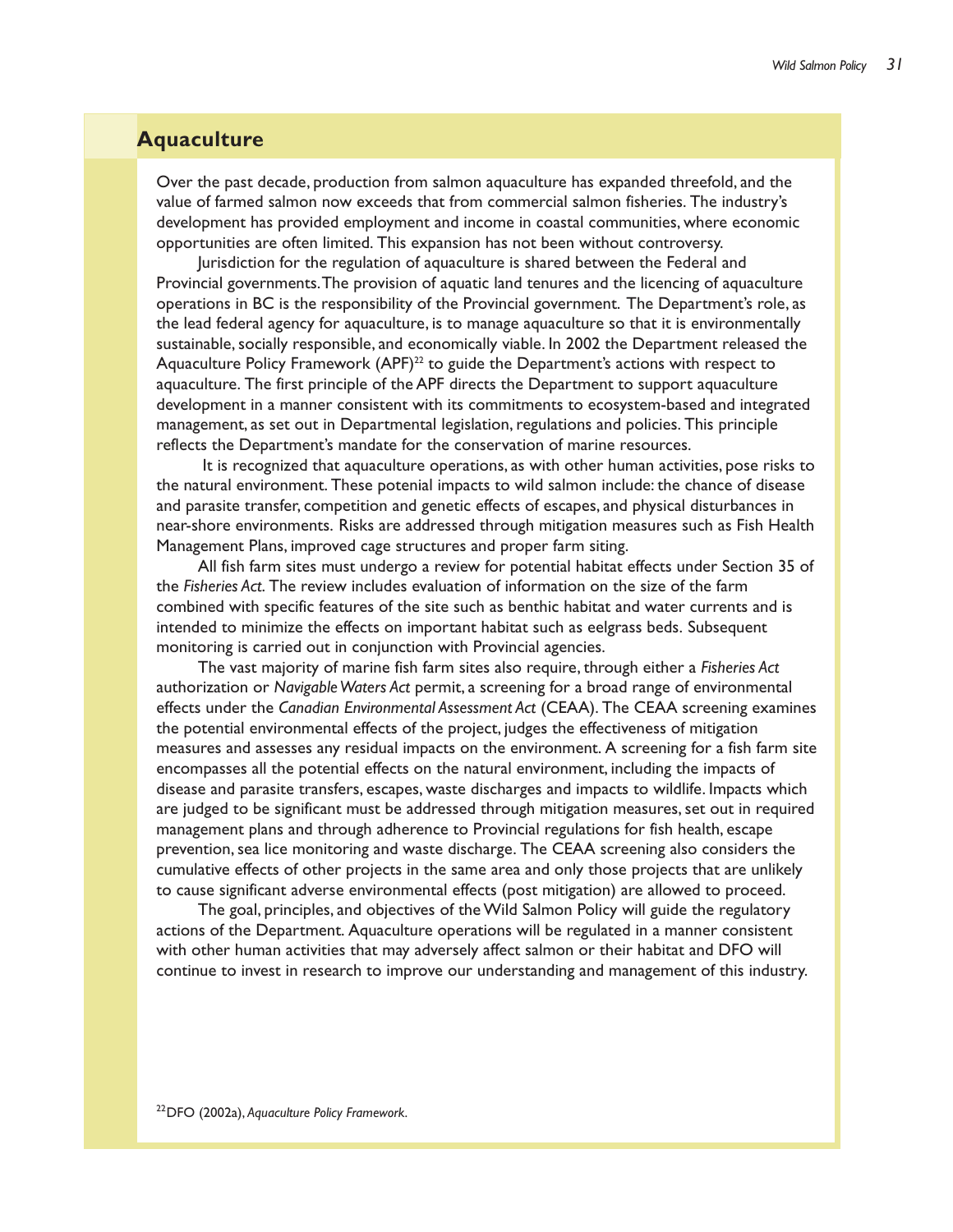#### **WSP Implications: Science, Including Stock Assessment**

- Scientific programs will be refocused to complement changes to fisheries management, the immediate need being identification and documentation of Conservation Units and benchmarks for each Pacific salmon species.
- Stock assessment programs will build on existing monitoring programs to assess wild salmon at appropriate geographic scales.
- Refocused programs will emphasize assessing the status of CUs, understanding changes to productivity and distribution,and developing risk assessment and management tools to guide decision-making.
- DFO scientists will work with habitat and fishery managers to develop approaches to integrate ecosystem considerations into assessment and management.
- Co-management will be promoted with First Nations, and more partnerships will be necessary with public and private groups to collect required data, given the expanded monitoring needs and constraints on available funding.

#### **STRATEGY 5 ANNUAL PROGRAM DELIVERY**

A strategic plan gives a longer-term context for annual operational and business planning cycles. The strategic plan described in Strategy 4 will establish overall objectives and the various approaches that will be followed to achieve them. It will be left to annual operating plans to detail the specific short-term actions that actually implement the long-term strategy. Annual plans will identify the particular activities to be undertaken, the short-term operational targets for these activities, and the linkages to longer-term goals and objectives.

## ▶ Action Step 5.1.

#### **Assess the status of Conservation Units and populations**

Under this policy, DFO will assume a leadership role in partnerships to develop monitoring programs and assessments of wild salmon. Assessment will include field activities, which will build on existing programs as much as possible, and detailed stock assessments, which will identify the reasons for changes in status. Annual priorities for detailed assessments will be determined through PSARC, and documents prepared by Departmental staff and technical experts in other organizations involved with a CU, particularly the First Nations. The assessment of CUs will be staged over time, cost-effectively using a range of approaches. CU status will influence the frequency and detailed assessments but monitoring of abundance and distribution of salmon in CUs must be an annual commitment to protect the information basis for all decisions.

Stock assessment work plans describing the assessment plan for each CU and related activities (e.g., research or habitat activities) will be updated annually for each region (e.g., North Coast, Yukon). They will be reported as part of a database that describes for each region major risk factors and changes to these factors, assessment strategies within the region, resource management objectives, enhancement activities, and benchmarks. DFO will also commit to providing an open database of information on catch and spawning escapement, with links to the habitat integrated data system, so that threats or impacts can be identified and monitored.

## ▶ Action Step 5.2.

#### **Plan and conduct annual fisheries**

The specific annual fisheries management measures required by the management strategies selected under Strategy 4 will be identified and documented in annual Integrated Fishery Management Plans. These plans will include arrangements for food, social and ceremonial and treaty fisheries by First Nations and selective harvesting and other regulatory measures that will be put in place, such as bag and possession limits and anticipated open and close times.

Another key element of annual fisheries planning will be the development of explicit agreed-upon rules for in-season decision-making. The uncertainties and variations in fish availability associated with natural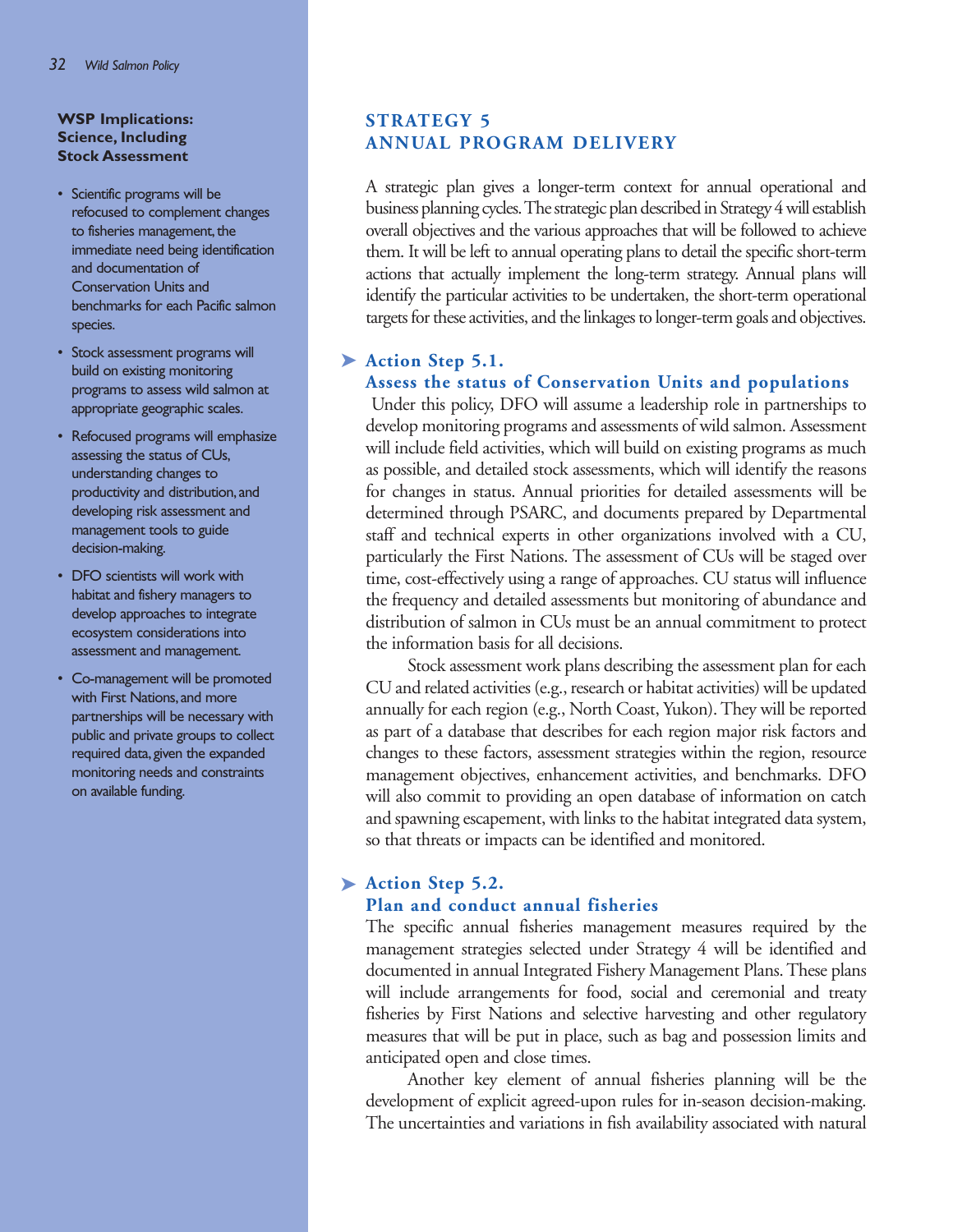survival and the imprecision of in-season management cannot be eliminated, but they can be better accounted for. Management plans will incorporate estimates of uncertainty and provide an adequate degree of confidence that management objectives will be met. The management responses to be taken in different circumstances will be more transparently identified and documented in advance of the fishing season. Important input on these decision rules will be sought from First Nations and the Integrated Salmon Harvest Planning Committee.

## ▶ Action Step 5.3.

## **Plan and implement annual habitat management activities**

Habitat program work will shift from being largely reactive, to being planned and strategically directed in order to protect habitat and to implement management measures that meet the long term objectives specified by Strategic Plans (Strategy 4).

Strategy two will identify habitats that underpin achievement of overall objectives for Conservation Units. These will include habitats that are intact and require protection or habitats that are degraded and require restoration or rehabilitation. Annual workplans will specify priorities for habitat rehabilitation or restoration work that will be undertaken by DFO or by DFO in partnership with others, and investigative work that may be undertaken to fill knowledge gaps. Plans will also recognize the need for protection of the key habitats identified in Strategy 2 using tools appropriate to the circumstances. Planning for restoration and habitat improvement will incorporate projects conducted by First Nations, volunteers and stakeholders and make use of more accessible data from a variety of sources.

On an annual basis, a report on regulatory functions related to key habitats and restoration and rehabilitation works will be prepared. Habitat assessment and monitoring will feed back into the Habitat Management Program to evaluate measures for habitat protection and compliance, and to guide future program improvements. This new strategic approach to program delivery should ensure that fish habitat protection objectives are better integrated with fish management objectives at the CU level, leading to improved habitat protection.

## ▶ Action Step 5.4.

#### **Plan and implement annual enhancement activities**

The long-term objectives for enhancement projects will be set as part of a planning or recovery process for a Conservation Unit. Enhancement programs will last more than a year, but annual production targets and strategies will be documented in IFMP's and will be consistent with objectives for CUs. Adult salmon production will be assessed for adherence to the rebuilding schedule and enhancement guidelines and practices. Priority projects will target CUs in the Red or Amber zone, where enhancement has been identified as a contributor to rebuilding. Secondary priority will be given to CUs where enhancement has been identified in planning processes as a means to maintain or develop fisheries.

#### **WSP Implications: Harvest Management**

- Harvest management will focus on the conservation of CUs.
- The practical implications of this change for harvest management will depend greatly on the extent to which the CUs identified under this policy differ from the salmon runs currently targeted by the different fisheries. This, in turn, will vary among salmon species.
- There will likely be relatively few impacts on the management of chum and pink salmon, as these fisheries currently target smaller population components than may be identified as CUs.
- More substantial impacts can be expected for the management of coho and chinook salmon, as the number of CUs will likely increase marginally from present management aggregates.
- Impacts on sockeye management will be significant, since these fisheries target runs that often encompass numerous CUs.
- The WSP will not preclude fisheries operating on population aggregates that include numerous CUs, but increased attention to all of the units within the aggregate will likely require significant changes to current management practices.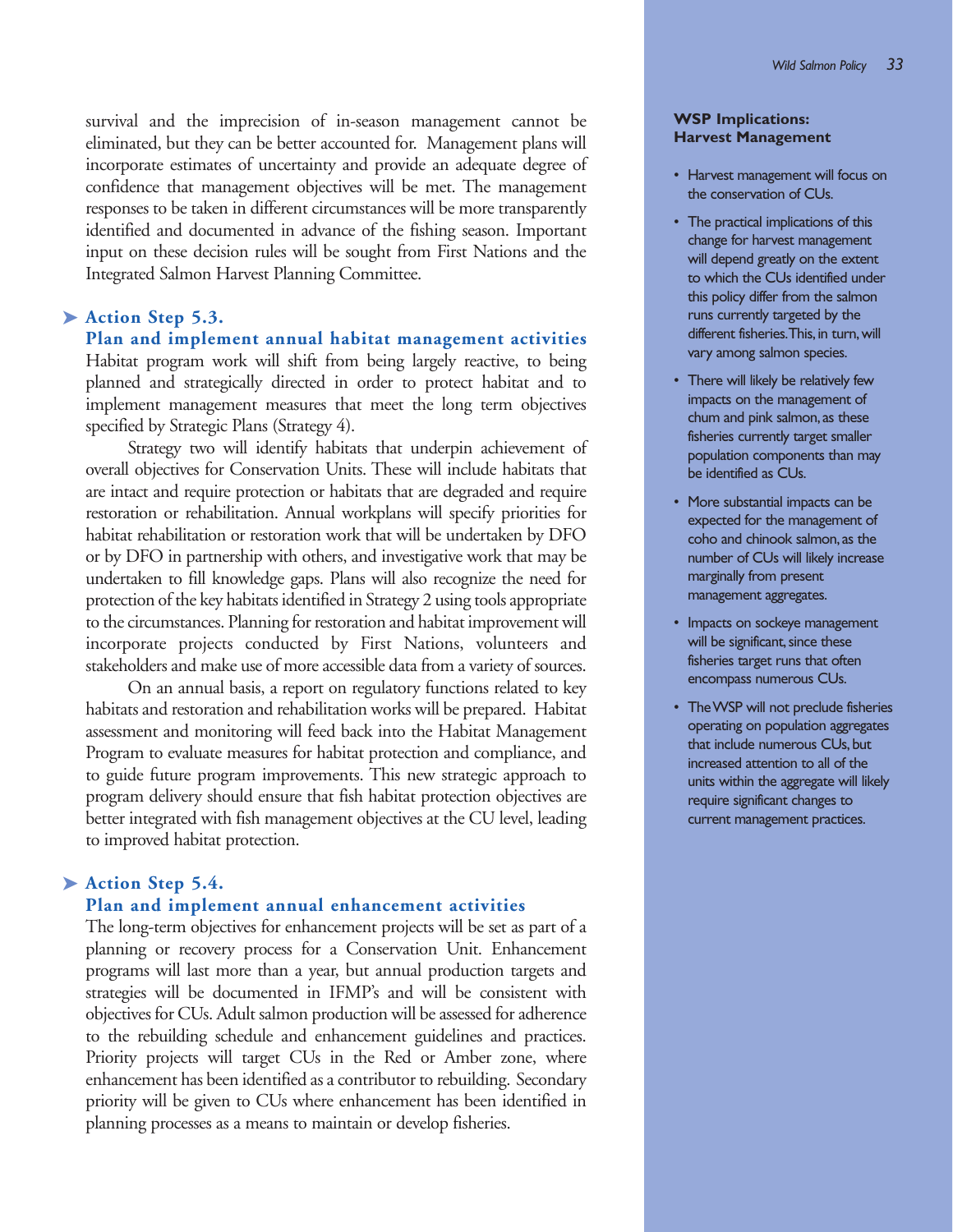#### **WSP Implications: Habitat Management**

- The Habitat Management Program will change to better link watershed protection and stewardship initiatives with fish production objectives by integrating habitat monitoring, assessment, and program planning at the CU scale.
- Habitat condition will be assessed through the development of indicators and benchmarks, and monitoring will be conducted to identify changes in habitat status over time and assess the effectiveness of regulatory interventions.
- An integrated data system for the collection and dissemination of information on fish habitat status will be supported through improved access between existing systems.
- These new approaches will complement existing efforts to modernize the national Habitat Management Program, aimed at moving from a focus on single regulatory strategy to a more balanced approach with greater emphasis on program planning, stewardship, and monitoring the success of habitat management in sustaining fish production.
- If specific Conservation Units of wild salmon are threatened by development proposals or other human activities, corrective actions will be taken under Section 35 (fish habitat) of the *Fisheries Act*,or longer-term solutions will be pursued as part of integrated planning processes.

#### **STRATEGY 6 PERFORMANCE REVIEW**

A performance review determines what is and is not working to encourage continuous improvement over time. Performance review under the Wild Salmon Policy will borrow heavily from procedures that are being adopted more generally in fisheries management planning throughout Canada. These procedures involve two levels of evaluation that can provide comprehensive guidance on changes required over time. Action Step 6.1 provides annual feedback on the implementation of measures taken as part of annual plans specified for fisheries, habitat, enhancement and assessment. Further, it evaluates whether adequate progress is being made to achieve the objectives defined in the strategic plan for the CU. Action Step 6.2 provides for periodic reviews of the overall success of the WSP in meeting its goal and objectives.

## ▶ Action Step 6.1

#### **Conduct post-season review of annual workplans**

The Department in consultation with First Nations and others will conduct annual post-season reviews of work plan implementation for stock assessment, fishing, habitat, and enhancement that will provide the following:

- Evaluation of annual plan implementation. For example, if an annual fishing plan calls for a substantial reduction in fishing time, or an annual enhancement work plan calls for certain fry release levels in a given year, it is important to know whether these events took place.
- Evaluation of annual operational targets. For example, the operational targets may be exploitation rates in certain fisheries and lineal metres of habitat rehabilitation, both intended to increase the number of spawners. An evaluation will consider whether annual operational targets were achieved and whether they were effective in meeting the intent of the Strategic Plan.
- Recommendations for adjustments for the next season.

## ▶ Action Step 6.2.

#### **Conduct regular reviews of the success of the WSP**

An independent review of the success of the WSP in achieving its broad goals and objectives will be conducted within 5 years of its adoption. On the basis of the review, the implementation of the policy will be revised to address shortcomings that may be reducing its effectiveness.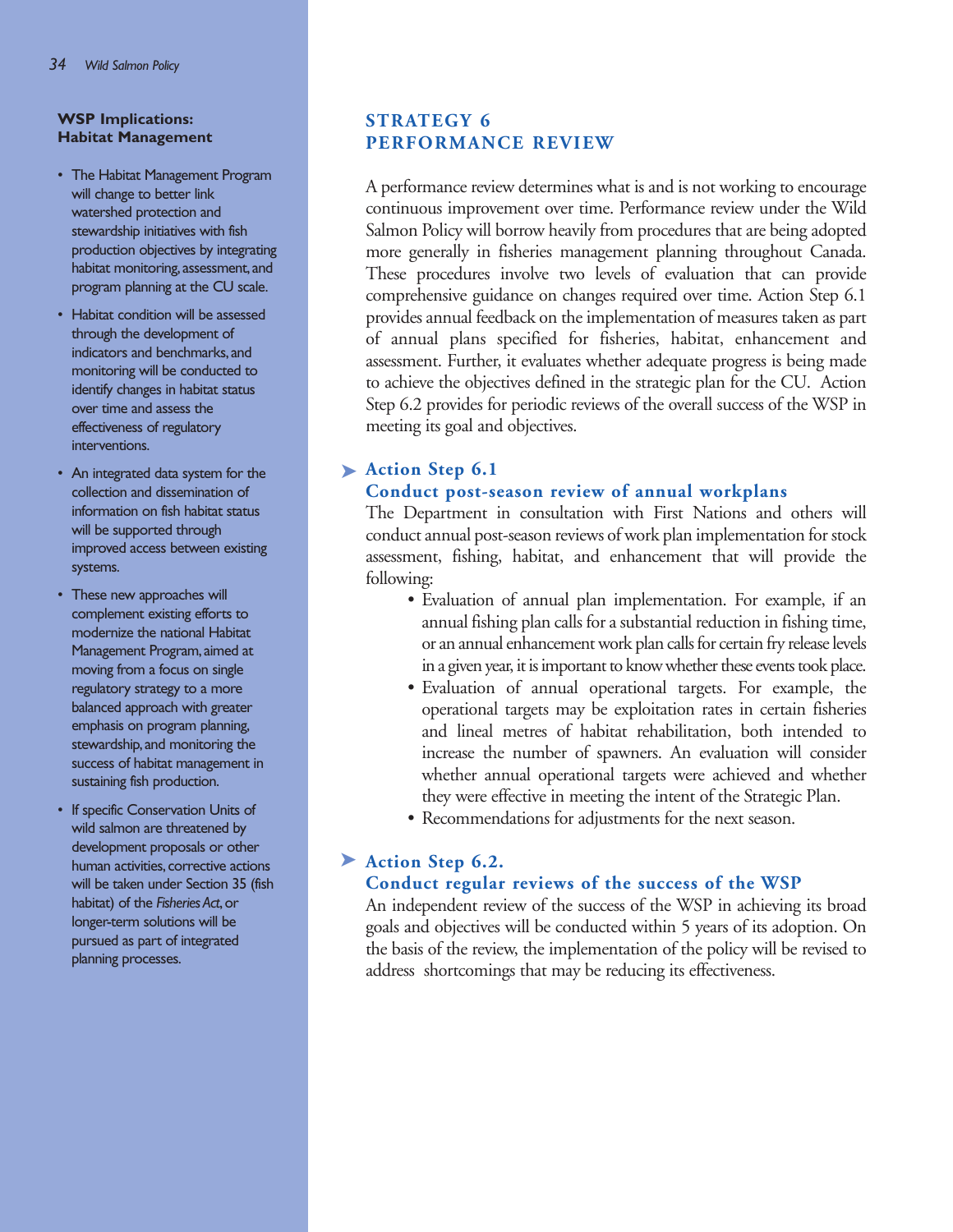

## **IMPLEMENTATION "Making it all Work"**

The adoption of a wild salmon policy is an important, long-awaited objective, but not an end in itself. Once it is adopted, attention must shift to implementation. The WSP requires acceptance of new ways of doing business and introduces a number of new program obligations. To ensure its commitments are met, an implementation plan will be prepared after the policy's finalization. This plan will stipulate what tasks are required, how they will be performed, and when they will be completed. On completion, the plan will constitute the Department's commitment to meeting its responsibilities for salmon conservation.

The six strategies proposed in the WSP represent a set of mutually dependent activities that must work together for the policy's goal and objectives to be achieved. Since the individual strategies are not autonomous, successful implementation of each one of them is necessary to ensure the overall success of salmon resource management.

This new approach to salmon conservation is complex, and the pace and effectiveness of implementation will be influenced by two key factors. First, implementation must be accomplished within DFO's existing resource capability and will be phased in over time. Second, it will depend on the effectiveness of our sharing of responsibilities with First Nations Governments, volunteers, stakeholders and other Governments.

Full implementation will not be achieved overnight. Establishing the management and consultation process, and allowing it to mature, will take time. The completion of scientific work to define Conservation Units,

#### **WSP Implications: Species at Risk**

- The WSP will facilitate taking management actions in advance of biological listing under COSEWIC and legal listing under the *Species at Risk Act*.
- This will directly contribute to meeting DFO's legal obligations under SARA, by helping to prevent aquatic species from being extirpated or becoming extinct.
- Proactive responses in advance of listing will help to manage and reduce any adverse social and economic impacts that might arise from conservation actions required under a SARA listing.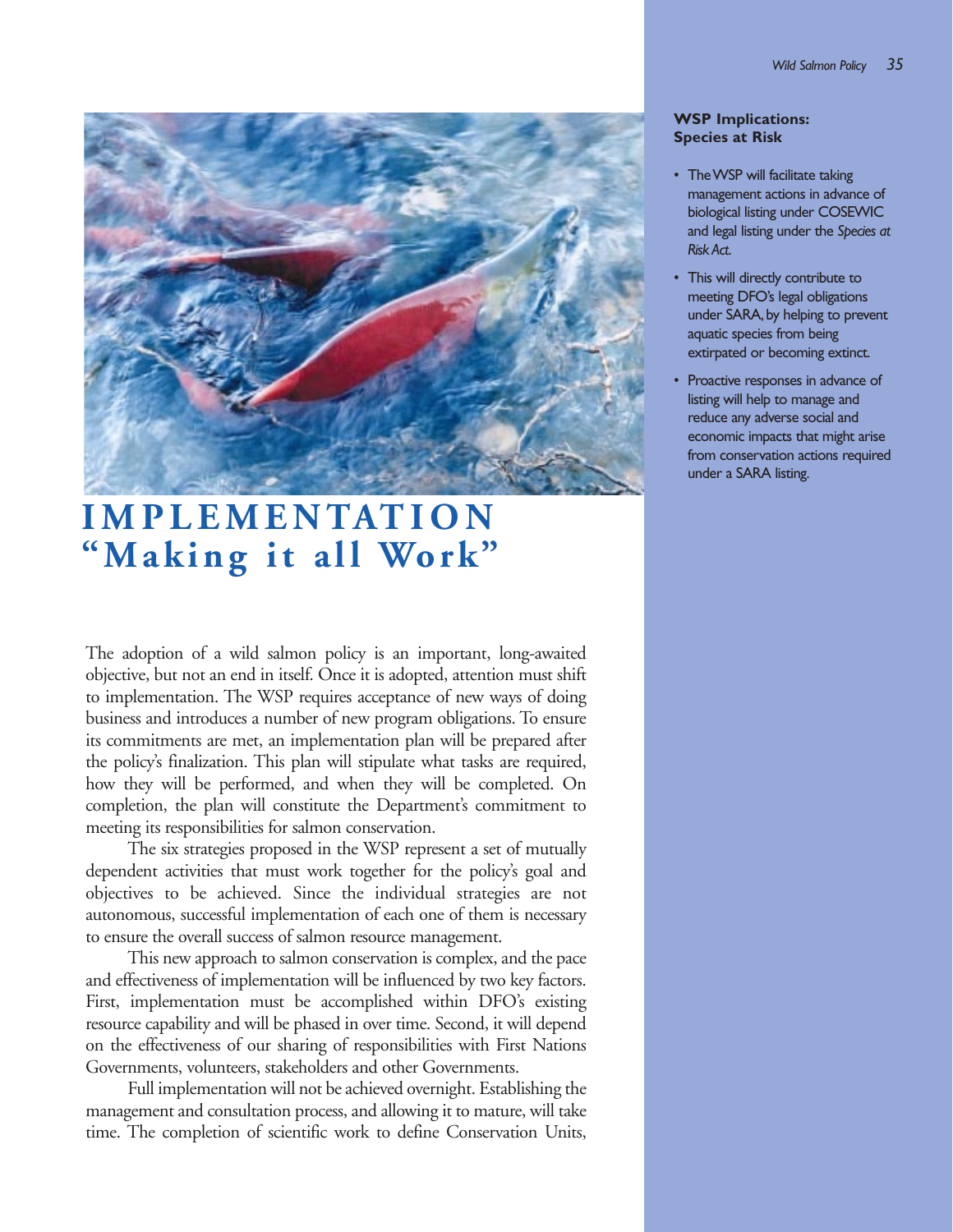#### **WSP Implications: Aquaculture**

- Aquaculture operations will be regulated in a manner consistent with other human activities that may adversely affect salmon or their habitat.
- If specific Conservation Units of wild salmon are threatened by aquaculture operations, corrective actions will be taken under the *Fisheries Act,* or longer-term solutions will be pursued as part of an integrated planning process.

#### **WSP Implications: Salmonid Enhancement Program**

- The enhancement program will continue to evolve towards greater emphasis on community stewardship, habitat restoration, and rebuilding of priority CUs.
- Enhancement may be used to provide harvest opportunities and fishery benefits as part of an integrated strategic plan.
- The risks of hatchery production to wild salmon will be assessed through the development of a biological risk assessment framework.

establish benchmarks, and design new assessment systems will depend on the availability of data and scientific capacity. In addition, the policy introduces new challenges for the conduct of ongoing programs, and ultimate success depends on effective delivery of the Department's research, enforcement, and Aboriginal programs. All of these activities, ongoing and new, must be accomplished within the envelope of available funding. Accordingly, it must be emphasized that complete implementation will not be achieved instantaneously, but will be phased in gradually.

There is a second requirement for successful policy implementation. The Department must adopt better partnerships with First Nations Governments, volunteers, stakeholders and other levels of Government and share responsibility and accountability for program delivery. It is clear that DFO cannot and should not attempt to do it all. No matter how strong our commitment to implementing the WSP, success will demand better collaboration with all of the groups and individuals having an interest in wild Pacific salmon. All have important roles to play in achieving sustainable management of wild salmon and their habitat. These groups monitor and report catches, protect and restore habitat, and carry out biological assessment work. Too often, this work is not integrated effectively with Departmental activities, which can diminish its value or simply result in wasted effort and funds. More collaboration is required to develop data standards, agree on methodologies, and share responsibility if we are to get the full benefit from the financial and human resources that are collectively dedicated to salmon stewardship. Improved cooperation with partners will be an important ingredient for future success. The more transparent process for decision-making underlying this policy will ensure that we are better equipped to achieve this important outcome.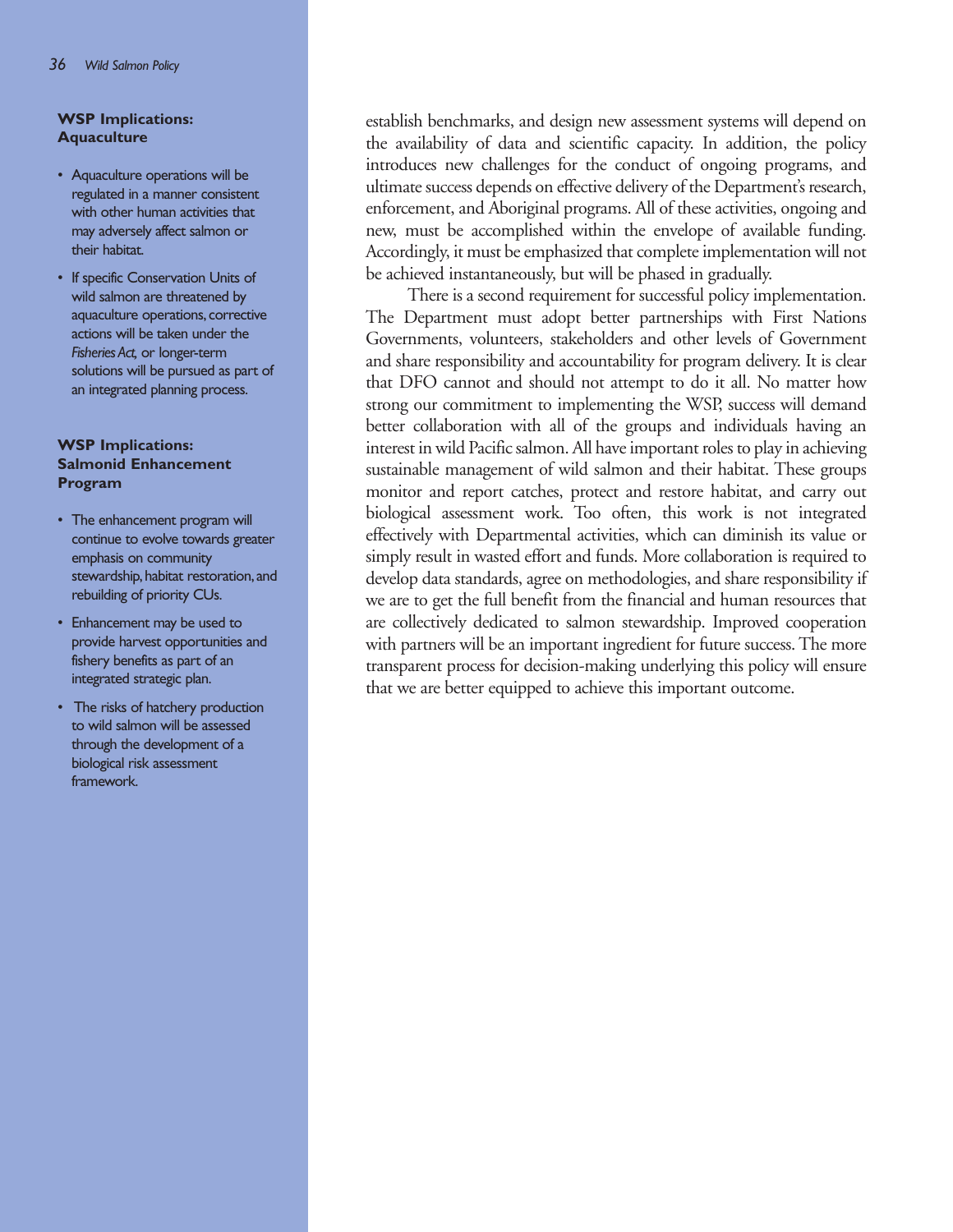

# **CONCLUSION**

The Wild Salmon Policy will transform our approach to managing Pacific salmon, their habitat, and dependent ecosystems. It is intended to foster a more robust resource that supports sustainable fisheries and recognizes the intrinsic value of salmon to society and to ecosystem functioning. Key elements of the policy recognize that:

- 1. Protection of the genetic and geographic diversity of salmon is a prerequisite to their future evolutionary adaptation and long-term well-being.
- 2. Habitat requires effective protection and rehabilitation if salmon are to prosper.
- 3. Ecosystem integrity needs to be considered in management decision-making to foster the conservation of salmon in an increasingly uncertain future.
- 4. Management must be based on good scientific information and consider biological, social, and economic consequences.
- 5. Decisions have to be made using open and accountable public processes so that they reflect society's values.

The goal, objectives, principles, and strategies that underpin the WSP represent a new way of doing business. Moving ahead will require a redirection of the Department's energy and resources, along with a commitment to embrace and advance new practices. Success will also require the cooperation of all who have an interest in the conservation of Pacific salmon. We are confident that making these changes is a wise investment that will yield a brighter future for salmon and the Canadians who enjoy them.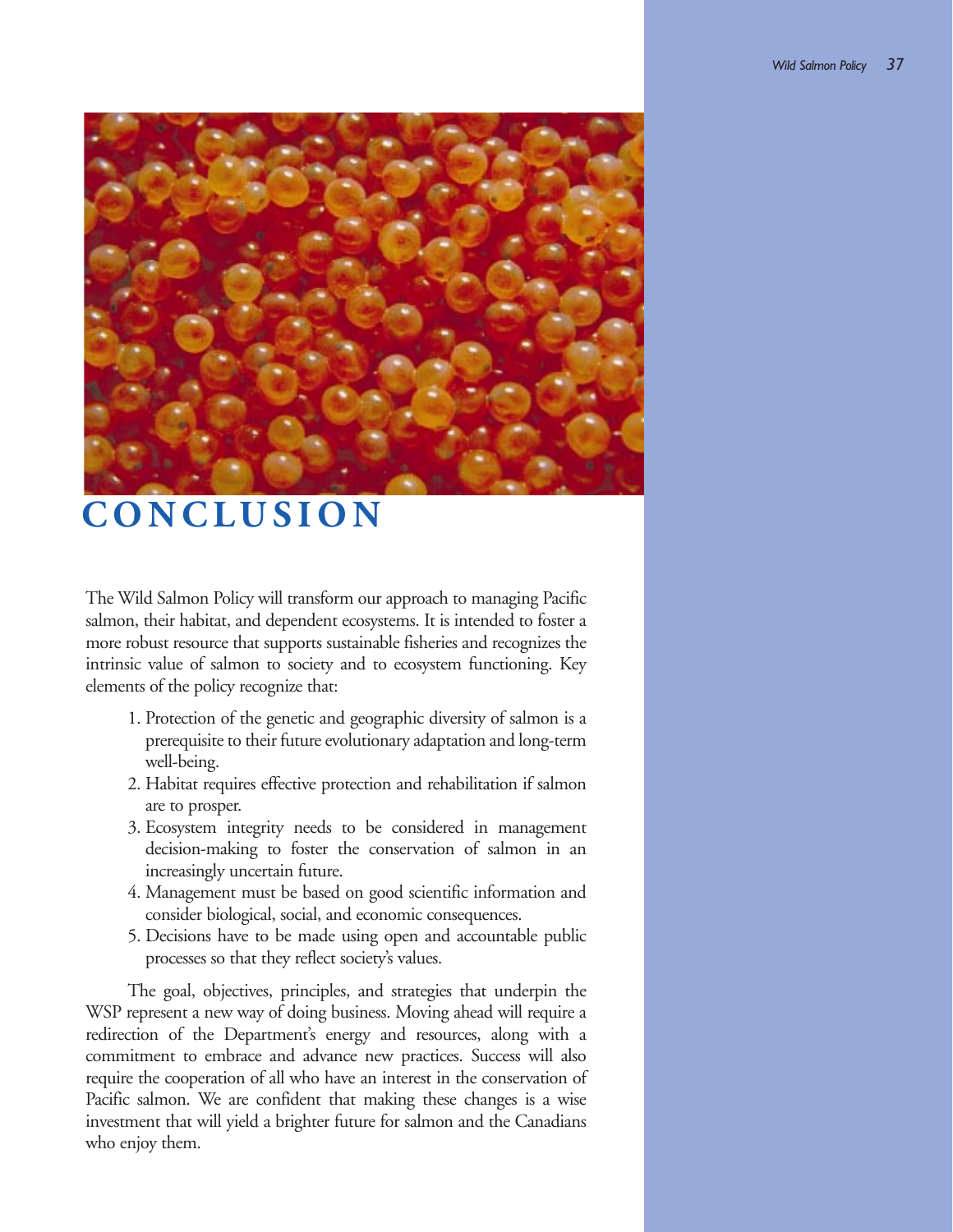## **GLOSSARY**

*Aboriginal Traditional Knowledge (ATK).* Includes, but is not limited to, the knowledge Aboriginal peoples have accumulated about wildlife species and their environment. Much of this knowledge has accumulated over many generations.

*Aquaculture.* The farming of aquatic organisms in the marine environment or freshwater.

*Biodiversity or biological diversity.* The full range of variety and variability within and among living organisms and the ecological complexes in which they occur; and encompasses diversity at the ecosystem, community, species, and genetic levels and the interaction of these components.

*Broodstock.* Mature salmon from which milt and roe are extracted to produce the next generation of cultivated fish.

*Conservation.* The protection, maintenance, and rehabilitation of genetic diversity, species, and ecosystems to sustain biodiversity and the continuance of evolutionary and natural production processes.<sup>23</sup>

*Conservation Unit (CU).* A group of wild salmon sufficiently isolated from other groups that, if extirpated, is very unlikely to recolonize naturally within an acceptable timeframe.

*Deme.* A group of salmon at a persistent spawning site or within a stream comprised of individuals that are likely to breed with each other (i.e., well mixed). A single population may include more than one deme.

*Ecosystem.* A community of organisms and their physical environment interacting as an ecological unit.

*Enhancement.*The application of biological and technical knowledge and capabilities to increase the productivity of fish stocks. It may be achieved by altering habitat attributes (e.g., habitat restoration) or by using fish culture techniques (e.g., hatcheries, spawning channels). In the context of this policy, only salmon originating from hatcheries and managed spawning channels will be considered enhanced.

*Escapement.* The number of mature salmon that pass through (or escape) fisheries and return to fresh water to spawn.

*Extirpation*. The local extinction of a species.

*Fish habitat.* Spawning grounds and nursery, rearing, food supply, and migration areas on which fish depend directly or indirectly to carry out their life processes.

*Fry.* Salmon that have emerged from gravel, completed yolk absorption, remained in freshwater streams, and are less than a few months old.

*Genetic diversity.* The variation at the level of individual genes, and provides a mechanism for populations to adapt to their ever-changing environment. It refers to the differences in genetic make-up between distinct species and to genetic variations within a single species.

 $^{23}$ For further details see Shuter et al. (1997), "Reply: Toward a definition of conservation principles for fisheries management;" Grumbine (1994), "What is ecosystem management?;" Mangel et al. (1996), "Conservation of wild living resources;" and Olver et al. (1995), "Toward a definition of conservation principles for fisheries management."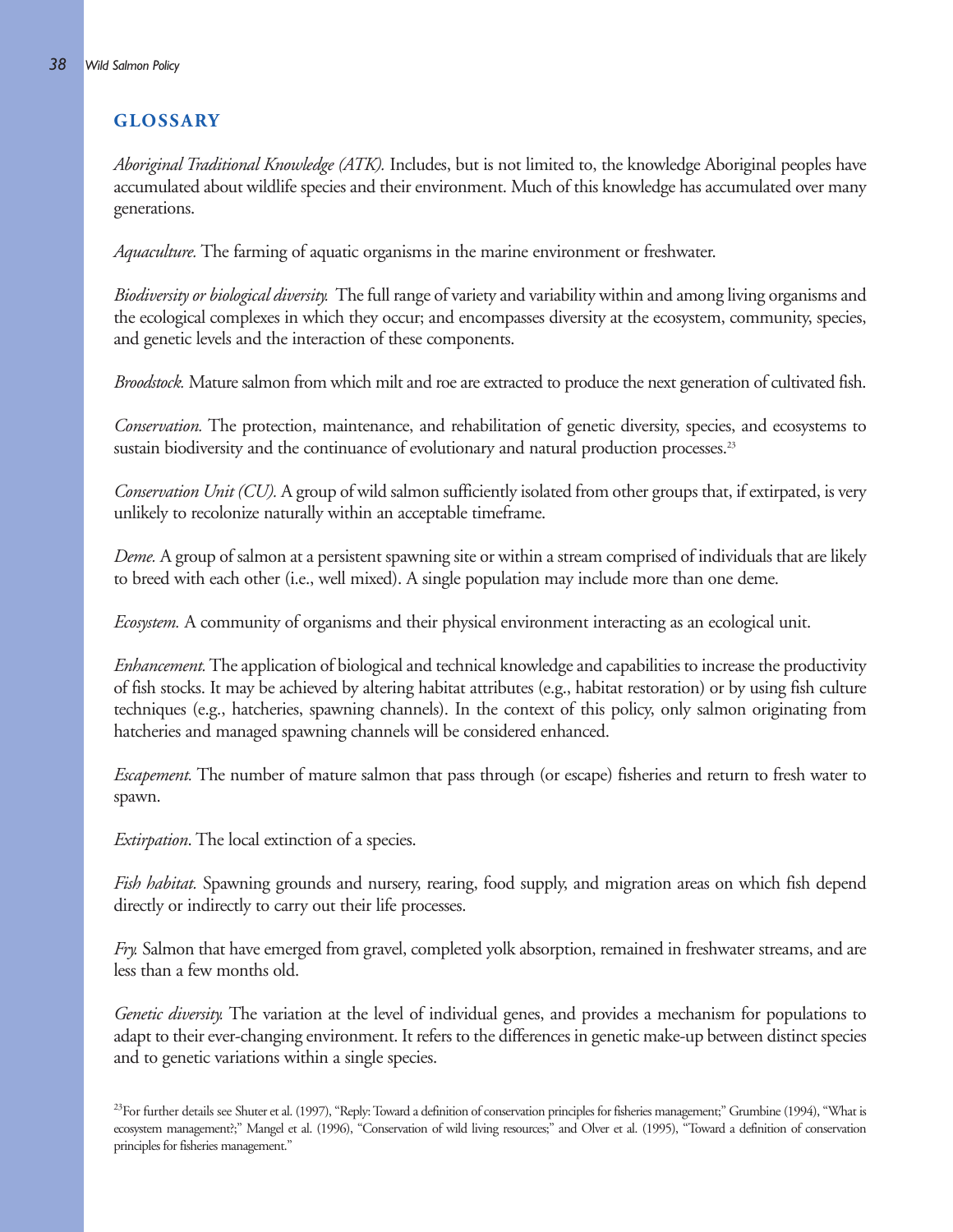*Geographic diversity.* Spatial variability observed within a species. This variation may have a genetic basis and/or may reflect habitat and developmental differences expressed by the species.

*Habitat restoration.*The treatment or cleanup of fish habitat that has been altered, disrupted, or degraded for the purpose of increasing its capability to sustain fish production.

*Indicator system (IS).* Comprised of fish from one or more persistent spawning locations or populations (perhaps enhanced) that are assumed to be representative of some aspect of a Conservation Unit. An IS may be an index site or stream selected to detect annual changes in abundance and/or survival, or an extensive site or stream selected to monitor species distribution and general habitat status. The status of the surrounding CU is inferred, in part, by comparing measures of abundance gathered by monitoring the IS to benchmarks.

*Integrated resource management (IRM)*. Can be defined as a way of using and managing the environment and natural resources to achieve sustainable development. Using an IRM approach means that environmental, social, and economic issues are considered, while finding ways for all uses to exist together with less conflict.

*Managed spawning channels.* Spawning channels where the entry of spawners and spawning density is controlled.

*Maximum sustainable yield (MSY).*The largest catch (yield) that can be taken on average from a population under existing environmental conditions. Catch will vary annually due to variation in a populations survival rate.

*Pacific salmon.* Salmon of the Pacific Ocean regions, of which there are currently eleven species recognized in the Genus *Oncorhynchus*. The five species addressed in this policy are sockeye (*Oncorhynchus nerka*), pink (*O. gorbuscha*), chum (*O. keta*), coho (*O. kisutch*) and chinook (*O. tshawytscha*). Also in BC are steelhead (*O. mykiss*) and cutthroat trout (*O. clarki*). The remaining species include the masu (Asian distribution, *O. masou*), Mexican golden trout (*O. chrysogaster*), apache trout (*O. apache*), and gila trout (*O. gilae*). These latter three species have limited distributions in the western U.S. and northern Mexico.

*Population.* A group of interbreeding organisms that is relatively isolated (i.e. demographically uncoupled) from other such groups and is likely adapted to the local habitat.

*Precautionary approach.* When used in an advisory context in support of decision-making by the Government of Canada, this term conveys the sense that the advice is provided in situations of high scientific uncertainty. It is intended to promote actions that would result in a low probability of harm that is serious or difficult to reverse.

*Productive capacity.* The maximum natural capability of habitats to produce healthy fish, safe for human consumption, or to support or produce aquatic organisms on which fish depend.

*Resource management.* Departmental actions, policies and programs affecting wild Pacific salmon directly or indirectly through their habitats and ecosystems.

*Riparian zone and functions.*The area of vegetation near streams is known as the riparian zone. Riparian function includes the interaction of hydrologic, geomorphic, and biotic processes within the riparian environment that determine the character of the riparian zone and the influences exerted on the adjacent aquatic and terrestrial environments (e.g., temperature controls, shading, large woody debris).

*Salmonid.* A group of fish that includes salmon, trout, and char, belonging to the taxonomic Family Salmonidae.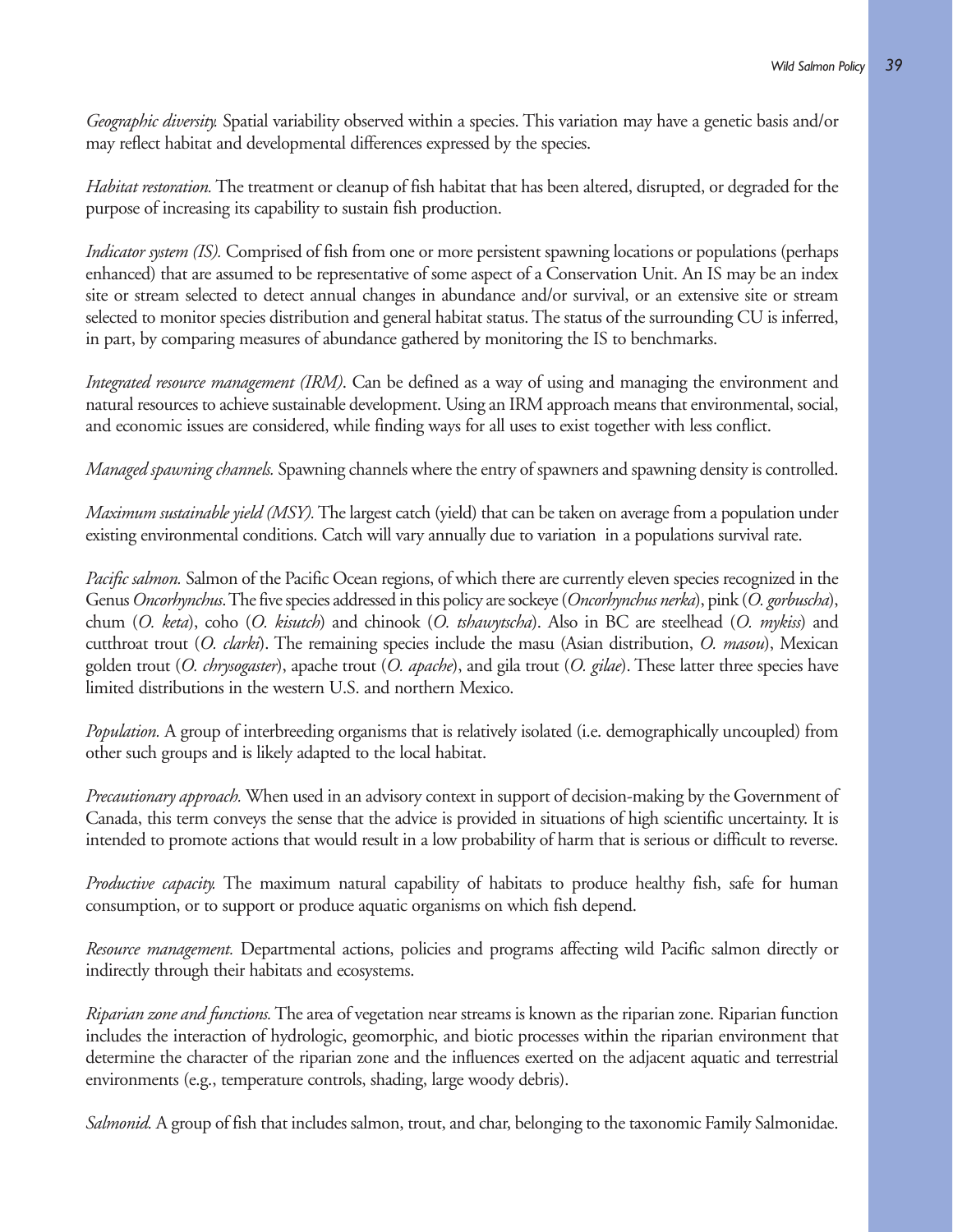*Selective harvesting.* A conservation-based management approach that allows for the harvest of surplus target species or Conservation Units while aiming to minimize or avoid the harvest of species or stocks of conservation concern, or to release bycatch unharmed.

*Smolt.* A juvenile salmon that has completed rearing in freshwater and migrates into the marine environment. A smolt becomes physiologically capable of balancing salt and water in the estuary and ocean waters. Smolts vary in size and age depending on the species of salmon.

*Species.*The fundamental category of taxonomic classification consisting of organisms grouped by virtue of their common attributes and capable of interbreeding. A taxonomic species is equivalent to the term "species" but the phrase may be used to indicate the collective species throughout its distribution.

*Stewardship.* Acting responsibly to conserve fish and their habitat for present and future generations.

*Stock assessment.* The use of various statistical and mathematical calculations to make quantitative predictions about the reactions of fish populations to alternative management choices.

*Straying.* The migration of a mature salmon into a stream other than that in which it was born (i.e., its "home" stream). Straying is not equivalent to gene flow (the exchange of genetic material) unless the straying fish successfully reproduces in the receiving stream.

*Sustainable Development.* Development that meets the needs of the present without compromising the ability of future generations to meet their own needs.<sup>24</sup>

*Sustainable Use and Benefit.* The use of resources in a way and at a rate that does not lead to their long-term decline, thereby maintaining the potential for future generations to meet their needs and aspirations. Sustainable use refers to consumptive uses of biological resources.<sup>25</sup> Sustainable benefits, on the other hand, derive from a broader range of consumptive and non-consumptive resource uses.

*Watershed-based Fish Sustainability Planning (WFSP).* A new approach to the management of fish stocks and fish habitat in British Columbia. Its overall goal is to ensure effective long-term conservation of fish and fish habitat – including spawning grounds and nursery, rearing, food supply, and migration areas on which fish depend directly or indirectly. WFSP is based on a standard planning sequence that can be applied to regions and watersheds across the province.<sup>26</sup>

*Wild salmon.* Salmon are considered "wild" if they have spent their entire life cycle in the wild and originate from parents that were also produced by natural spawning and continuously lived in the wild.

<sup>24</sup>Brundtland (1987), *Our Common Future: The World Commission on Environment and Development*.

<sup>25</sup>Environment Canada (1995), *Canadian Biodiversity Strategy: Canada's Response to the Convention on Biological Diversity*.

<sup>&</sup>lt;sup>26</sup>See www-heb.pac.dfo-mpo.gc.ca/publications/pdf/sustainability\_planning\_e.pdf.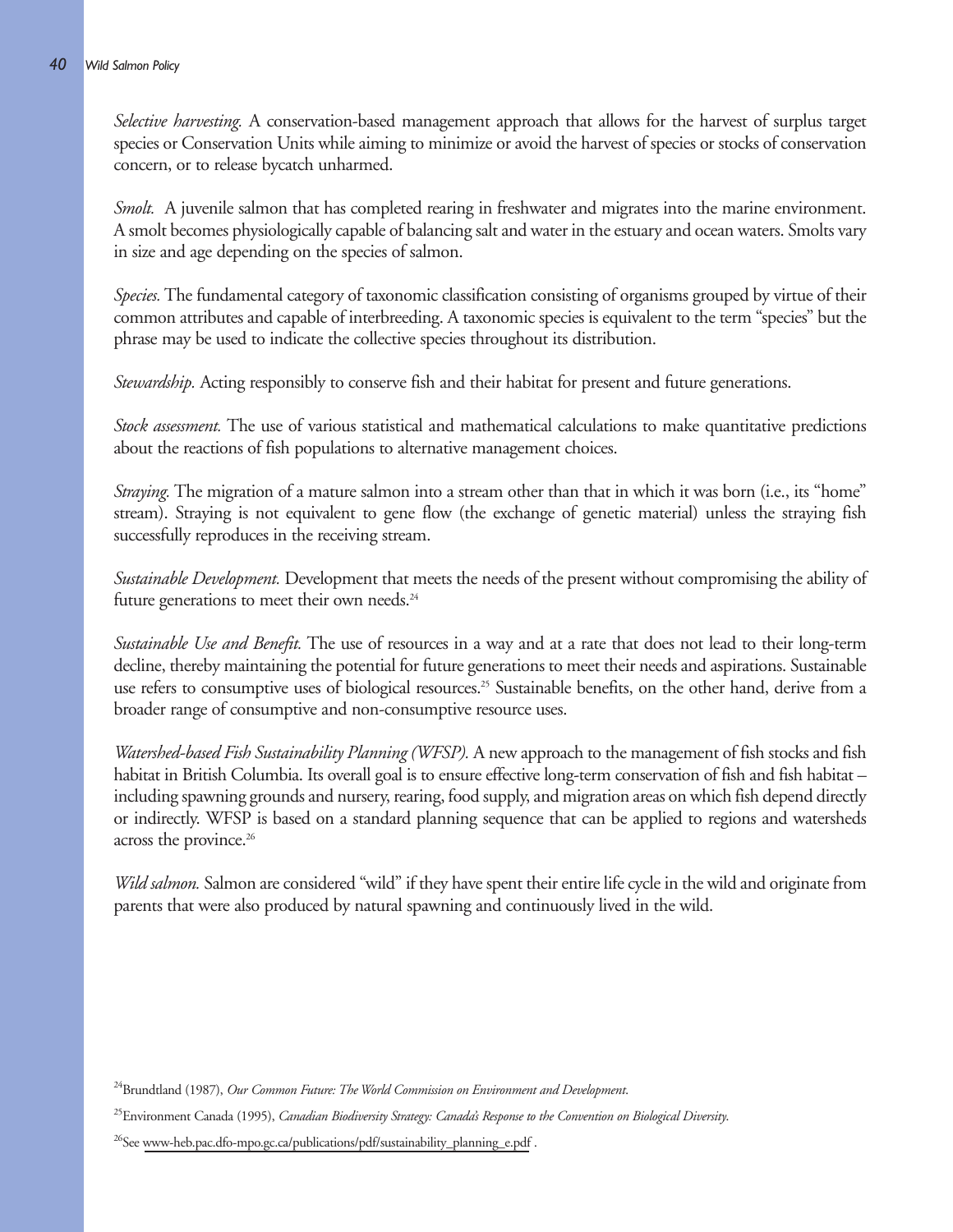#### **APPENDIX 1: LEGAL AND POLICY BACKGROUND**

DFO exercises the following mandate with respect to fisheries and other responsibilities:

*"Fisheries and Oceans Canada is responsible for policies and programs in support of Canada's economic, ecological and scientific interests in oceans and inland waters; for the conservation and sustainable utilization of Canada's fisheries resources in marine and inland waters; for leading and facilitating federal policies and program on oceans; and for safe effective and environmentally sound marine services responsive to the needs of Canadians in a global economy."* <sup>27</sup>

This appendix outlines some of the key legislation, national and international agreements, and programs and policies with particular implications for the conservation and management of Pacific salmon.

## **Legislation** ➤

The *Fisheries Act* is the primary legislative basis for fisheries management in Canada. It authorizes the Minister of Fisheries and Oceans to make decisions about the conservation of fisheries resources and habitat, to establish and enforce standards for conservation, and to determine access to and allocation of the resource. Sections 35 (prohibiting the harmful alternation, disruption, and destruction, or HADD, of fish habitat) and 36 (prohibiting the deposit of deleterious substances into waters frequented by fish) confer strong powers to protect fish habitat. The *Fisheries Development Act* of 1985 further authorizes the Minister to undertake projects and develop partnerships to improve or develop commercial fisheries.

The *Canadian Environmental Assessment Act* (CEAA) came into force in 1995 and was updated through amendments in November 2003. Federal agencies must conduct environmental assessments of development proposals requiring decisions under federal legislation (e.g., decisions under section 35 of the *Fisheries Act* or prior to issuing permits under the *Navigable Waters Protection Act* or the *National Energy Board Act*). The CEAA process requires the advice of relevant federal agencies to assess significant environmental effects in the planning of a project. Smaller and routine projects typically undergo a "screening" assessment, while larger and environmentally sensitive projects undergo a more intensive "comprehensive study".

In 1997, the *Ocean's Act* extended the Department's role in managing the use of marine resources and habitats. It called for the development of a national oceans management strategy guided by the principles of sustainable development, integrated management and an ecosystem perspective. Integrated management is a collaborative approach to decision-making that aims to balance the various interests in the marine and coastal environment, while incorporating conservation requirements. Ecosystem-based fisheries management considers the interactions between species and their environment, as well as the impact of fishing on the ecosystem. *Canada's Oceans Strategy*<sup>28</sup> released in 2002 defines an oceans-centred planning framework that combines these principles.

The *Species at Risk Act* (SARA) was proclaimed in June 2003, fulfilling a key national commitment under the United Nations Convention on Biological Diversity (see below). As one of two federal departments charged with SARA's implementation, DFO is responsible for protecting aquatic species at risk and their habitat. This responsibility includes the legal requirements to implement automatic prohibitions, develop recovery and action plans, plan and implement critical habitat protection, and conduct consultations within specified timelines.

## **Guidance from the Courts Regarding Aboriginal Fishing Issues** ➤

DFO seeks to manage fisheries, including Aboriginal fisheries, in a manner consistent with *R. v. Sparrow* and subsequent decisions of the courts.

27DFO (2001a), *Building Awareness and Capacity: An Action Plan for Continued Sustainable Development 2001–2003*.

28DFO (2002b), *Canada's Oceans Strategy: Our Oceans, Our Future*.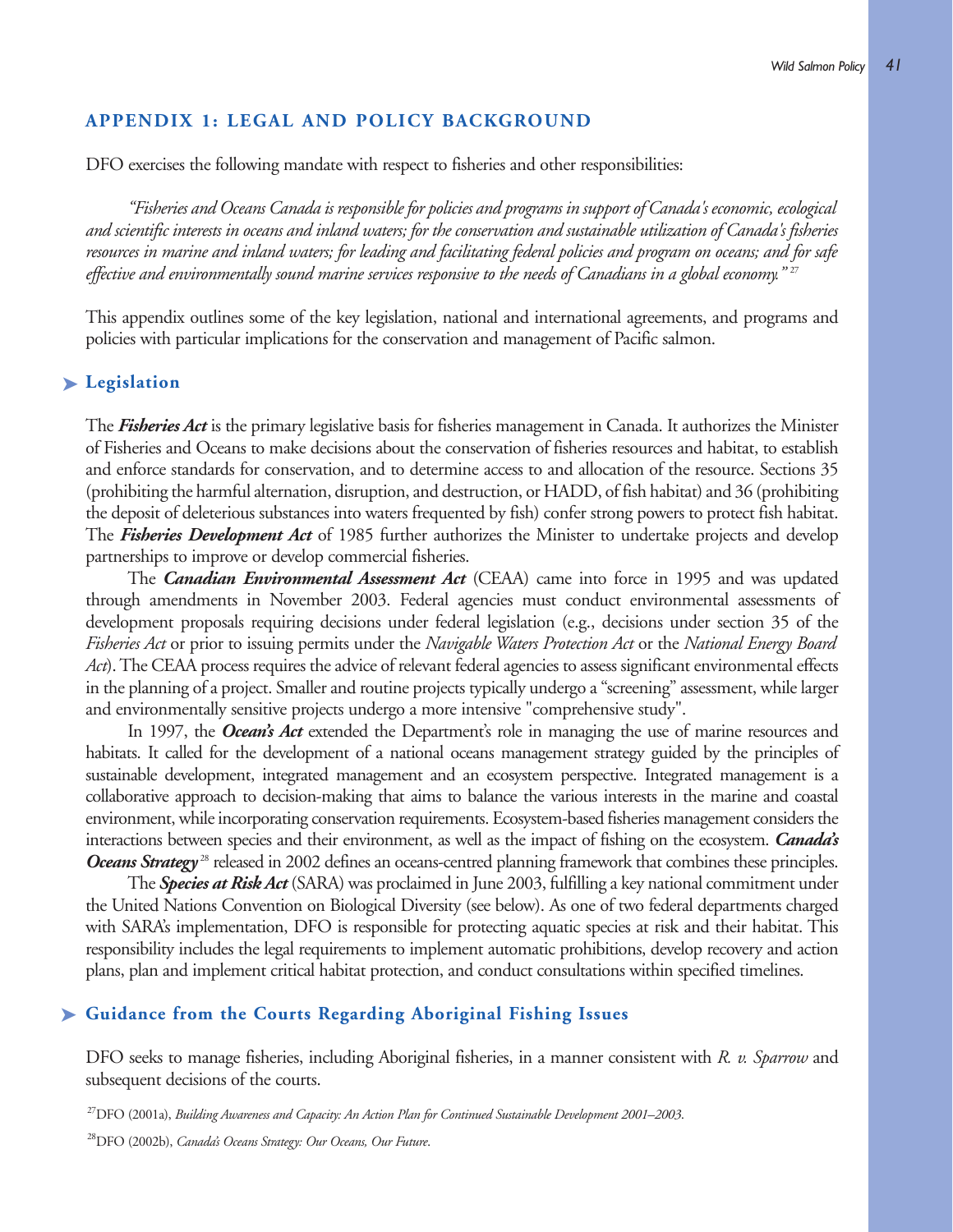As the Supreme Court of Canada stated in its 1996 decision in *R. v. Van der Peet*, an Aboriginal right is a practice, custom or tradition that was integral to the distinctive culture of an Aboriginal group at the time of contact between that group and Europeans. Accordingly, Aboriginal rights, by their very nature, have existed for a very long time. Rights under "historic treaties", such as the Douglas Treaties, have also existed for a very long time in Canada. The only "modern treaty" in BC is the Nisga'a Final Agreement that applies to part of the northwestern part of BC. Other modern treaties are under negotiation in the British Columbia Treaty Commission process.

Although Aboriginal and treaty rights have existed in Canada for a very long time, those rights were not protected by the Constitution of Canada until 1982. In that year, section 35 was added to the Constitution. Section 35 states that existing Aboriginal and treaty rights are "recognized and affirmed".

Starting with its 1990 decision in *R. v. Sparrow*, the Supreme Court of Canada has described a framework for the analysis of Aboriginal and treaty rights issues. The first step in the analysis is to determine whether an Aboriginal or treaty right can be established. If a right is established, the next step is to determine whether it has been infringed. If the right has been infringed, the court will consider whether the infringement can be justified. Courts continue to emphasize that analysis of Aboriginal and treaty rights issues must be done on a case by case basis.

With respect to the establishment of Aboriginal rights, the most important decision to date is the 1996 decision of the Supreme Court of Canada in *R. v. Van der Peet*. The Court held in that decision that an Aboriginal right is a practice, custom or tradition that was integral to the distinctive culture of an Aboriginal group claiming the right at the time of contact between that group and Europeans. In its 1997 decision in *Delgamuukw v. BC*, the Supreme Court of Canada clarified that Aboriginal title, i.e., a right of exclusive use and occupation, is a type of Aboriginal right and set out the test for establishing Aboriginal title.

In its decision in *R. v. Sparrow*, the Supreme Court of Canada held that the following factors should be considered in assessing whether or not a limitation (such as an action or decision) infringes an Aboriginal or treaty right:

- Does the limitation impose "undue hardship"?
- Is the limitation unreasonable?
- Does the limitation deny the holder of the right the "preferred means" of exercising the right?

If an Aboriginal group establishes a right, and that it has been infringed, the onus shifts to the Crown to justify the infringement. In *R. v. Sparrow*, the Supreme Court of Canada stated that "federal power must be reconciled with federal duty and the best way to achieve that reconciliation is to demand the justification of any government regulation that infringes upon or denies aboriginal rights".

With respect to justifying infringements of rights to fish for food, social and ceremonial purposes, the Supreme Court of Canada held in *R. v. Sparrow* that the following factors should be considered:

- 1. Is there a "valid legislative objective" (e.g., conservation)?
- 2. Has the honour of the Crown been upheld?
	- Priority after conservation?
	- Adequate consultation?
	- As little infringement as possible?
	- Fair compensation (in a "situation of expropriation")?

In its decision in *R. v. Sparrow*, the Supreme Court of Canada described a "valid legislative objective" as follows: "An objective aimed at preserving s. 35(1) rights by conserving and managing a natural resource, for example, would be valid. Also valid would be objectives purporting to prevent the exercise of s. 35(1) rights that would cause harm to the general populace or to aboriginal peoples themselves, or other objectives found to be compelling and substantial." In its 1996 decision in *R. v. Nikal*, the Court acknowledged that "conservation" can include measures to reasonably increase fish stocks.

In its 1995 decisions in *R. v. Jack, John* and *John, R. v. Sampson and Elliot*, and *R. v. Little*(sometimes referred to as the "interception cases"), the BC Court of Appeal considered situations in which fish were harvested in mixed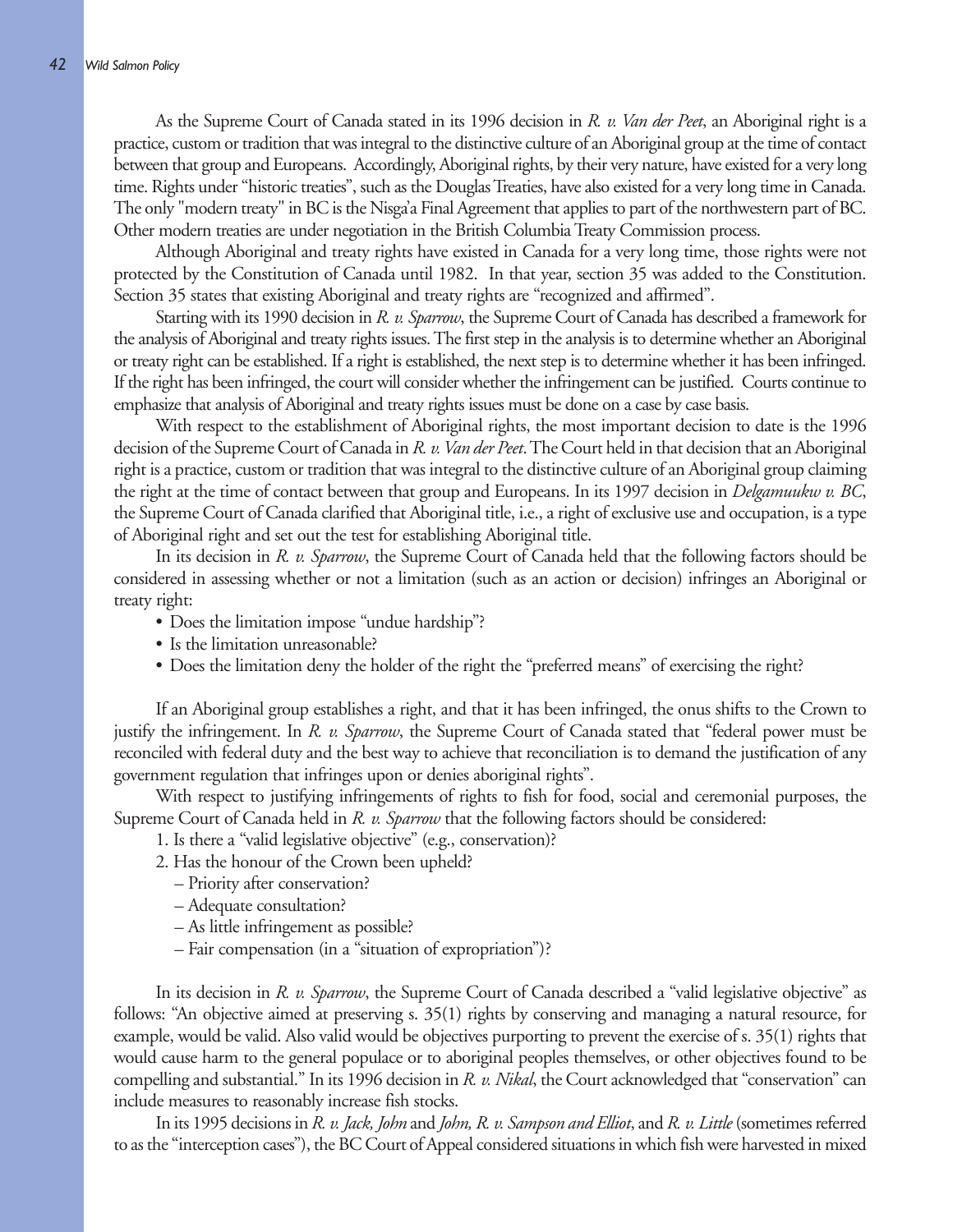stock interception fisheries while Aboriginal fisheries in terminal areas were limited. In its decision in *R. v. Sampson and Elliot*, the Court provided the following guidance: "We do not suggest that the DFO should prohibit all commercial and recreational fishing in the area of the interception fishery in Johnstone Strait. However, it is the responsibility of the DFO to implement a system which will conform to the priorities set forth in Sparrow."

In all of the decisions in which the issue of priority has been considered, courts have carefully assessed the often complex facts relating to the how the Aboriginal, commercial and recreational fisheries were managed in the circumstances. It is clear that consideration of the issue of priority will always involve a detailed "case by case" analysis of the relevant facts.

With respect to consultation issues, significant guidance was provided by the Supreme Court of Canada in late 2004 in its decision in *Haida v. BC*. In that decision, the Court ruled that the Crown has a legal duty to consult with First Nations and, depending on the strength of the claim of Aboriginal rights or Aboriginal title and the seriousness of the potential adverse effect of a decision on the claimed rights or title, accommodate their interests when the Crown has knowledge of the potential existence of an Aboriginal right or Aboriginal title and is making decisions that might adversely affect the right or title. The Court held that scope of the duty will vary depending on the circumstances, including the strength of a First Nation's claim respecting the Aboriginal right or Aboriginal title and the potential impact of the government's decision on the claimed right or title. It is significant that, in its decision in *Haida v. BC*, the Supreme Court of Canada held that the Crown's legal duty to consult with an Aboriginal group can arise *even before* the group establishes any Aboriginal rights or Aboriginal title.

## **Agreements** ➤

In 1985, Canada and the United States signed the **Pacific Salmon Treaty** requiring the conduct of fisheries so as to provide for optimum production and equitable exploitation of salmon stocks. Under the Treaty, each party is to receive benefits equivalent to the production of salmon originating in its waters, and each is to avoid undue disruption to the other's fisheries. Bilateral agreements must be periodically developed to implement the Treaty's principles for long-term conservation and harvest sharing. In addition, the Pacific Salmon Commission was established to advise both countries on the implementation of Treaty provisions.

Canada was the first industrialized nation to ratify the **UN Convention on Biological Diversity** signed by more than 150 countries at the 1992 Earth Summit in Rio de Janeiro. The Convention has three main goals: (1) the conservation of biodiversity; (2) sustainable use of the components of biodiversity; and (3) fair and equitable sharing of the benefits arising from the commercial and other use of genetic resources. In terms of defining at what level biodiversity should be conserved, it advocates the conservation of genes, species and ecosystems, without providing guidance on which one should receive priority.

In 1996, the federal, Provincial and Territorial governments signed the **Accord for the Protection of Species at Risk in Canada**. Under this agreement, the Canadian Endangered Species Conservation Council was created to determine responses to assessments made by the Committee on the Status of Endangered Wildlife in Canada (COSEWIC), the independent body of scientists responsible for designating the status of species.

After years of dispute over the conservation and harvest provisions of the Pacific Salmon Treaty, Canada and the US signed the **Pacific Salmon Agreement** in 1999. This agreement established abundance-based fishing regimes for the salmon fisheries under its jurisdiction. Two bilaterally managed regional funds were created to promote cooperation, improve fisheries management, and assist salmon and habitat enhancement efforts. The Agreement also included a commitment by the two countries to improve how scientific information is obtained, shared and applied to salmon management decisions.

The **North Pacific Anadromous Fish Commission** (NPAFC) was established by the **Convention for the Conservation of Anadromous Stocks in the North Pacific Ocean** (the Convention) which became effective in 1993. The NPAFC includes Canada, Japan, the Republic of Korea, Russia, and the U.S., the primary states of origin for salmon stocks in the North Pacific. The Convention prohibits directed fishing for salmonids on the high seas of the North Pacific and includes provisions to minimize the number of salmonids taken in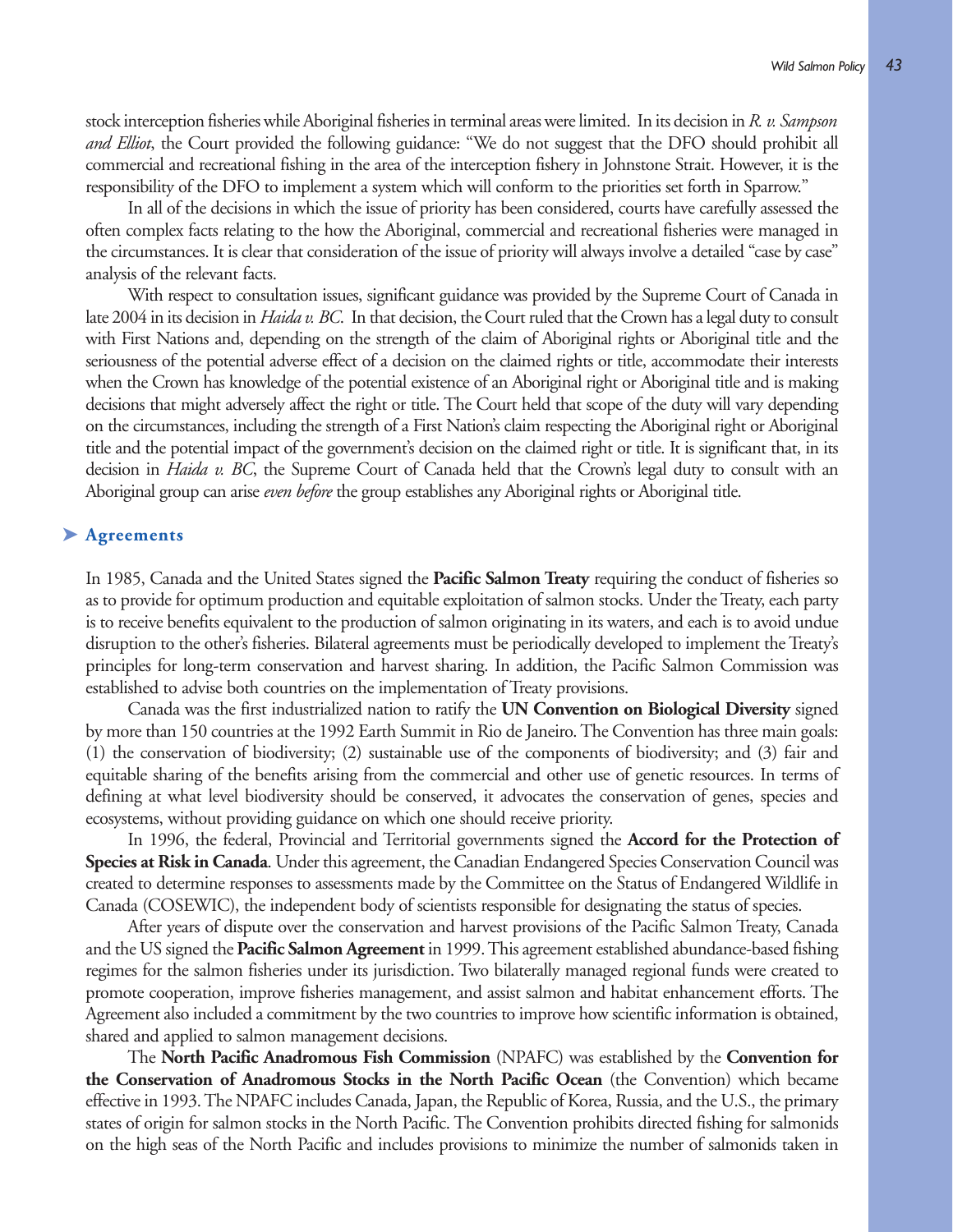other fisheries. The NPAFC promotes the conservation of salmonids in the North Pacific and its adjacent seas and serves as a venue for cooperation in and coordination of enforcement activities and scientific research.

On May 29, 1993, Yukon First Nations, Canada and Yukon signed the "**Umbrella Final Agreement**" under which treaties with individual Yukon First Nations would be negotiated. Since then, a number of such treaties (the "Yukon Final Agreements") have been entered into between individual Yukon First Nations, Canada and Yukon. Some of the provisions of those treaties apply to the management of wild Pacific salmon.

The **Nisga'a Final Agreement**, the first "modern" treaty in British Columbia, took effect on May 11, 2000 after ratification of the Final Agreement by the Nisga'a Nation and the enactment of federal and Provincial settlement legislation. The Nisga'a Final Agreement applies to the management of salmon originating in the Nass Area, as defined in the Final Agreement. Other "modern" treaties are being negotiated between First Nations, Canada and British Columbia in the British Columbia Treaty Commission process.

## ▶ Policies and Programs

In 1986, DFO introduced the *Policy for the Management of Fish Habitat*<sup>29</sup> to provide guidance to Departmental staff, developers and the public on habitat conservation, restoration and development. The policy's overall objective is a net gain in the productive capacity of fish habitat, using the guiding principle of "no net loss" to ensure that habitat is conserved.

The **Aboriginal Fisheries Strategy** (AFS) was launched in 1992 in response to the Supreme Court of Canada's Sparrow decision on the Aboriginal food fishery.30 The AFS program is applicable where DFO manages the fishery and where land claims settlements have not already put a fisheries management regime in place. It seeks to provide for the effective management and regulation of fishing by Aboriginal communities through negotiation of mutually acceptable and time-limited agreements between the Department and Aboriginal groups.

In 1998, *A New Direction for Canada's Pacific Salmon Fisheries*<sup>31</sup> established conservation as the primary objective for managing the wild salmon resource. The new policy set out 12 broad principles in the areas of conservation, sustainable use and improved decision-making. It stated that conservation should take precedence over other uses and that a precautionary approach to fisheries management should be adopted.

New Directions called for more detailed policies to put its principles into operation. *An Allocation Policy for Pacific Salmon*<sup>32</sup> confirmed the precedence of conservation and described a balanced allocation among the commercial, recreational and aboriginal fisheries once conservation requirements have been met. *A Policy for Selective Fishing in Canada's Pacific Fisheries* <sup>33</sup> outlined principles and an implementation framework for selective harvest practices, as part of a long-term conservation and sustainable use strategy. For improved decision-making, there is work underway to create stakeholder committees that will help develop salmon harvest plans, as well as a formal public policy advisory process.

The **Aboriginal Aquatic Resource and Oceans Management Program** (AAROM) announced in October 2003 will help Aboriginal groups acquire expertise to participate more effectively in processes for aquatic resources and oceans management.<sup>34</sup> A major objective of AAROM is to provide these groups with the capacity to contribute to technical and advisory committees in areas of DFO responsibility, including fisheries and habitat management and oceans planning and management.

29DFO (1986), *Policy for the Management of Fish Habitat*.

30See www.dfo-mpo.gc.ca/communic/fish\_man/afs\_e.htm .

32DFO (1999), *An Allocation Policy for Pacific Salmon*.

33DFO (2001b), *A Policy for Selective Fishing in Canada's Pacific Fisheries*.

<sup>34</sup>See www.dfo-mpo.gc.ca/media/backgrou/2003/hq-ac99a\_e.htm.

<sup>31</sup>DFO (1998), *A New Direction for Canada's Pacific Salmon Fisheries*.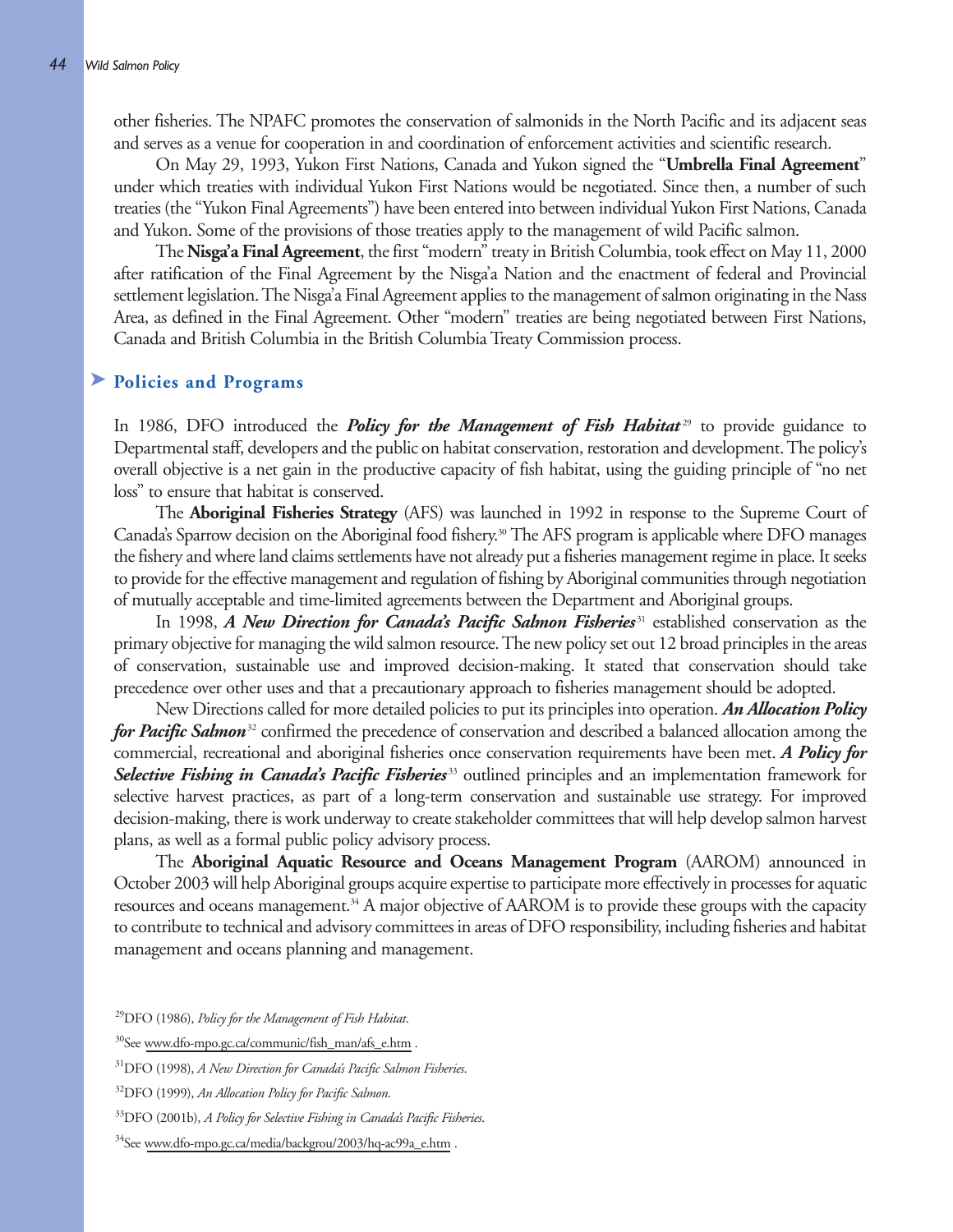#### **APPENDIX 2. A STRUCTURED FIVE-STEP PLANNING PROCEDURE**

Developing integrated strategic plans for individual CUs and groups of CUs will need extensive detailed information on the status of wild salmon, their habitat and ecosystem to be brought together and collated with information on fisheries and watershed activities. In addition, broad based input on possible management actions and their potential impacts will need to be received, considered and discussed in an organised way to arrive at reasoned and informed management decisions. The range of information that will need to be processed and the complex and sometimes controversial nature of the issues involved calls for a formal, structured and open procedure to be used in developing strategic plans.

The five-step planning procedure outlined below is proposed in this policy to assist in strategic planning. This procedure breaks down decision-making into a logical and manageable sequence that reflects standard decision-making practices in many private and public agencies.<sup>35</sup> In addition, it is designed to enhance integration and open up current salmon planning processes to greater public involvement. It provides for improved dialogue among the affected parties and enables them to participate throughout the development of plans from the establishment of planning priorities to the identification of management alternatives, their evaluation and the selection of a preferred management alternative.

In the longer term, the application of the planning procedure and the development of integrated salmon plans will be the primary responsibility of appropriate representative planning bodies within a new integrated planning structure (Action Step 4.2). In the interim, the Department will bring together First Nations and various interests from existing planning processes, as needed, to provide focused recommendations for conservation and re-building conservation units that are in low abundance (Action Step 4.1).

## ▶ Step 1 **Identify planning priorities**

As a starting point for planning, DFO staff will provide an overview report that identifies the CUs exploited by fisheries within each planning unit and gives summary information on their biological status (Red, Amber or Green). Key habitat and ecosystem constraints or threats to individual CUs will also be summarised by watershed. For CUs in the Red zone more detailed reports will also be provided as they become available. These detailed reports will consider and incorporate ATK, where available, and be subject to peer review through PSARC.

Based on this information and their knowledge of local circumstances, First Nations and other participants in the planning process will be asked to develop key priorities for the each planning unit. These priorities will be established consistent with the WSP objectives and principles, and will include the re-building of CUs where these fall below their established lower benchmarks. However, priorities may also include rebuilding or enhancing returns of wild salmon where these are below their sustainable production potential, or maintaining harvest levels in First Nations or other fisheries.

For every planning unit, Step 1 will provide a list of specific key priorities that are to be addressed in the development of integrated salmon management plans.

## **Step 2** ➤ **Identify resource management options and alternative management strategies**

At Step 2, several alternative management strategies will be developed in consultation with First Nations and other participants in the planning process. Specific management options proposed may include fisheries management measures such as fishing time and area restrictions or habitat restoration activities or watershed

35See for example Schlenker-Goodrich (2003), *A Conservationist's Guide to BLM Planning and Decision-Making*: *Using FLPMA and NEPA to Protect Public Lands.*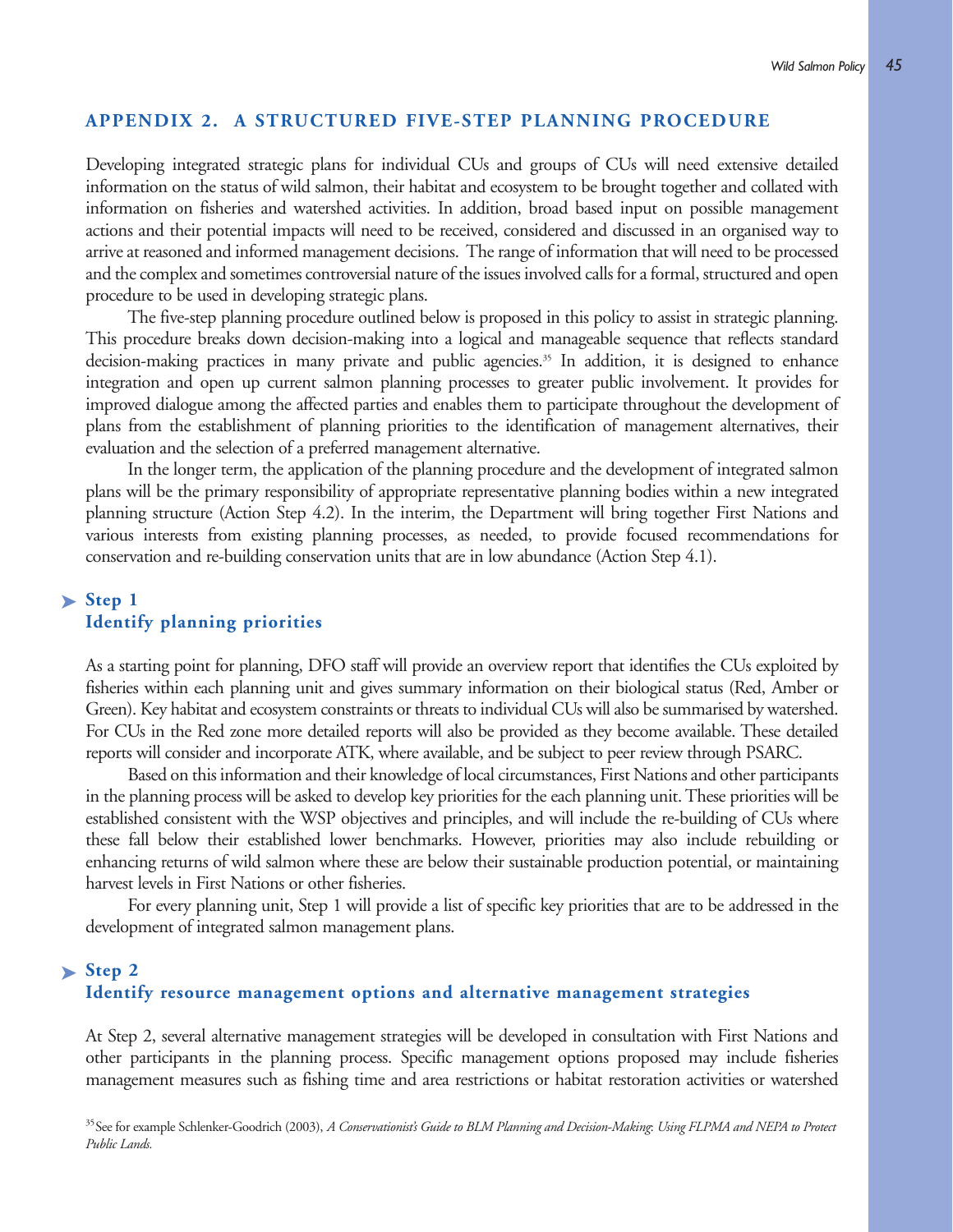development constraints or enhancement initiatives. At this stage in the planning process it will be important that no realistic management option is eliminated from consideration. The specific options identified through these consultations will be used either singly or in combination to develop two or more alternative strategies for addressing the management priorities for the planning unit.

For every planning unit, Step 2 will provide a number of alternative strategies that reflect a realistic range of different approaches to addressing the management priorities for each planning unit.

## **Step 3**  ➤

#### **Establish biological, social, and economic performance indicators**

At Step 3, input from First Nations and other participants in the planning process will be used to develop an evaluation framework for comparing the management alternatives developed in Step 2. This will require First Nations and others to identify explicit, measurable performance indicators applicable to the planning unit, its component CUs and their underlying local populations. These indicators should be suitable both to rate and rank the likely performance of each management alternative before making decisions, and to assess performance over time following decision-making and implementation. The indicators should directly relate to the biological objectives (safeguard the genetic diversity of wild salmon and maintain the integrity of their habitat and ecosystem) and the social and economic objectives (manage fisheries for sustainable benefits) of the WSP. To be useful, the indicators collectively will need to fully reflect the concerns and interests of First Nations and other participants in the planning process.

For each planning unit, Step 3 will provide a credible, broadly accepted management assessment framework that captures and reflects all significant biological, social, and economic considerations.

#### **Step 4**  ➤**Assess the likely impacts of management alternatives**

At Step 4, the alternative management strategies identified in Step 2 will be evaluated using the performance indicators developed in Step 3. The evaluation process will be forward-looking and focused on estimating the "future" impacts (both positive and negative) of each strategy on each of the indicators for the planning unit. These predictions will need to reflect the uncertainties and risks associated with each management alternative.

Under the Wild Salmon Policy, DFO will play a lead role in providing or obtaining these predictions from appropriate technical experts. For some planning units, computer simulation models may be available to assist, but in other cases it will be necessary to rely on expert opinion. To facilitate comparison between management alternatives the likely "net effect" of each management alternative relative to a common base case (e.g. status quo management) on all of the selected indicators for the planning unit will be projected for appropriate time periods.

Step 4 will provide a set of predicted outcomes for each alternative management strategy.

## ▶ Step 5 **Select the preferred management alternative**

The predicted outcomes from Step 4 will help in selecting a preferred management strategy. In many cases, tradeoffs will be apparent among different biological, social, and economic indicators. It is anticipated that differences of opinion will occur between individuals and interest groups about the "best" alternative because of their different priorities and tolerances to risks.

The goal will be to use constructive dialogue among First Nations and others involved in the planning process to resolve these differences, find compromise solutions and to develop consensus recommendations wherever possible for each planning unit. In the absence of consensus, differences of view will be fully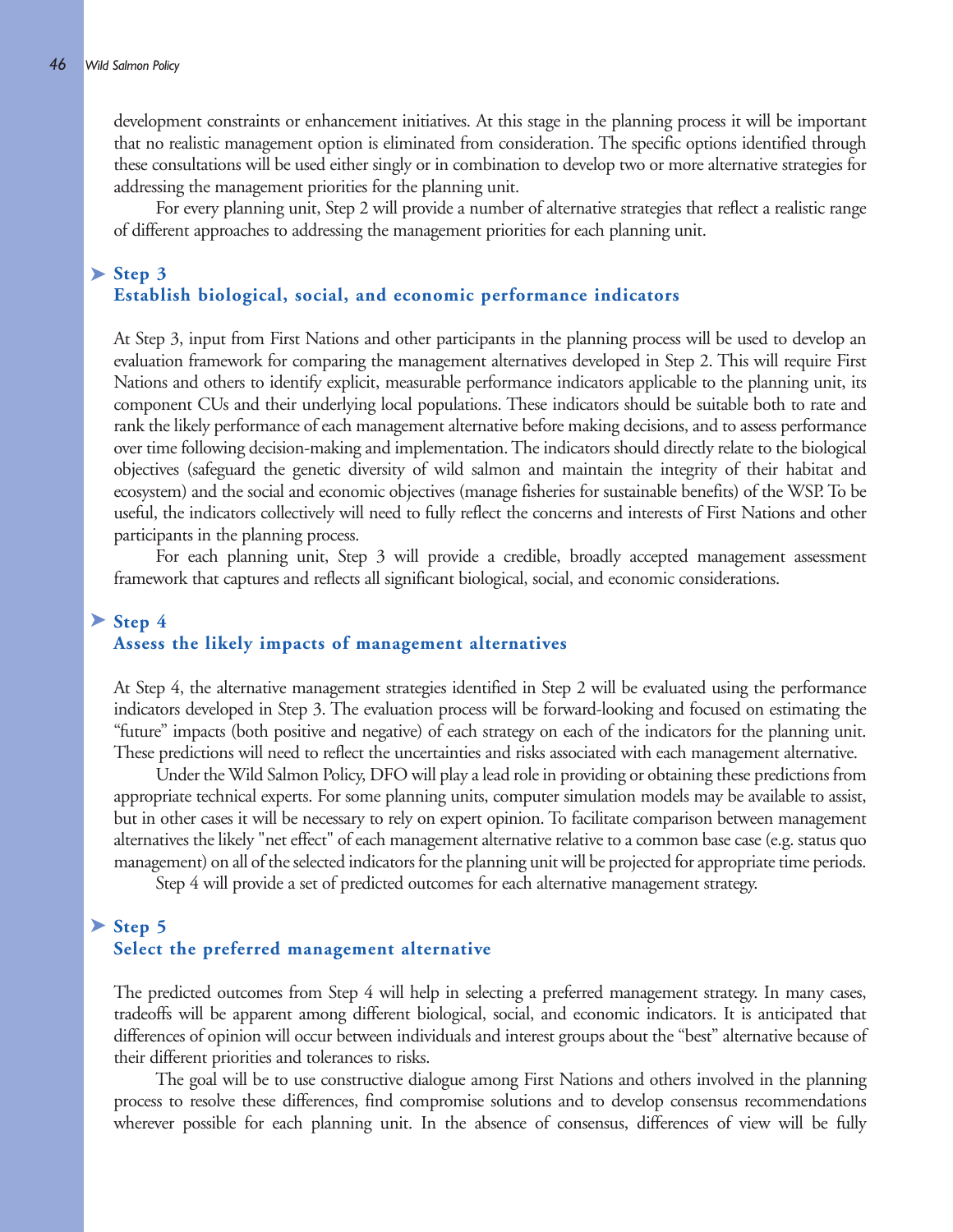documented to inform final decision-making. The Minister of Fisheries and Oceans will consider the input received and will make the final decisions. Records of all decisions will be made available to the public.

The decisions made for each planning unit will collectively form the regional strategic plan for the management of fisheries and watersheds. The plan will include activities and management actions to be undertaken over a medium- to long-term timeframe. It will also stipulate explicit biological targets to be achieved for individual Conservation Units and groups of CUs and, where appropriate, anticipated timeframes for rebuilding. All of this information will be documented in an Integrated Management Plan for Pacific salmon.

One of the challenges in successfully managing wild salmon is to achieve consensus on how to address conservation concerns while accounting for the social and economic impacts of alternative management actions. In the planning process described here, the interested parties will be directly engaged throughout the development of management plans from the establishment of planning priorities through to the evaluation and selection of the preferred management alternative. The deliberations will be guided by the principles and objectives expressed the WSP, and the acceptability of the recommended management actions will be determined by the degree to which they advance the overall policy goal of restoring and maintaining healthy and diverse salmon populations for the benefit and enjoyment of the people of Canada in perpetuity.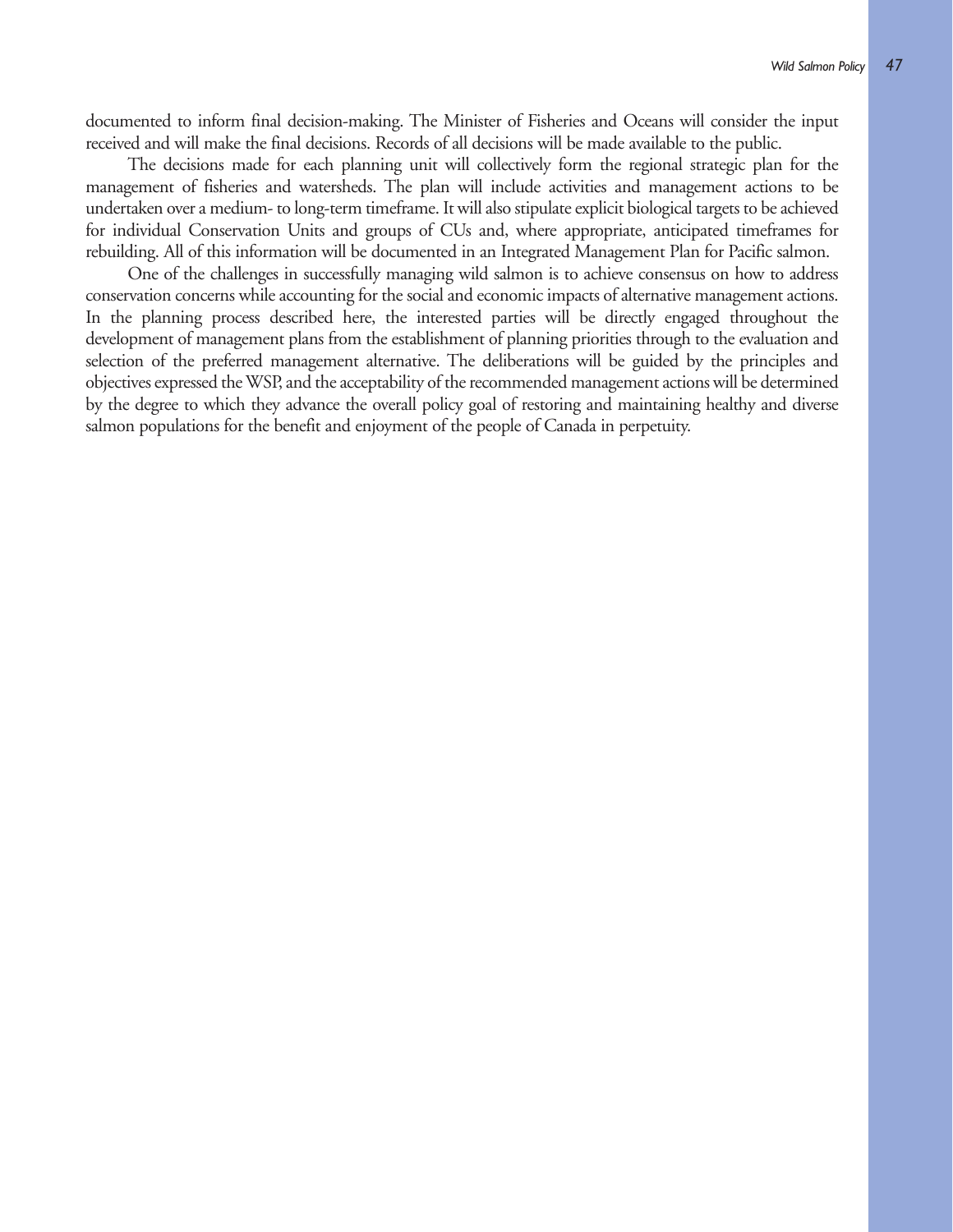### **REFERENCES**

- British Columbia Ministry of Water,Land and Air Protection.2002. *Indicators of Climate Change in British Columbia*, *2002.*Victoria:Water, Air and Climate Change Branch.
- Brundtland,G.(ed.) 1987.*Our Common Future:The World Commission on Environment and Development*.Oxford: Oxford University Press.
- Canada Privy Council Office.2003.*A Framework for the Application of Precaution in Science-based Decision-making About Risk*.Ottawa:PCO. Available at www.pcobcp.gc.ca/docs/Publications/precaution/precaution\_e.pdf.
- DFO (Fisheries and Oceans Canada).2004a. *A Policy Framework for Conservation of Wild Pacific Salmon.*(Draft) Vancouver: DFO, December. Available at www-comm.pac.dfo-mpo.gc.ca/publications/wspframework/default\_e.htm.

\_\_\_\_\_\_\_\_\_\_.2004b. *Proceedings of the National Meeting on Applying the Precautionary Approach in Fisheries Management;* Ottawa: Canadian Science Advisory Secretariat, February.

\_\_\_\_\_\_\_\_\_\_.2002a. *Aquaculture Policy Framework*.Ottawa:DFO.

\_\_\_\_\_\_\_\_\_\_.2002b.*Canada's Oceans Strategy:Our Oceans,Our Future*.Ottawa:Oceans Directorate.

\_\_\_\_\_\_\_\_\_\_.2001a.*Building Awareness and Capacity: An Action Plan for Continued Sustainable Development 2001–2003*. Ottawa:DFO.

\_\_\_\_\_\_\_\_\_\_.2001b. A *Policy for Selective Fishing in Canada's Pacific Fisheries*.Vancouver:DFO,January.

\_\_\_\_\_\_\_\_\_\_.2000.*The Wild Salmon Policy Discussion Paper*. Vancouver:DFO,March. Available at www-comm.pac.dfo-mpo.gc.ca/pages/consultations/wsp-sep/wsp-sep2000\_e.htm.

\_\_\_\_\_\_\_\_\_\_.1999. *An Allocation Policy for Pacific Salmon*.Vancouver:DFO,October.

\_\_\_\_\_\_\_\_\_\_.1998. *A New Direction for Canada's Pacific Salmon Fisheries*.Vancouver:DFO, June.

- \_\_\_\_\_\_\_\_\_\_.1986. *Policy for the Management of Fish Habitat*.Ottawa:Fish Habitat Management Branch.
- Dovetail Consulting Inc.,Judith Cullington & Associates,and Devon Knight Events.2000. *Final Report on Consultations for the Wild Salmon Policy Discussion Paper and the Salmonid Enhancement Program: Analysis of Input from Provincial Stakeholder Group Meetings,Community Forums,Response Forms and Submissions*.Report Prepared for the WSP-SEP Steering Committee, Fisheries and Oceans Canada.Vancouver: BC, November. Available at www-comm.pac.dfo-mpo.gc.ca/pages/consultations/wsp-sep/wsp-sep\_report\_e.htm.
- Environment Canada.1995.*Canadian Biodiversity Strategy:Canada's Response to the Convention on Biological Diversity*.Hull: Biodiversity Convention Office.
- FAO (Food and Agriculture Organization of the United Nations).1995. *Precautionary approach to fisheries;Part 1: Guidelines on the precautionary approach to capture fisheries and species introductions*.FAO Technical Paper 350/1. Rome:FAO.
- Gallaugher, P. and L.Wood. (ed.) 2004. The World Summit on Salmon: Proceedings. Burnaby: Simon Fraser University, June. Available at www.sfu.ca/cstudies/science/salmon.htm.
- Greer, D. and B. Harvey. 2004. Blue Genes: Sharing and Conserving the World's Aquatic Biodiversity. London: Earthscan Publications. Available at http://web.idrc.ca/en/ev-64749-201-1-DO\_TOPIC.html.
- Grumbine,R.E.1994."What is ecosystem management?" *Conservation Biology* 8:27-38.
- Haig-Brown,R.1974. *The Salmon*.Ottawa:Environment Canada.
- Harvey,B.2002.*Biodiversity and Fisheries: A Primer for Planners*.Washington,DC:Global Environment Facility,Biodiversity. Available at www.unep.org/bpsp/Fisheries/Main%20Report%20(Fish).pdf.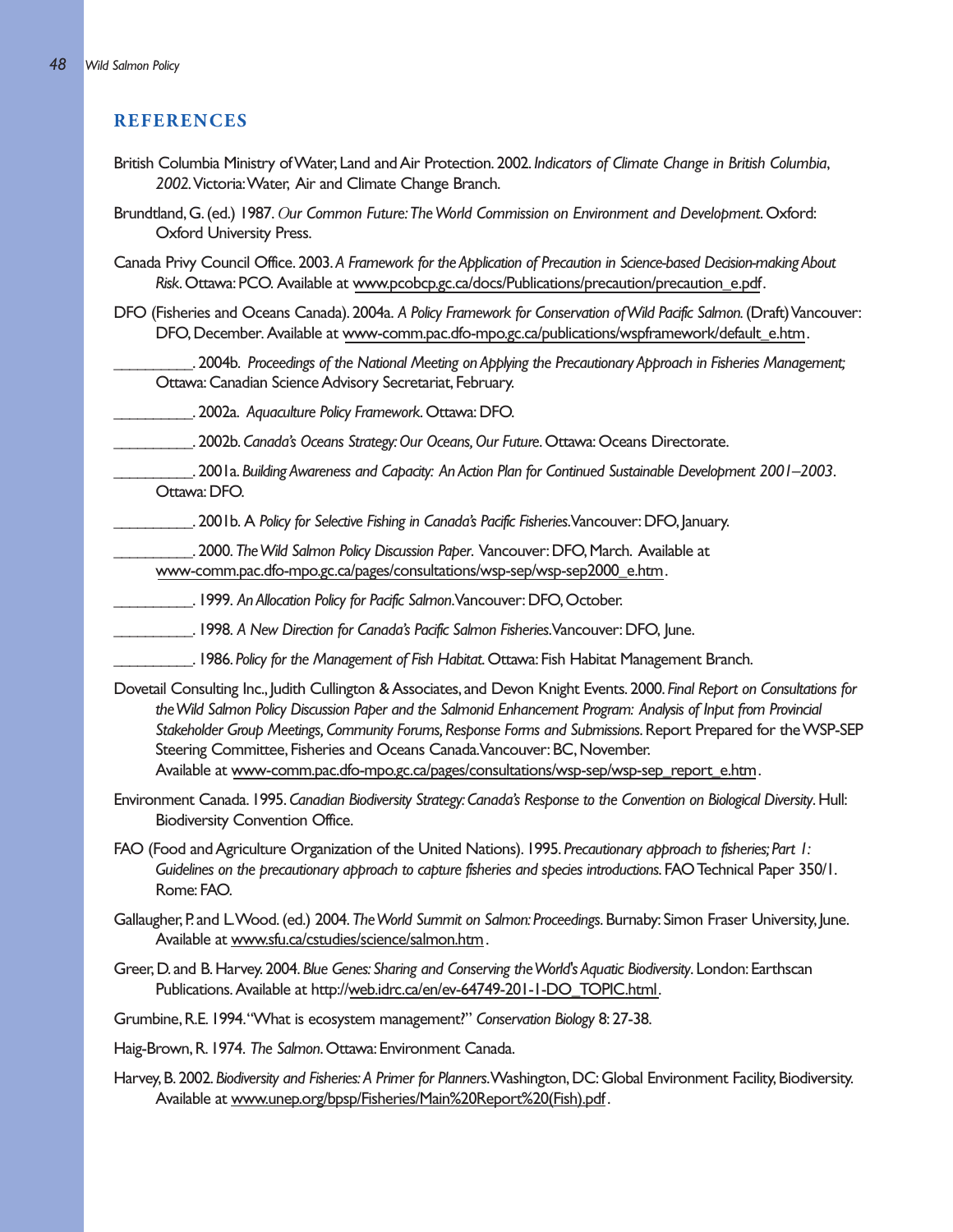- Harvey,B.,C.Ross,D.Greer,and J.Carolsfeld.(ed.) 1998. *Action before extinction:an international conference on conservation of fish genetic diversity.*Victoria:World Fisheries Trust.
- Hilborn,R.,T.P.Quinn,D.E.Schindler,and D.E.Rogers.2003."Biocomplexity and fisheries sustainability." *PNAS* 100 (11): 6564-6568.Available at www.pnas.org/content/vol100/issue11/#ECOLOGY.
- Hilborn,R.and C.Walters.1992.*Quantitative fisheries stock assessment.* New York:Chapman and Hall.
- Levin,P.S.and M.H.Schiewe.2001."Preserving salmon biodiversity", *American Scientist* 89 (3):220. Available at www.americanscientist.org/template/AssetDetail/assetid/14347?fulltext.
- Mace,P.M.,S.X.Cadrin,R.E.Crabtree,G.H.Darcy,J.H.Dunnigan,A.Z.Zetakaru,A.D.MacCall et al.2003.*Report of the NMFS National Standard 1 Guidelines Working Group*. Silver Spring, MD: National Marine Fisheries Service, November. Available at www.nmfs.noaa.gov/directives/.
- Mangel,M.,L.M.Talbot,G.K.Meffe, M.T.Agardy, D.L.Alverson,J.Barlow,D.B.Botkin et al.1996."Principles for the conservation of wild living resources." *Ecological Applications* 6:338-362.
- Natural Resources Canada.2004.*Climate Change Impacts and Adaptation: A Canadian Perspective*.Ottawa:Climate Change Impacts and Adaptation Directorate.
- Noss,R.F.1990. "Indicators for monitoring biodiversity." *Conservation Biology* 4:355-364.
- Olver,C.H.,B.J,Shuter,and C.K.Minns,1995."Toward a definition of conservation principles for fisheries management." *Canadian Journal of Fisheries and Aquatic Sciences* 52:1584-1594.
- Riddell,B.E.1993."Spatial organization of Pacific salmon:What to conserve?" In J.G.Cloud and G.H.Thorgaard,*Genetic Conservation of Salmonid Fishes, pp.* 22-41. New York: Plenum Press.
- Shuter, B.J., C.K. Minns, and C.H. Olver. 1997. "Reply: Toward a definition of conservation principles for fisheries management*.*" *Canadian Journal of Fisheries and Aquatic Sciences* 54:2724-2725.
- Slaney, T.L., K.D. Hyatt, T.G. Northcote, and R. J. Fielden. 1996. "Status of anadromous salmon and trout in British Columbia and Yukon." *Fisheries* 21(10):20-35.
- Schlenker-Goodrich,E. 2003. *A Conservationist's Guide to BLM Planning and Decision-Making:Using FLPMA and NEPA to Protect Public Lands*.Washington, DC:The Wilderness Society. Available at www.wilderness.org/Library/Documents/BLM\_Citizens\_Guide.cfm.
- Wood,C.C.2002.*Managing biodiversity in Pacific salmon:The evolution of the Skeena River sockeye salmon fishery in British Columbia*. Washington,DC:Global Environment Facility. Available at www.worldfish.org/bm chapter2.html.
- Wood,C.C.and L.B.Holtby.1998."Defining conservation units for Pacific salmon using genetic survey data." In Harvey et al.(ed.), *Action before extinction:an international conference on conservation of fish genetic diversity.*Victoria:World Fisheries Trust.